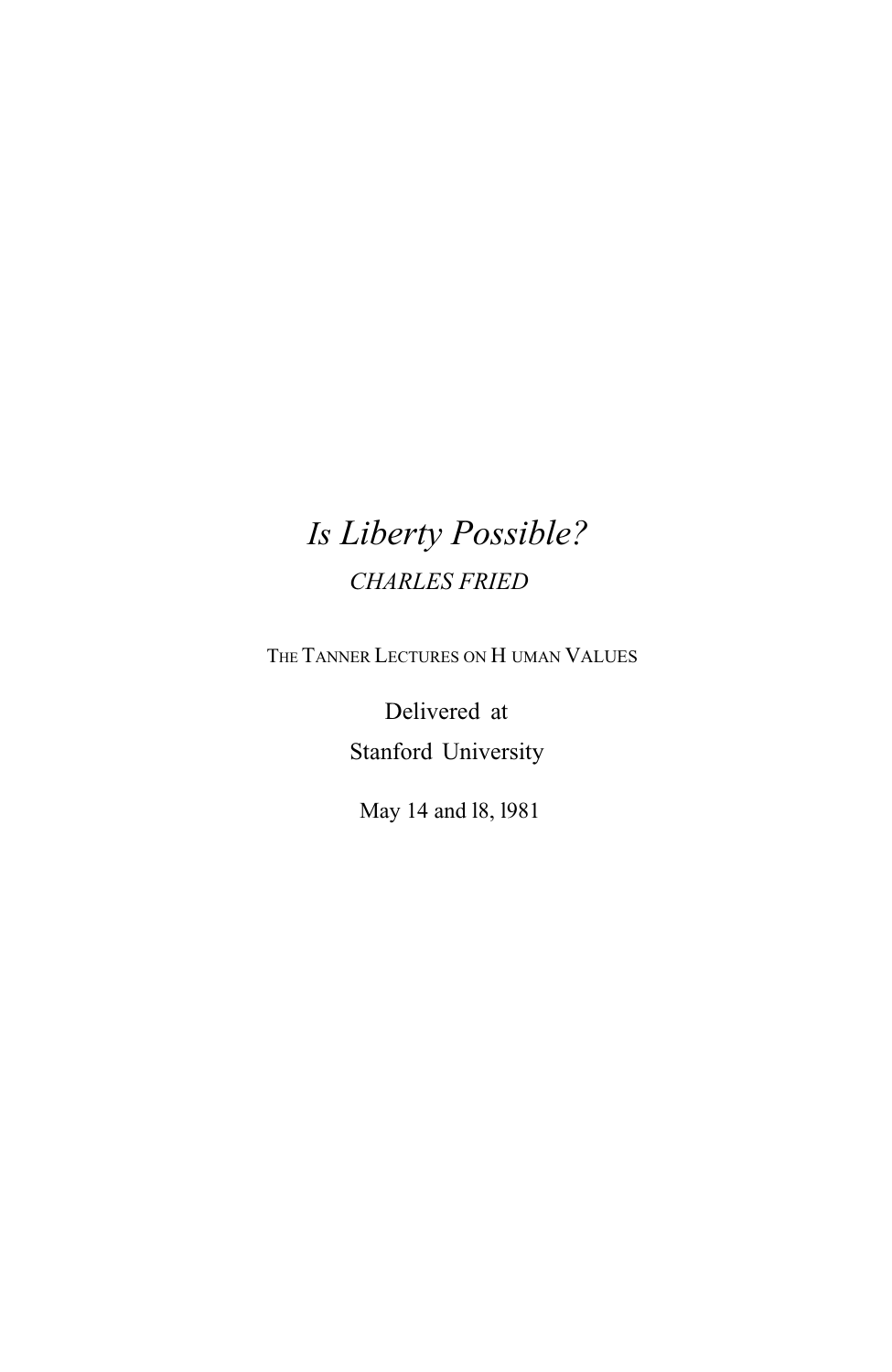CHARLES FRIED was born in Czechoslovakia in 1935, received his A.B. degree from Princeton University and M.A. in Jurisprudence from the University of Oxford. His J.D. degree is from Columbia Law School. After serving as law clerk to Justice John Marshall Harlan of the U.S. Supreme Court in 1960–61, he began teaching at Harvard Law School, where he has been ever since. His books are *An Anatomy of Values* (1970); *Medical Experimentation: Personal Integrity and Social Policy* (1974); *Right and Wrong* (1978); and *Contract as Promise: A Theory of Contractual Obligation (1981).* Charles Fried is Carter Professor of General Jurisprudence at Harvard Law School.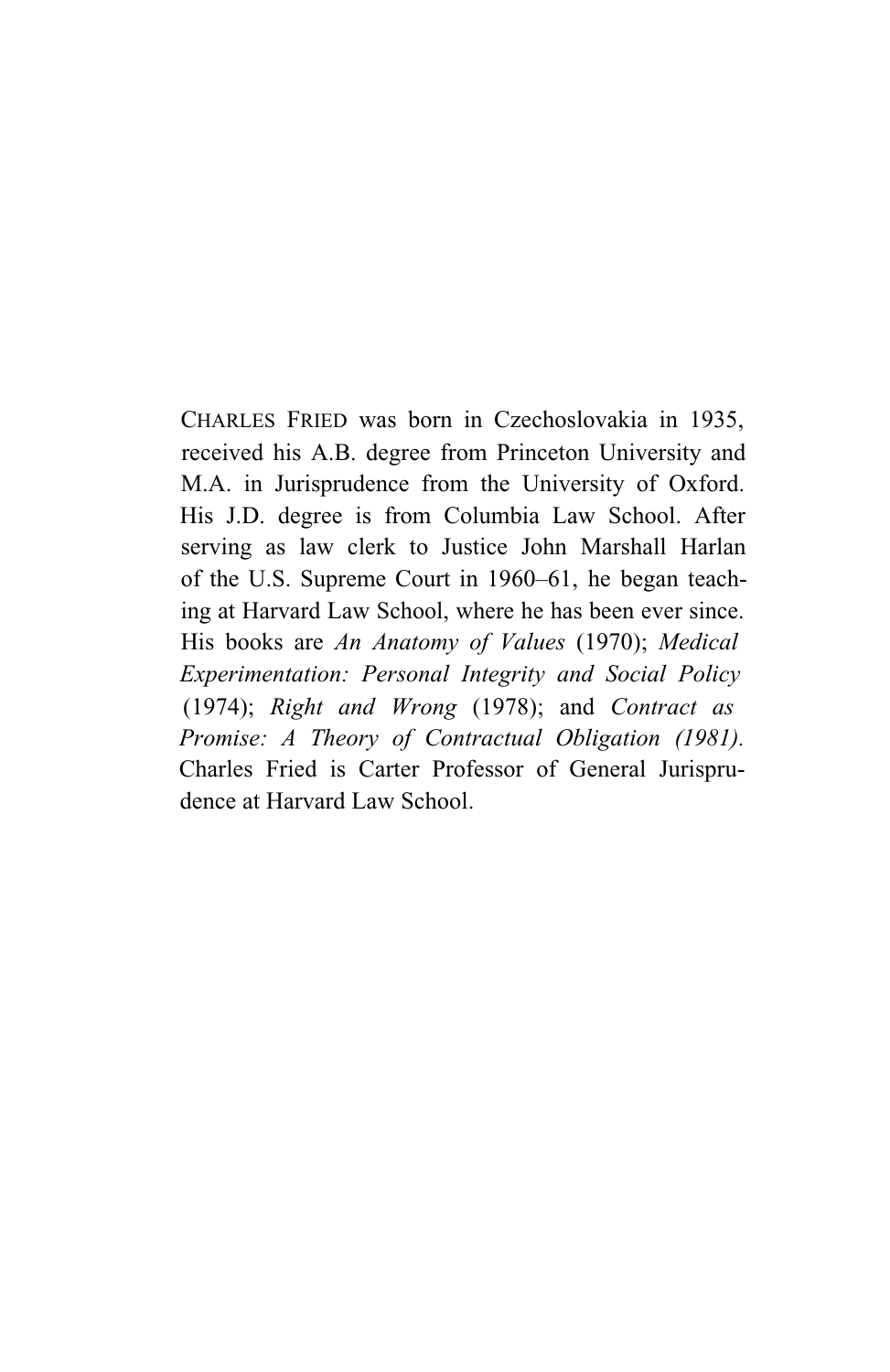*Values and the University of Utah Press for allowing me to combine in this one essay what were originally two lectures, both delivered at Stanf ord University in May 1981. Tbe second of these, appearing as Part II here, is part of a continuing project on the foundations of private law, assisted by a summer research grant from the Harvard Law School and a grant from the Olin Foundation. In addition to those wbo commented on these lectures in Stanford — I think especially of Patrick Atiyah, Wayne Barnett, Mitchell Polinsky, Thomas Scanlon, Alan Stone, and Steven Strasnik — I received valuable comments from Sissela Bok, John Ely, Frank Michelman, Richard Parker, William Ewald, Judith Jarvis Thomson, and the members of SELF to wbom I presented a preliminary draft, Hilary Putman was particularly generous in sharing his time, idea, and an early draft of his Reason, Truth and History (Cambridge University Press, 1981). I am grateful to the Trustees of the Tanner Lectures on Human*

## *PART I, FAIR SHARES — THE SEARCH FOR A STANDARD*

1. Is liberty possible? The question is intended both in a practical and philosophical sense. The practical question is can we devise institutions which express a commitment to individual liberty while fulfilling the other imperatives of social ethics, particularly the claims which the unequal enjoyment of resources or outcomes make on the better favored and thus on the community as a whole. The related philosophical question asks whether there is a coherent concept of liberty at all. The questions tie together in this way. If the situation of individuals depends on collective claims for contribution to the well-being of others, that situation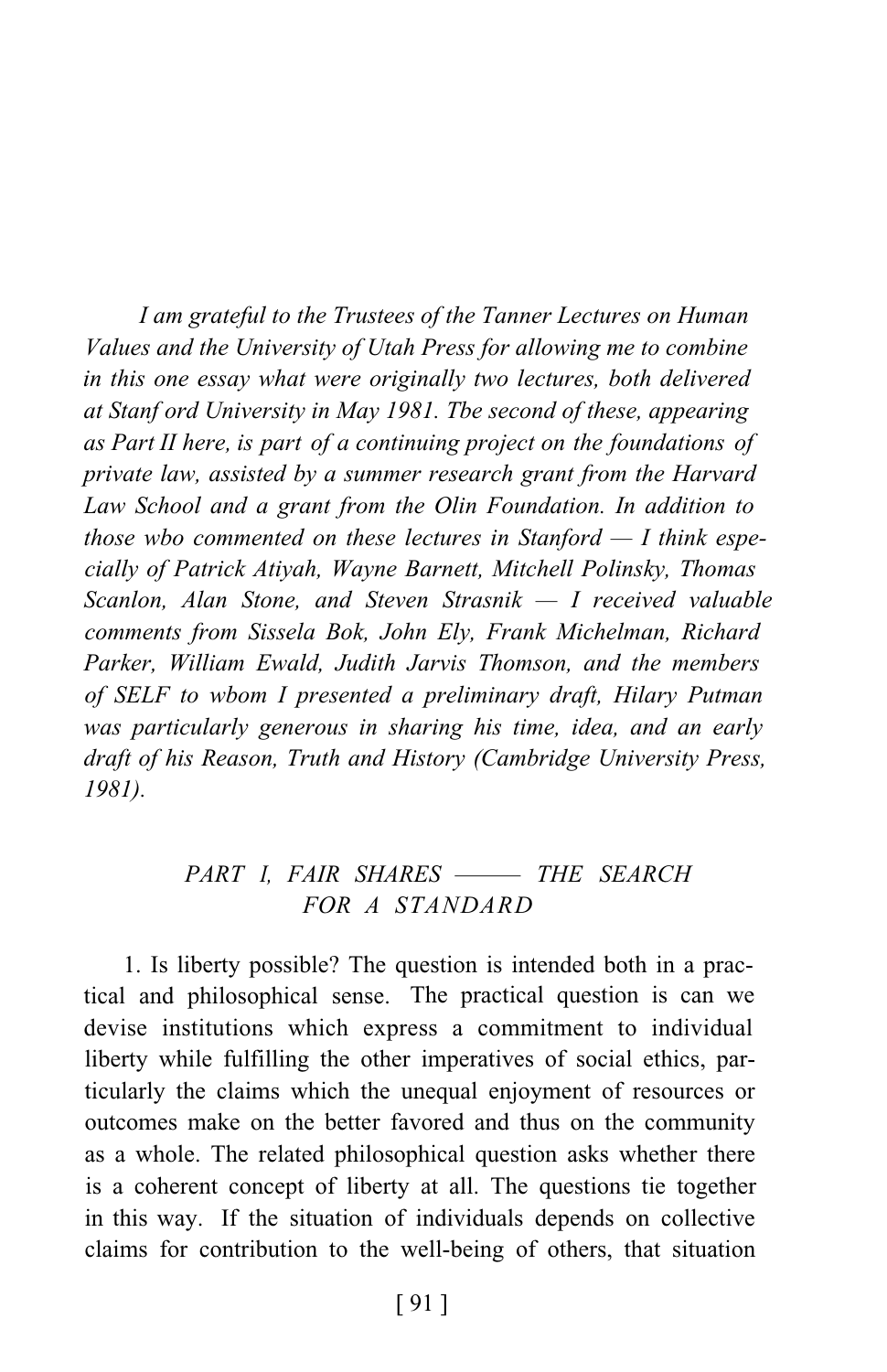is insecure and their liberty is threatened. If the very definition or conception of what a person´s situation is depends on collective claims directed at collective goals, including collective goals about fair distribution, the distinctness of the concept of liberty is undermined. To put the issues crudely at the outset, if everything about an individual  $-$  his person or his product  $-$  is available for redistribution, then individuals are not free. And if there is not even any stable way to define what a person´s entitlements or rights are before we proceed to consider redistributing, if the very conception of what are my resources such that I must make contribution from them inevitably touches on issues of collective and redistributive goals, then liberty is not possible in the deep, philosophical sense. It is not an independent concept at all.

The first of these questions, the question of fair shares or distributive justice is a staple of political philosophy. The most complete recent attempt to argue for a conception of fair shares, John Rawls´s *A Theory of Justice*, sets the standard for debate on this subject. In an earlier work<sup>1</sup> I objected that Rawls's celebrated maximin proposal is ambiguous about the extent to which a person's talent, ambition, character are or are not social assets only provisionally assigned by the morally irrelevant hazard of what he calls the natural lottery. To the extent that maximin allows the better endowed to hold out for higher income in exchange for their contribution to the situation of the worst-off, it seems to recognize a moral title in those endowments after all. But if there is such a moral title, then one wonders how an obligation to contribute what is one´s own arises at all. Rawls´s suggestion that the better endowed are indeed entitled to enjoy the fruits of their greater endowments but only to the extent that this improves the situation of the least well-off hardly lays these doubts to rest, but rather just restates the initial proposition.

<sup>1</sup> Right and Wrong, 161n (Cambridge, Mass., 1978); C. Fried, review of *A Theory of Justice, 85 Harv. L. Rev.* (1972).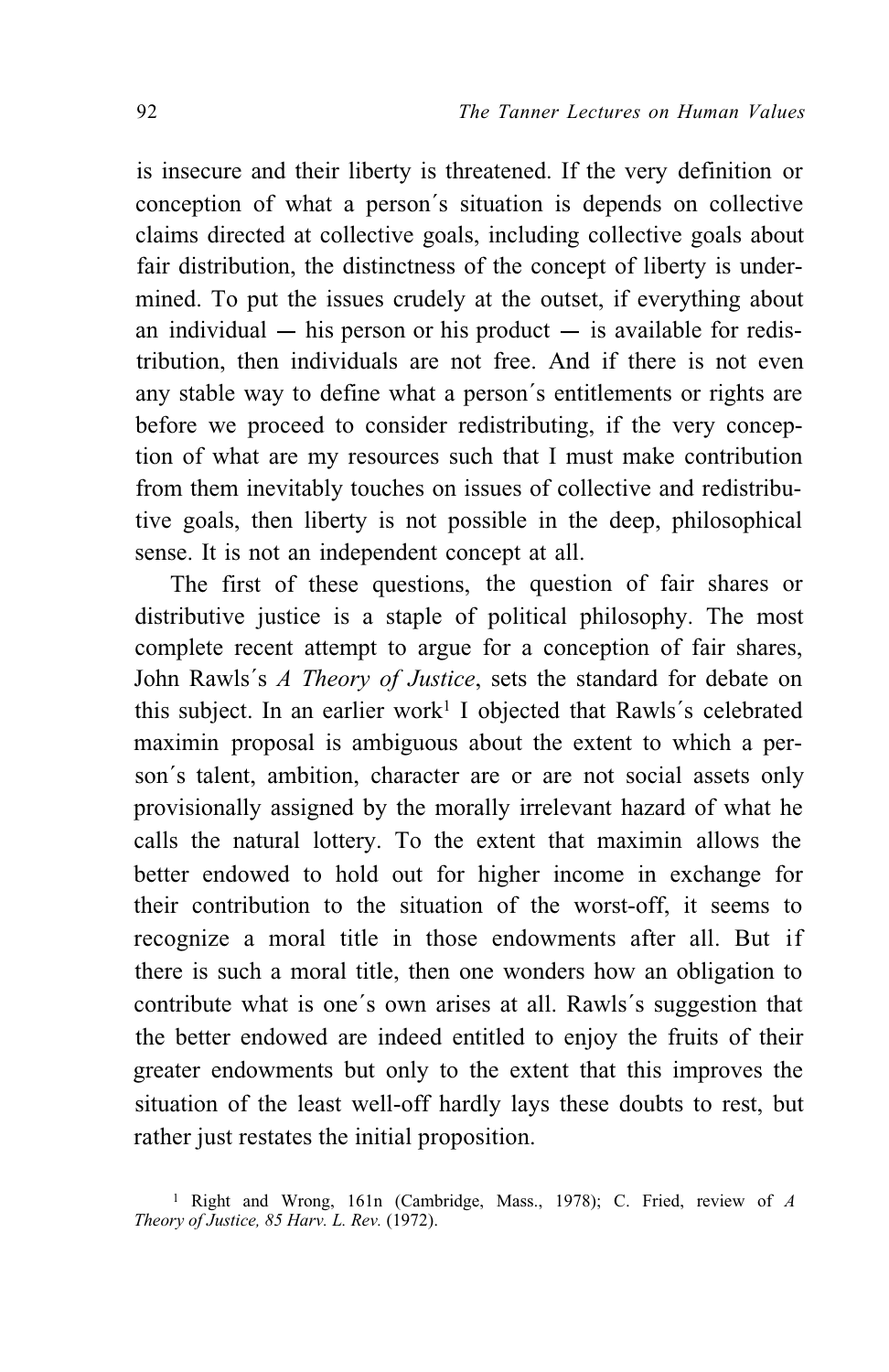The second of my questions, about the coherence of the concept of liberty, arises in the midst of the first, for both Rawls and a critic of Rawls such as Nozick assume that there is some clear sense to the notions of what is attributable to a person, what are his endowments.<sup>2</sup> They assume a conception of property in one's person, one´s talents and efforts, and a conception of property in the fruits of those talents and efforts. Indeed, as I intend to show in detail in Part II, what both Rawls and a critic such as Nozick need are stable conceptions of tort and contract  $-$  that is, notions about how and what interests deserve recognition and protection and how far one may dispose of or exchange what is one´s own. Such a stable basis is necessary so that we can make sense out of the question of how much of what is attributable to a person should be left with him and how much exacted by way of contribution to the well-being of others. But there is a critique which holds that there is no defensible way to resolve that subsequent question except by attending explicitly to distributive and other collective goals.3 For instance, a transfer induced by fraud should not be allowed to stand and the victim of the fraud should have his property returned to him. This seems like a judgment which has nothing to do with distribution — it is pre-distributive, a part of a system of rights on which the distributive judgment works. Yet what is a fraud is a question which itself seems to implicate distributive judgments: how far may one profit from greater shrewdness, how far must one share information which bears on the desirability of a bargain ? If liberty is threatened by the spectre of redistribution, which subjects me and what is mine to the needs of others, how much more is liberty threatened if we cannot even tell what is mine without considering those claims.

<sup>2</sup> John Rawls, *A Theory of Justice,* ch. 5 (Cambridge, Mass., 1971); Robert Nozick, *Anarchy, State and Utopia*, ch. 7 (New York, 1974).

<sup>&</sup>lt;sup>3</sup> See, e.g., Kennedy and Michelman, "Are Property and Contract Efficient ?" 8 *Hofstra L. Rev.* 711 (1980); Kronman, "Contract Law and Distributive Justice," 89 *Yale L. J.* 472 (1980).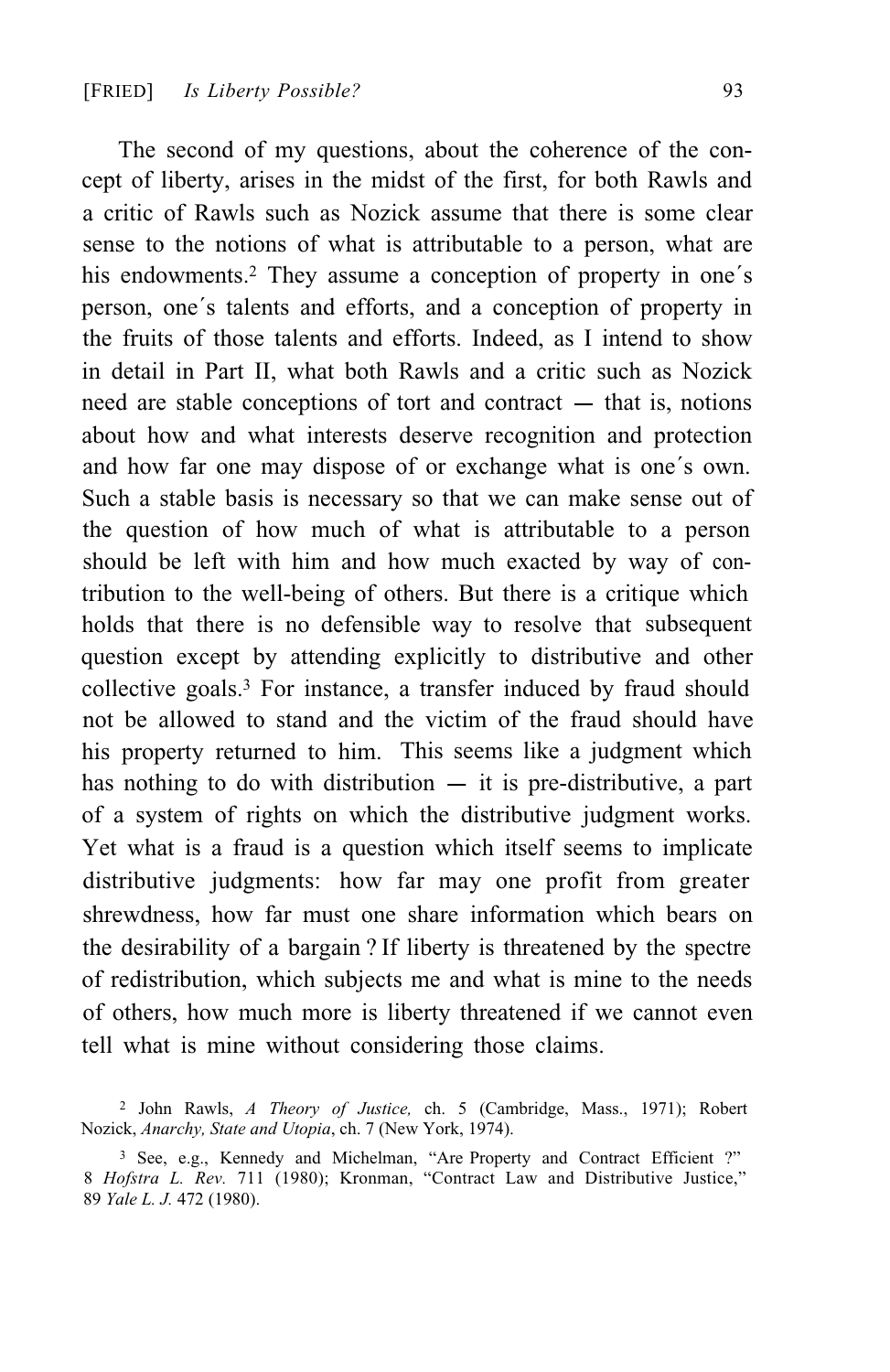Thus the two themes of fair shares and private rights connect. The first belongs to political philosophy, the second to legal theory, but both are necessary to a conception of liberty. And they seem to chase each other in a circle: distribution presupposes a system of private rights, and yet no such system seems available without settling distributive issues. So there is not only a set of substantive issues to be resolved, but an epistemological or meth-<br>odological issue as well — how to cut into this circle. That should not be a surprise, for it has always been objected that liberty is a meaningless concept without the specification of the very social background which liberty is supposed to judge and constrain. I shall proceed by asking first in a general way why we should be concerned about liberty and about distribution. Then I shall propose and define a standard of distribution, ignoring provisionally the problems of legal theory which threaten the coherence of the terms in that proposal. In Part II I confront these, showing how we may hope for a theory of private rights. Along the way I hope to illuminate the methodological concern that any conception of liberty must try to jump out of its own conceptual skin, which of course it cannot do.

2. It is well to say in a simple way at the outset why I care about liberty and what I fear about redistributive and other collective claims that seem to threaten liberty. Though it may seem an irony in a statement which announces a desire to remain simple, the shortest way is to describe my orientation as Kantian. I do not know of a standard of value beyond man, and I know of nothing about man more valuable than his capacity to reflect about how his life should be lived, and to act on the conclusion of those reflections. This is a simple rendering of what Kant meant when he called man a moral being and defined moral nature as free and rational. Each person´s judgment finally is his own- there can be no conclusions about truth or right for him unless he attains conviction about them. From this follows a sense of responsibility. A man is responsible for his own judgments because they express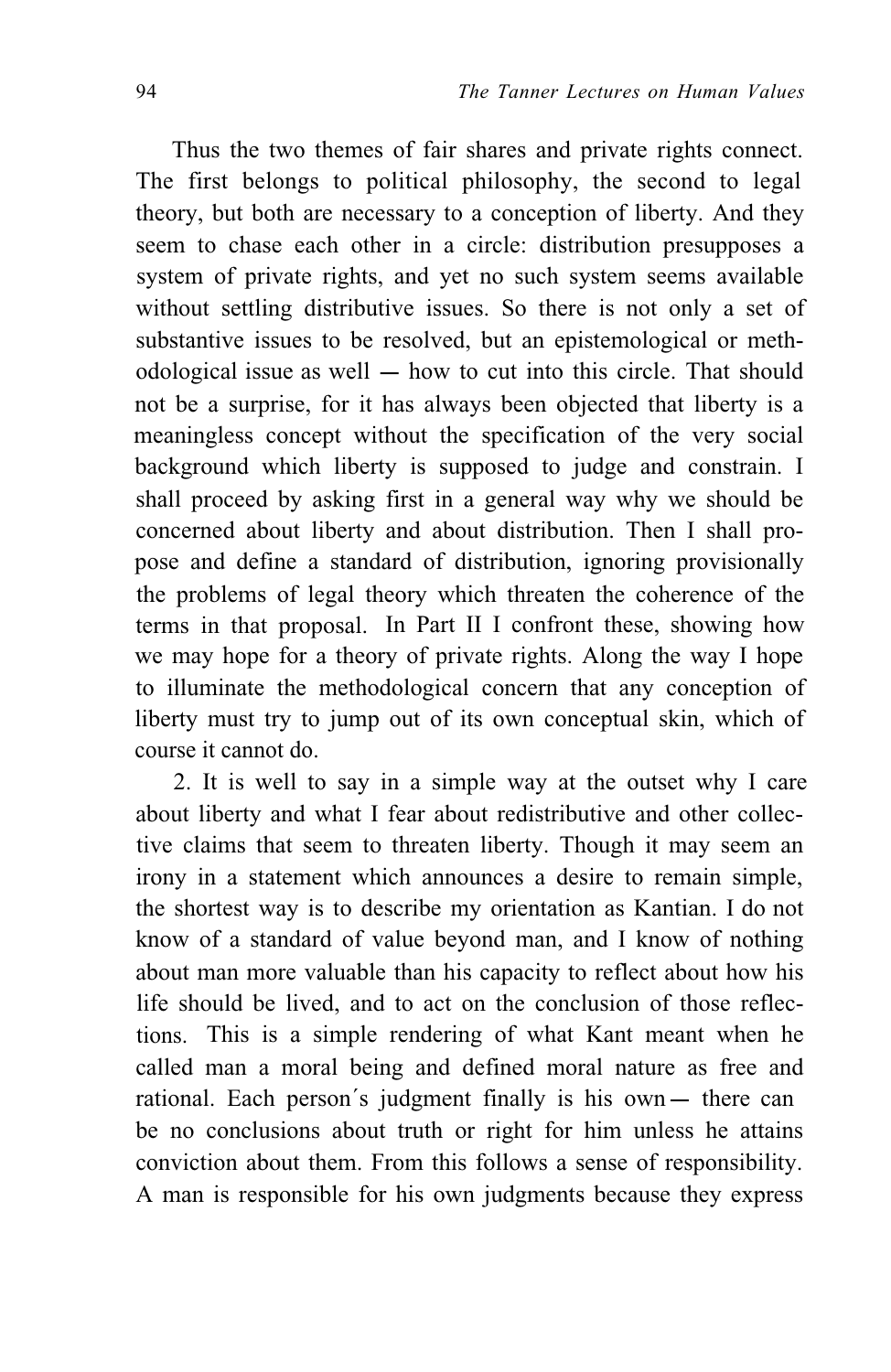his moral personality, the exercise of his rational capacities  $-$  they are his. He is responsible for what he becomes because he chooses a conception of the good and lives according to it. And he is responsible for what he does in the world and for what he does to others, because the life he chooses and is responsible for is lived in the world among other people. And so in this most basic way we are separate, even lonely beings, choosing alone and responsible as we choose.

Kant speaks of rational beings, but the only moral beings we know are embodied human beings, with physical needs and capacities which correlate with or support the moral capacities. The happiness a man or woman seeks is the happiness which can be attained by a rational animal. The biological individual is the atomic unit of this system, just as the discrete consciousness is the atomic unit of the more abstract system of rational morality. Liberty is just the recognition of this moral status of flesh and blood men and women — each separate, each responsible to himself for the judgments he makes and the life he chooses.

Collective claims are a threat to this conception of liberty. Collective claims by definition are claims by the many, so that a lone individual lacks the brute power to resist them. At worst they can overwhelm an individual´s efforts to live his life according to his judgment and choices. At best he may be fortunate enough to belong to a coalition which shares his vision. Most likely he will have to compromise that vision in order to be part of a successful coalition. Now the prospect of joining successful coalitions improves one's prospects of attaining his goals, but only by imposing<br>those goals on others — in Kant's phrase, by using others as a means to one´s ends. Thus coalitions are compromises in which we are partially overwhelmed and partially seek to overwhelm others. The principle of liberty resolves these conflicts by allowing each individual to choose his own life, neither imposed on nor imposing on others. Cooperation in achieving one´s ends must be completely voluntary on the part of each collaborator. The non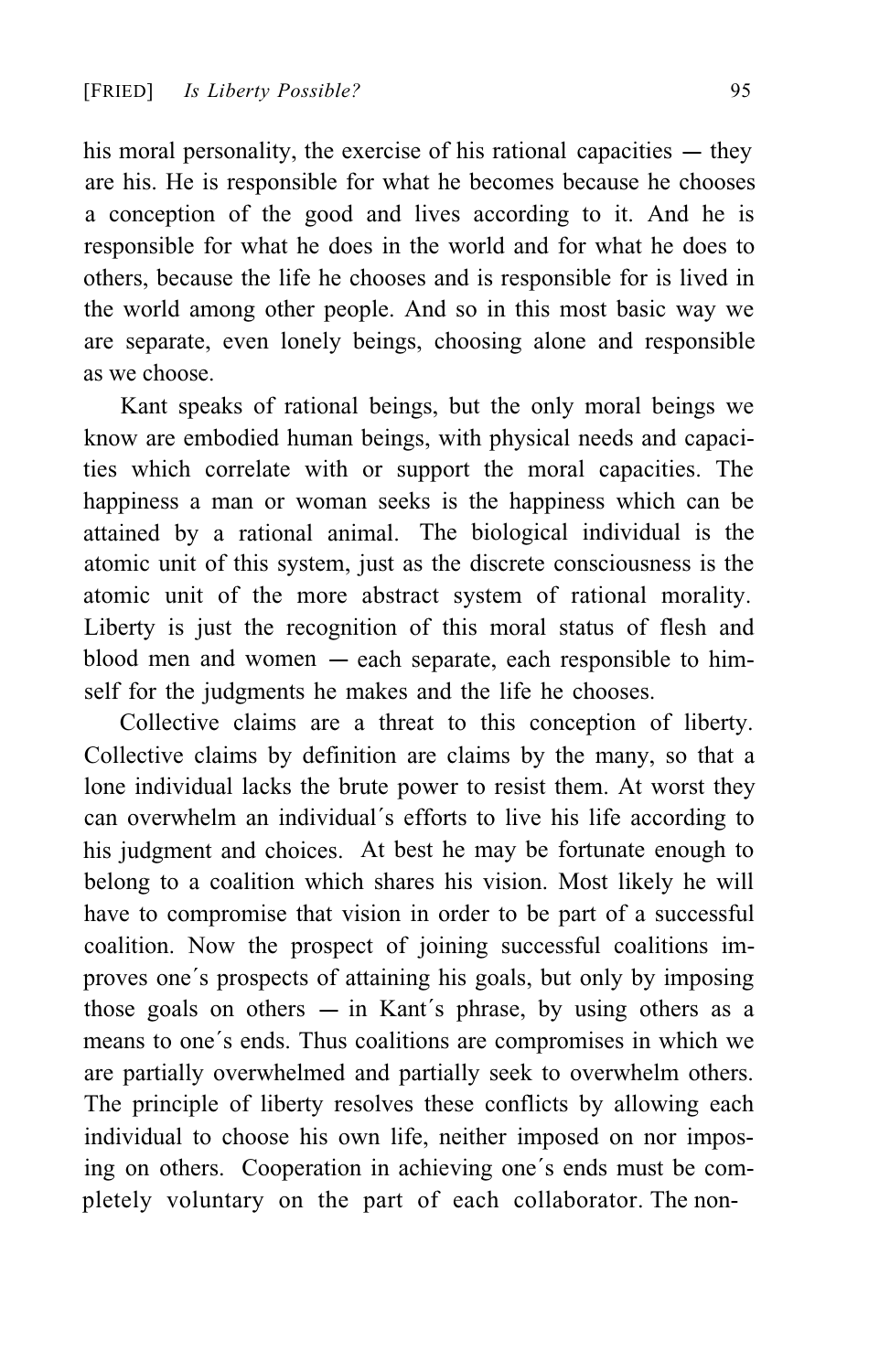imposition or conservative aspect of liberty is expressed in the law of torts; the cooperative or creative aspect in the law of contracts.

Now may not an individual´s effort to live his life and realize his conception of the good be overwhelmed as well by natural circumstances as by the claims of others, and does it not hurt as much one way as the other? Implicit in my position is the assumption that it hurts more and in a different way to be consumed by the state than to be consumed by a tiger. This assumption is captured by the usual definition of coercion as subjection to the power of another person, and liberty as the absence of coercion. The law of gravity does not coerce us. Coercion and its correlative concept, liberty, define a relation between persons, a relation specified by the principles persons may be taken to adopt to justify the way they treat each other. Thus, for instance, a claim to compel contribution of a man´s above-average talents implies an appeal to the principle that talents are social property. The tiger, however, takes no stand on the moral worth or defining characteristics of the person he devours. His action has no maxim. And thus a man's liberty is not threatened — though his welfare may be  $$ by drought, sickness, or the prevalence of tigers. A thief, extortionist, or demagogue threatens liberty directly.

3. I shall now offer as simple a ground for redistribution  $$ for the claim that others make on us for our sharing and sacrifice. As other persons share our moral worth, as they have lives which it is of consuming importance to them that they be able to live out according to their conception, as they are for this reason beyond price (or in an older language, as they have souls), it is wrong for us to be indifferent to them. The success and happiness of my fellow men and women cannot be indifferent to me unless I would deny the moral worth of my own projects and my freedom to pursue them. Human misery is but the helpless sense that what you value above all is slipping irreversibly out of your grasp. And to proclaim indifference as one´s principle in the face of the misery of others is inconsistent with proclaiming the moral worth of one´s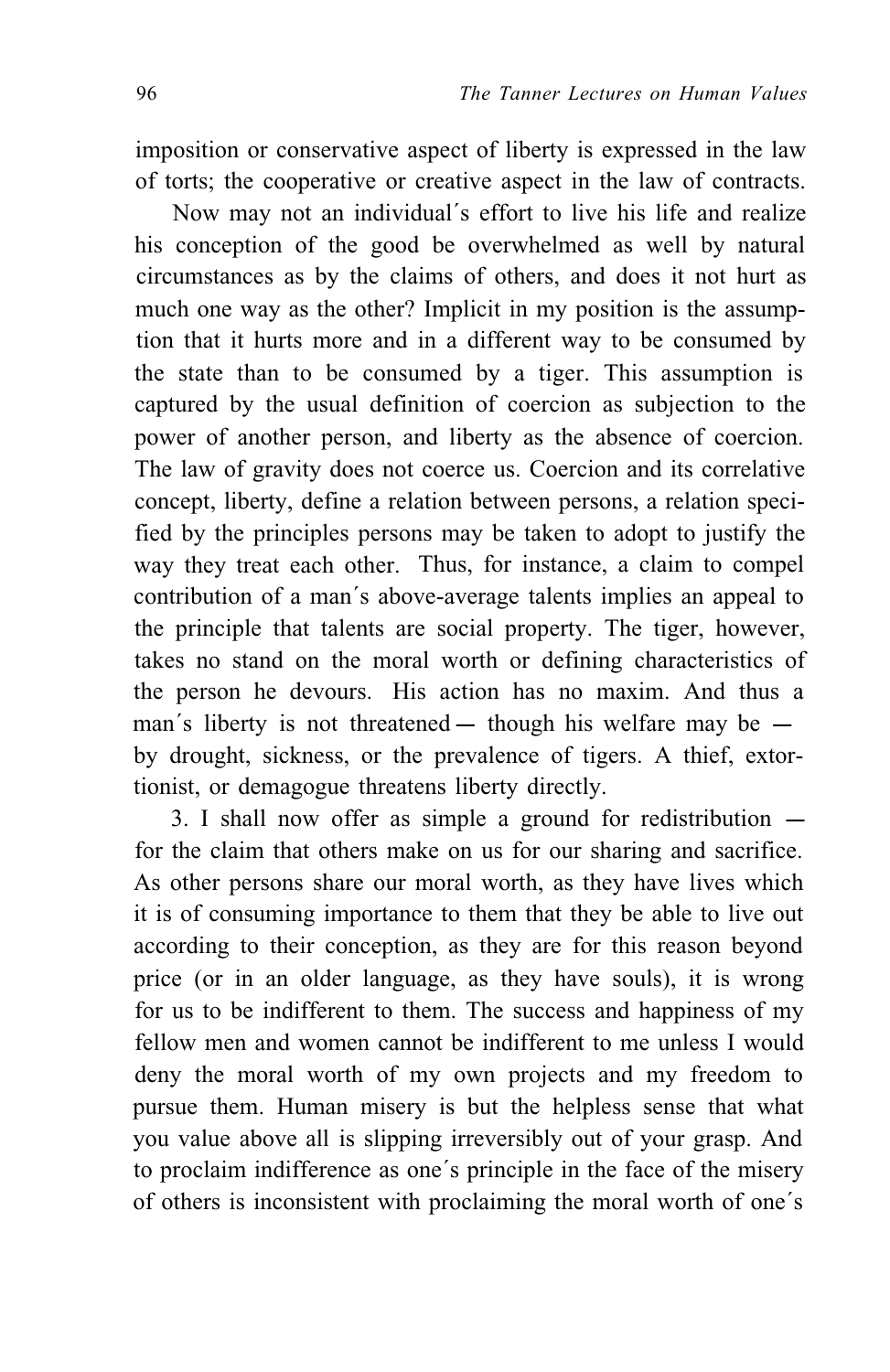own happiness. This is, I think, the true meaning of Kant´s argument for a duty of beneficence in the fourth example in the *Grundlegung.*<sup>4</sup> And just as law and a formal system of property are the ways in which the principles of liberty and of man´s imperium over nature find expression in the world, so systems of taxation and redistribution express in modern social circumstances a part of our duty of beneficence, a part of our duty to have regard for the misery of others.

What standard of distribution does this conception entail? In *Right and Wrong* I sought to avoid that question by positing a generalized right to a fair share of the community´s scarce resources, leaving open what the specification of that share should be: an equal share, or a maximin share, or one where the top did not exceed some multiple of the bottom, or the bottom did not fall below some fraction of the mean.<sup>5</sup> My concern there was to argue what the fair share was a share of: scarce resources as measured by their market price, that is, demand for them relative to their scarcity. I was anxious to exclude persons, their talents and abilities from that levy. I sought to make plain that the attempt was not to arrive at some fair proportion (equality or whatever) in the attainment of relative happiness, which rather it was the individual´s responsibility to construct out of his fair share. Nor yet was it an attempt to satisfy needs as distinguished from wants, since these might be met by what I called the insurance principle, the premiums being paid out of one´s fair share. But I doubt today if one can separate the incidence of the tax, what it falls on, from its rate, how progressive it should be. What the rate is will make a crucial difference to how significant an intrusion is authorized. A low rate levied on everything, even talents, would be much less significant than a high rate levied just on external goods.

<sup>4</sup> *Foundations of the Metaphysics of Morals* 41[424], Lewis White Beck trans. (Indianapolis, 1959).

<sup>5</sup> *Supra*, note 1, at chs. 5, 6.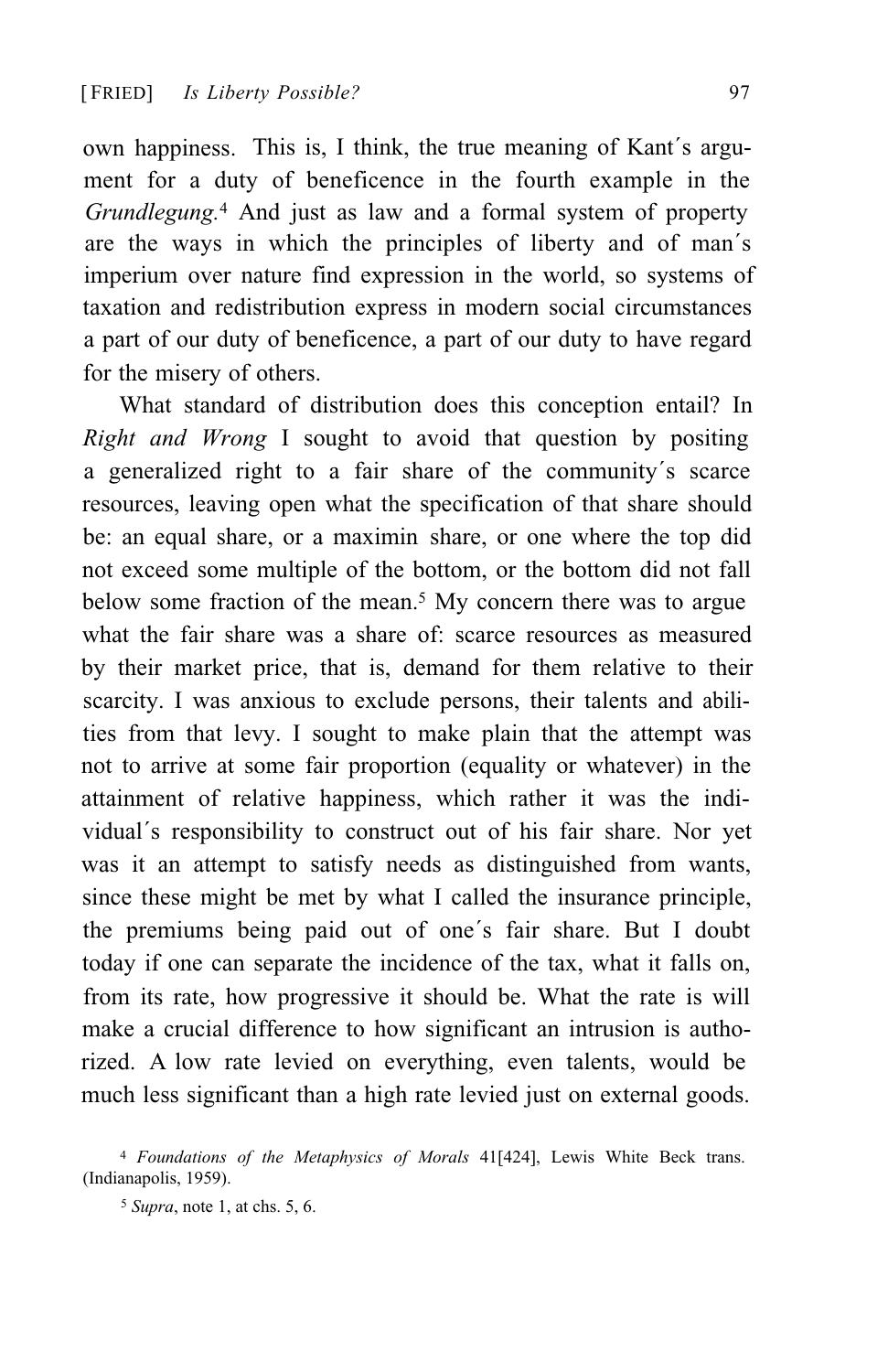And the concept of fair shares itself implies a prima facie standard of distribution: equality.

In my earlier treatment I sought to avoid this inevitable pressure toward equality by limiting the incidence of the tax to external resources, thus affirmatively excluding a man´s earning *potential*. This point was further made by following Rawls in suggesting that the tax be a consumption tax. Of course one may ask whether leisure should be classed as a form of consumption, or whether working at an occupation returning less than one's highest available wage is a form of leisure, or whether and when personal services constitute a form of leisure/consumption. And thus arise again all the questions about measuring a man´s share of scarce resources versus his own personal characteristics. The talk of fair share of scarce (external) resources assumes a picture, as Robert Nozick has argued, of people coming upon a stock of goods (manna from heaven) which must be shared out  $-$  fairly.<sup>6</sup> But as Nozick´s own discussion demonstrated, the stock of goods in the actual world is so inextricably bound up with the efforts of those who have identified or transformed them that there seems little hope of finding a way of separating out what portion of a man´s income or consumption is attributable to his efforts and what to the unworked store of natural external goods.

The same conclusion of hopelessness is forced on us from another angle. If equality is indeed the standard  $-$  perhaps only equality of external scarce resources  $-$  how are we to avoid constant interference? For as men and women of varying talents, dispositions, interests, and luck consumed, wasted, gave away, exchanged, ventured, and invested their resources and efforts significant departures from equality would soon arise. These departures would either have to be tolerated and equality therefore abandoned or frequent corrections made, which would, however, render impossible the investment and effort which the conception

<sup>6</sup> *Supra*, note 2, at 198, 219 .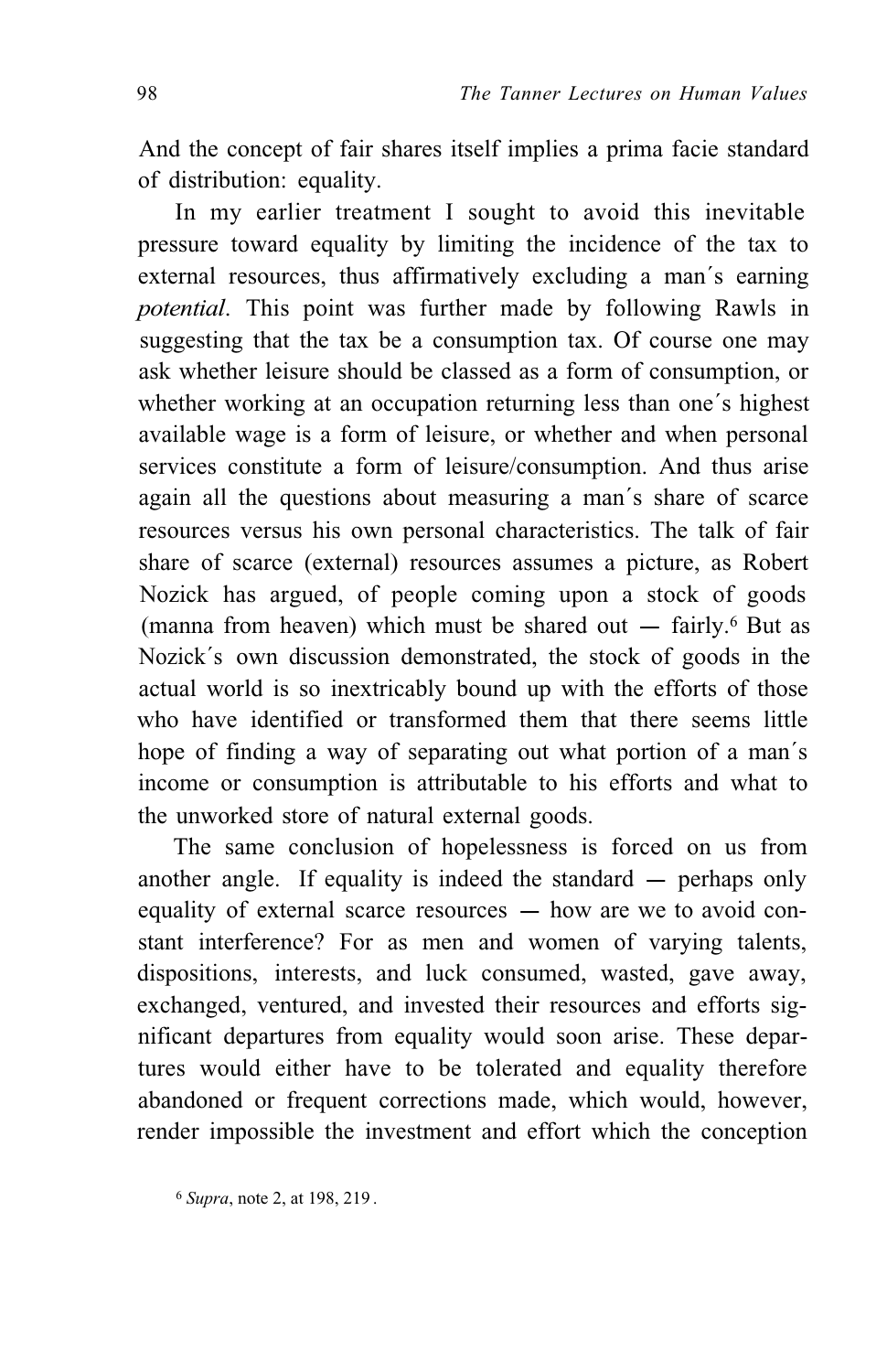of liberty and responsibility for one´s own life requires. Ronald Dworkin has argued recently that: (1) Equality is compatible with the kind of ex post inequality which results from the varying outcomes of individual risk-taking, provided there was equality initially; and (2) bad luck in risk-taking and bad luck in failing to have talents and personal characteristics which command a high rent in a particular social situation may both be assimilated to the bad luck of handicap or illness. As we can imagine individuals insuring against the bad luck of illness so also they may be imagined as insuring against bad luck in investments and more strikingly against the bad luck of being less talented than the mean.7 Thus is ex post inequality squared with ex ante equality. The proposal is ingenious since it allows a considerable degree of actual inequality while proclaiming continued allegiance to the standard of equality which fair shares seems to require. (In this it resembles Rawls´s maximin.) Unfortunately the application of the standard to actual social circumstances must proceed by way of a rather elaborate thought experiment about what level of premium individuals ignorant of their own economic rent would be willing to pay to obtain up to what level of insurance. As in the case of Rawls´s original position, this thought experiment may be used to conceal or to display substantive moral judgments necessary to its operation. And again as with the original position the question arises, once the substantive moral judgments have been displayed, whether these would not have sufficed to answer our practical moral concerns directly.

I would prefer to return directly to the Kantian basis for distribution which I have announced: a sympathetic concern by each for each, a moral imperative to avoid indifference in the face of a fellow man´s misery- as I have defined misery. This basis (unlike talk of fair shares) in no way suggests equality as a prima facie

<sup>7 &</sup>quot;What Is Equality? Part 2: Equality of Resources," 10 *Philosophy and Public Affairs* 283 (1981).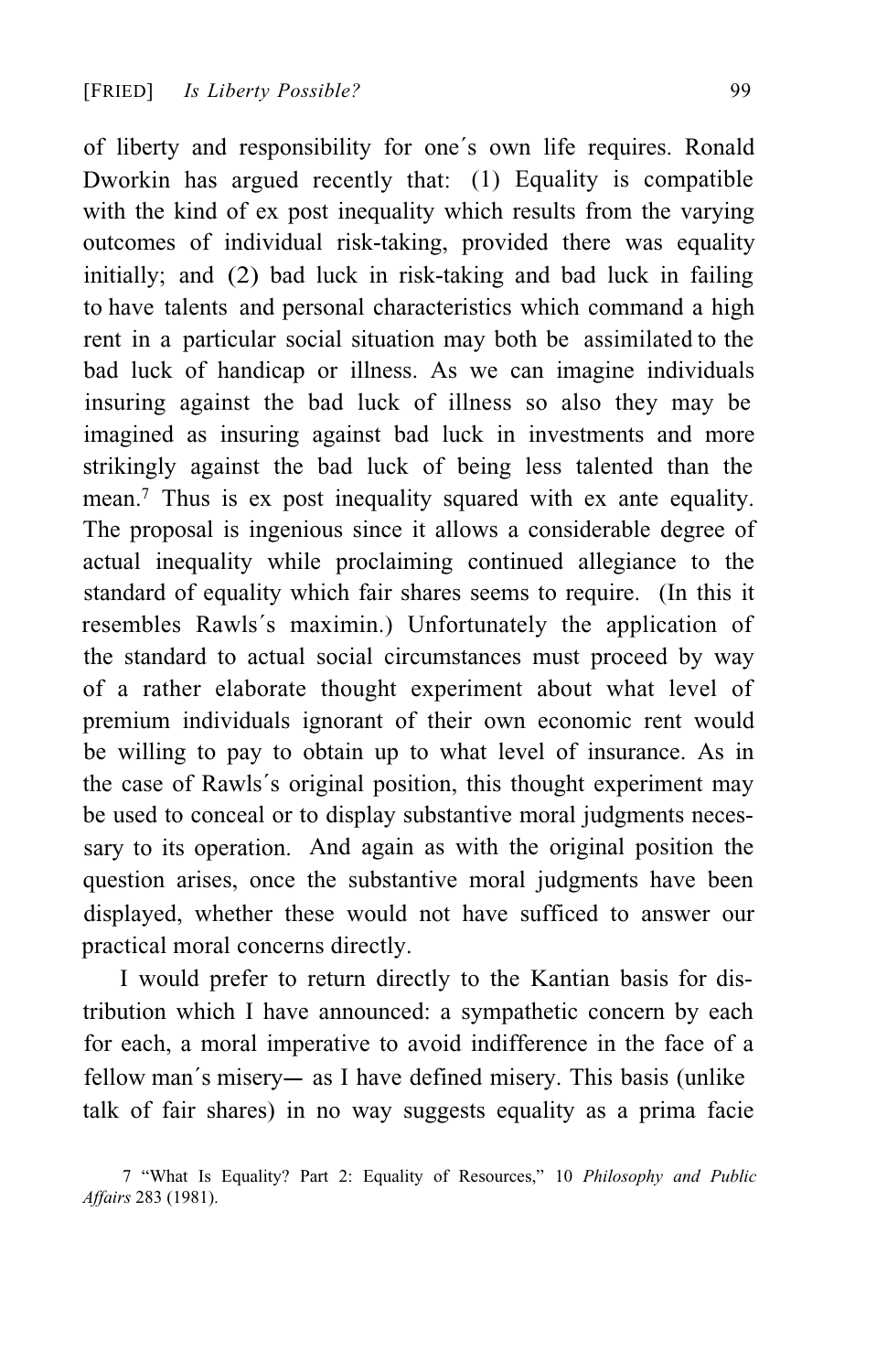standard of distribution. Indeed distribution and fair shares are themselves not implied by it, for there is no commitment to a picture of things being shared out at all. My basis is quite compatible with the argument that there is no way of distinguishing between external good and those which have been transformed by individual and collective effort and appropriation. There is no need to distinguish between good luck in investments and good luck in the economic rent of one´s talents and characteristics. It is the need, the misery itself which makes its claim, and that misery and the steps toward its alleviation can be evaluated from the actual situation in which we find ourselves. There is no necessity of appealing to any hypothetical lotteries, auctions, contracts, or insurance policies.

4. If the claims of others are to accommodate liberty, those claims must be clearly defined and limited, and those limits must leave the individual a significant private sphere to live his life. Does the basis for redistribution I have just identified  $-$  sympathetic response to the misery of another  $-$  do more than announce a sentimentality which lacks any definite promise of substantive help or for that matter any limits to the claim for help? I shall suggest that it may do both to a sufficient degree. And by the way my proposal should explain as well why a proper conception of liberty and distributive justice, given suitable background conditions, requires no demonstration that the original historical acquisition of holdings was itself legitimate. It is sufficient that we have a just system of private law  $-$  that is, one which recognizes property and personal rights in the law of tort and contract  $-$  a democratic government, and appropriate redistributive mechanisms.

What is a man due? I would say these things: First, so much of the community´s resources that he has a chance to live decently and to make a life for himself  $-$  by his own efforts if possible, by the community´s aid if those efforts are insufficient. Beyond that he should demand nothing. Beyond that to use political power to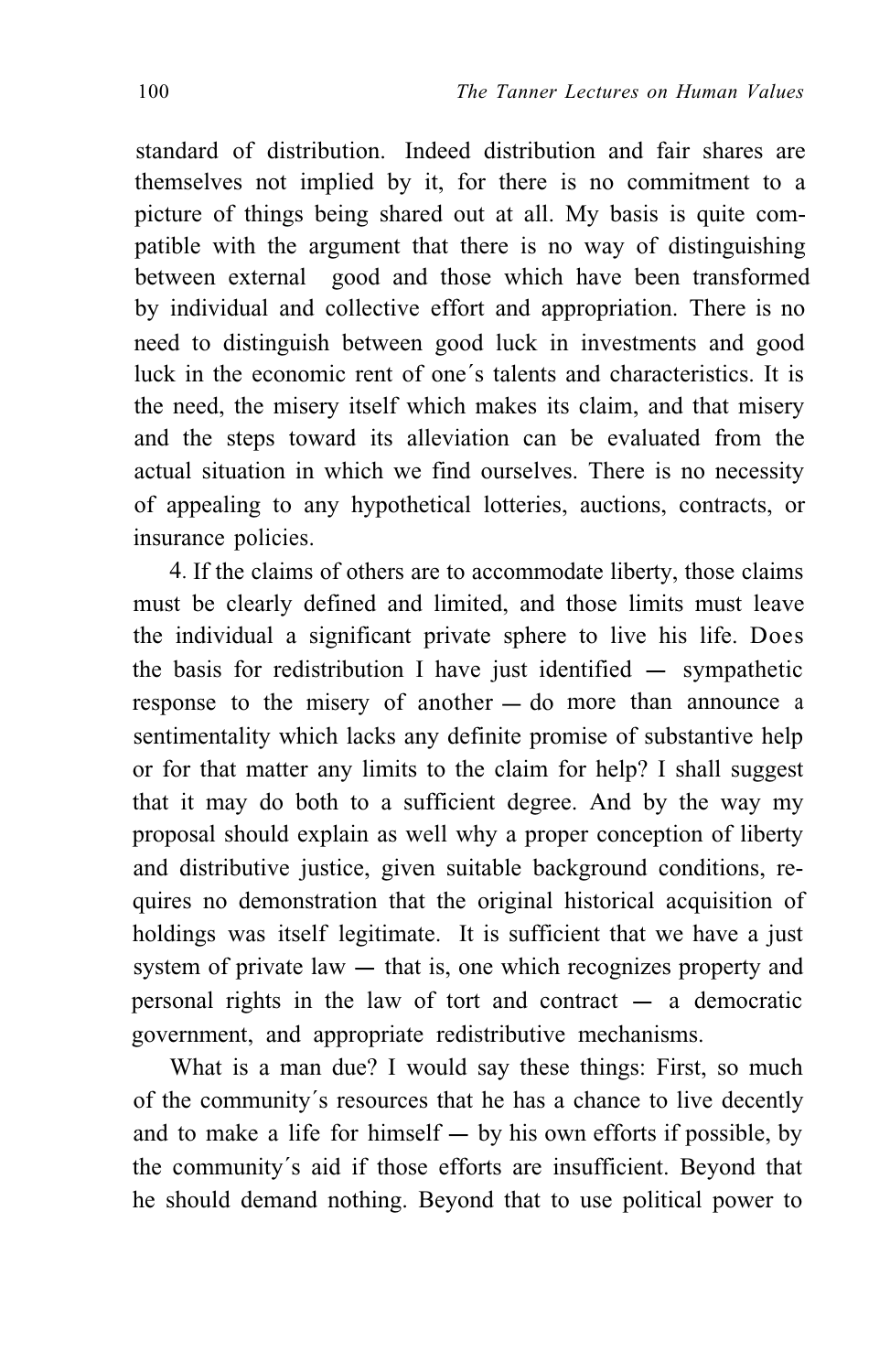demand more is to violate the liberty of his fellows. How and in terms of what is this social minimum to be determined?

This is my proposal: *A person has a claim on his fellows to a standard package of basic or essential goods — housing, educa-tion, health care, food: i.e., the social (or decent) minimum if by reasonable efforts be cannot earn enough to procure this minimum for himself.*

To fix the level of enjoyment of the components of the social minimum, suppose: a state which for a substantial period has enjoyed normal democratic institutions: free expression, legislatures, elections — in short, a standard liberal democratic regime. In that state certain levels of essential goods and services will have been achieved. A long period of wide political participation and reasonably regular and stable institutions are hardly conceivable otherwise. This general distribution of basic goods is both a necessary condition for and an inevitable result of a reasonably long tenure of the kinds of institutions I am positing. Of course this leaves much open about the details of the pattern of distribution. There may be a small group with very large wealth. The lower income classes, say some unskilled workers, may exist in conditions of hardship and uncertainty. Also, there may be pockets of real misery. These may implicate the victims of past or continuing practices which under any conception of democratic theory must be taken as unjust. Or they may be the victims of dislocations, misfortunes, or circumstances not created by the government itself. Examples would be workers in sectors depressed by changing economic circumstances, recent immigrants lacking necessary skills, or the victims of natural calamities. Finally, there are neglected groups which while not actively exploited are less able to compete. Examples are the handicapped or aged. Together these segments<br>may constitute a substantial underclass — perhaps as much as a fifth of the population. Although I do not insist on the precise proportion, I do assert that the proportion cannot be much larger on the assumption that the society has enjoyed liberal democratic institu-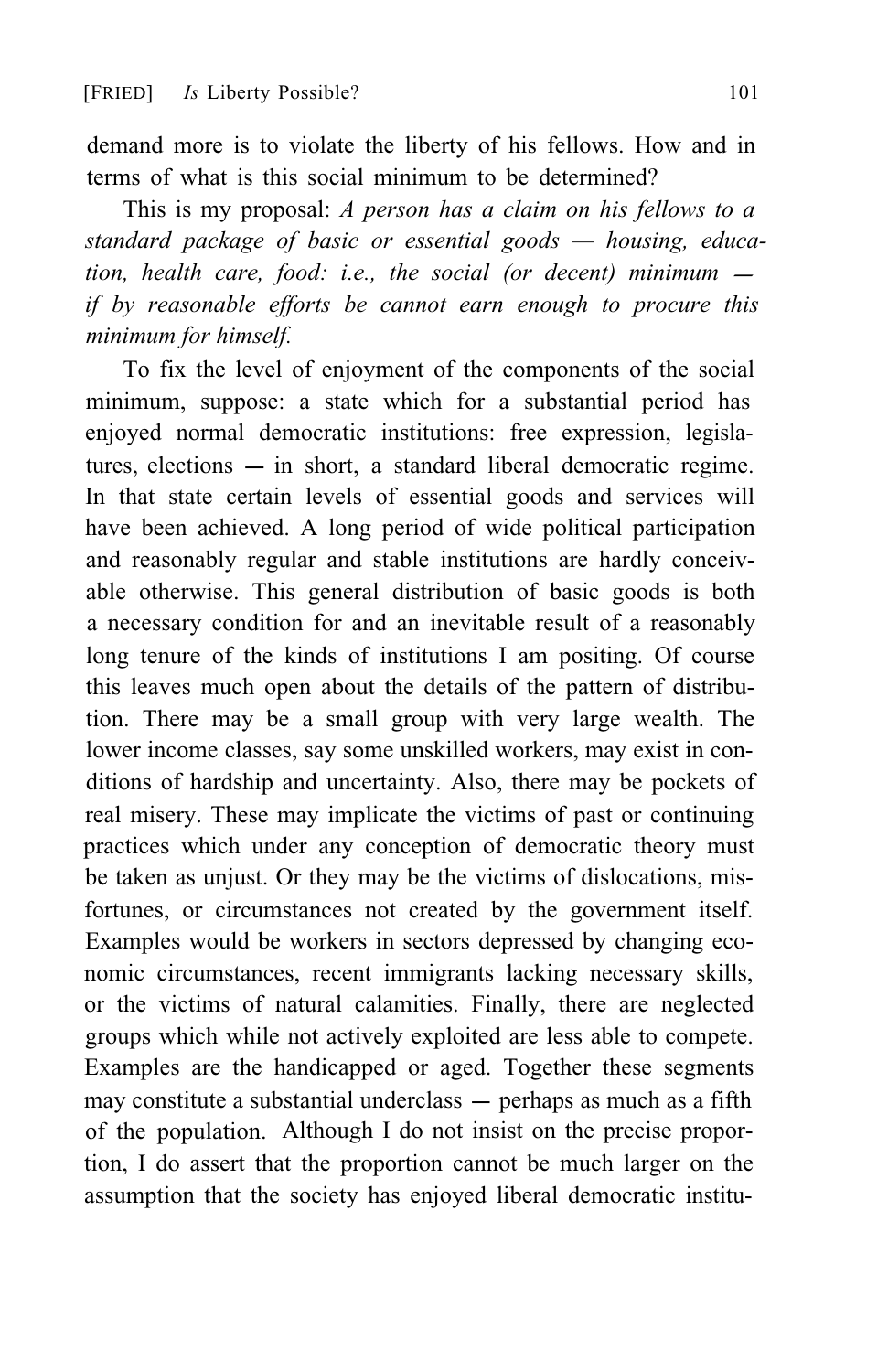tions for a substantial period of time and has not suffered from war or natural calamity. The reason is that such institutions cannot survive unless a large segment of the population sees themselves as living in at least tolerable circumstances. Moreover, those institutions would tend to deliver to the remaining 80 percent at least some acceptable package of benefits and long-run expectations for the same reason. To fail to do so would create political opportunities which would, in the long run I have posited, certainly have been exploited.

The point of this hypothesis is that it permits a criterion by which to determine the level of the social minimum. Take the educational opportunities, health benefits, housing standards enjoyed by unionized unskilled workers, which I shall call the reference group. I choose this category since, as they are lacking skills, they are unlikely to be in a strong position to demand a market rent, but being unionized they will be able to assure themselves against systematic exploitation and will have an organizational structure sufficient to define long-term goals and to discipline its membership to persevere in their pursuit. The social minimum is whatever package of essential opportunities, goods, and services (as I shall explain the term *essential)* is enjoyed by the reference group. Note that this does not state that the social minimum is whatever *income* is enjoyed by this reference group, since presumably most members of that group will have further income and engage in further consumption of goods and services not deemed essential.

This standard is lower than the *average* consumption of those essential goods for two reasons: (1) To allow substantial play for the differentiating effects of individual choice and market forces, that is to avoid the kind of constant interference, regimentation, and aggressive leveling down that a more exigent standard of need would entail. (2) To recognize the fact that in respect to most of these goods there is a discretionary or non-essential component which is hard to separate out. This last is most obvious in respect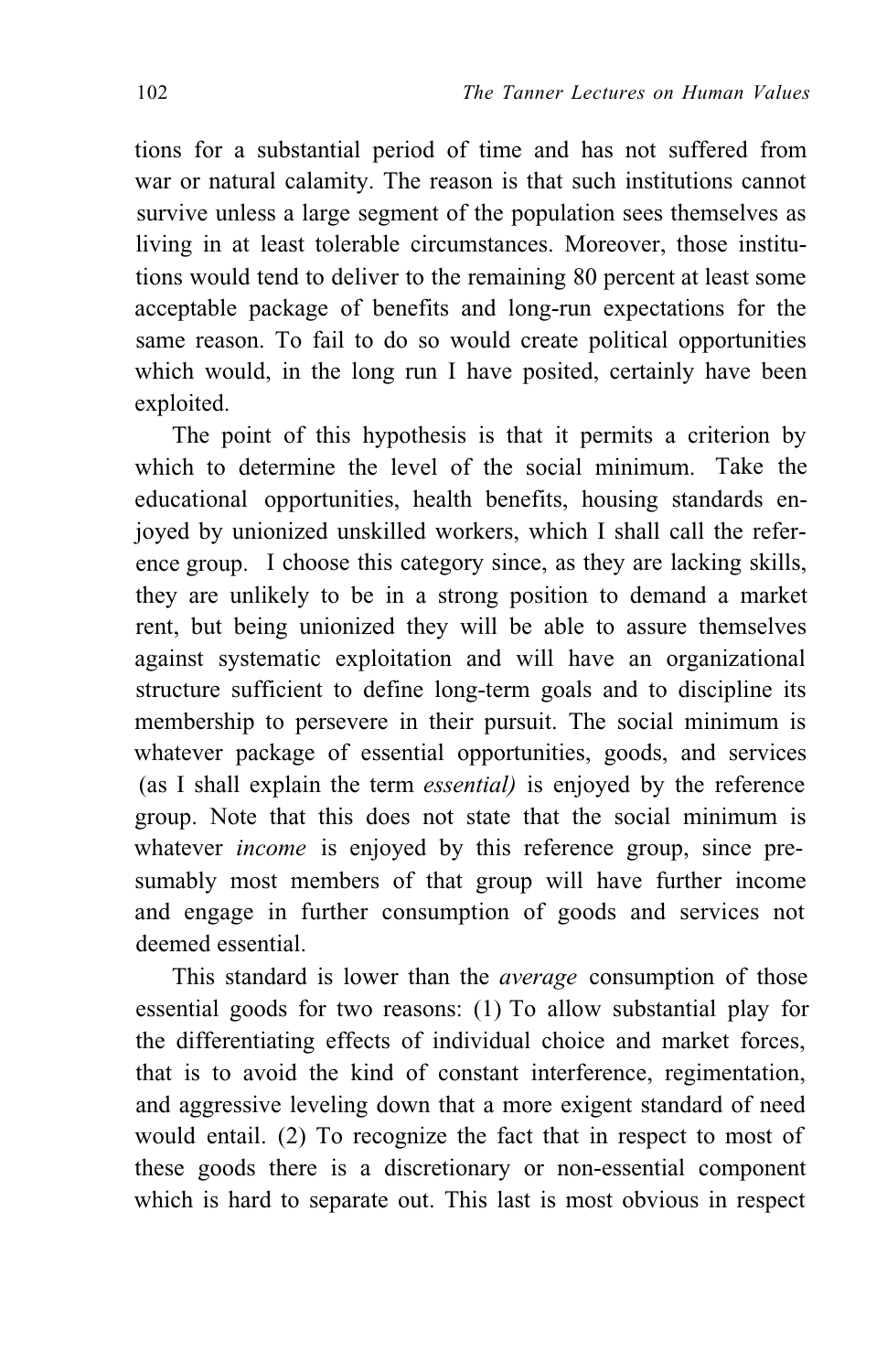to such goods as housing and diet, but applies as well to education, health, and perhaps legal services. In any event in the case of the United States the implementation of this standard would have a significant effect on the welfare of the most disadvantaged groups.

5. The reference group´s consumption of essential goods is a function of the distribution of wealth in the particular society. If I am right, liberal democratic institutions will guarantee a certain substantial share to a group defined as I have. It may be objected that these reference levels change as the society changes, so that what constitutes justice at one time would be deemed unjust at another. If we had cut into the process in 1931 to make all the adjustments needed to insure a social minimum — as we probably adjustments needed to insure a social minimum  $-$  as we probably did not  $-$  then the subsequent history of the system would have been different and so the adjustments required by the general criterion would be different in 1981 from what they are now in the absence of such earlier adjustments. In fact the objection might be pushed further. Since liberal democratic societies emerged from illiberal and unjust ones, often by at least partially evolutionary processes rather than by the sharp break of a total revolution, the citizens embark upon liberal democracy freighted with tastes and preferences found in an earlier distributionally *and* politically unhallowed past. Thus even if my distributional criterion were enacted at once as a part of the institution of democracy, still both the initial distribution and all its successors would seem to be tainted. There seems to be a kind of original sin which stains all subsequent attempts at virtue.

I believe this objection is irrelevant.8 All I must show is that if the demands of distributive justice  $-$  the social minimum  $$ had been implemented at some time in the past, say fifty or seventy-five years ago, what the social minimum requires today

<sup>8</sup> For valuable general arguments for the proposition that an ancient wrong, if not persisted in or renewed, has a relatively short half-life, see Nozick, *supra*, note 2, at 152-53; Scher, "Ancient Wrongs and Modern Rights,"19 *Philosophy and Public Affairs* 3 (1981).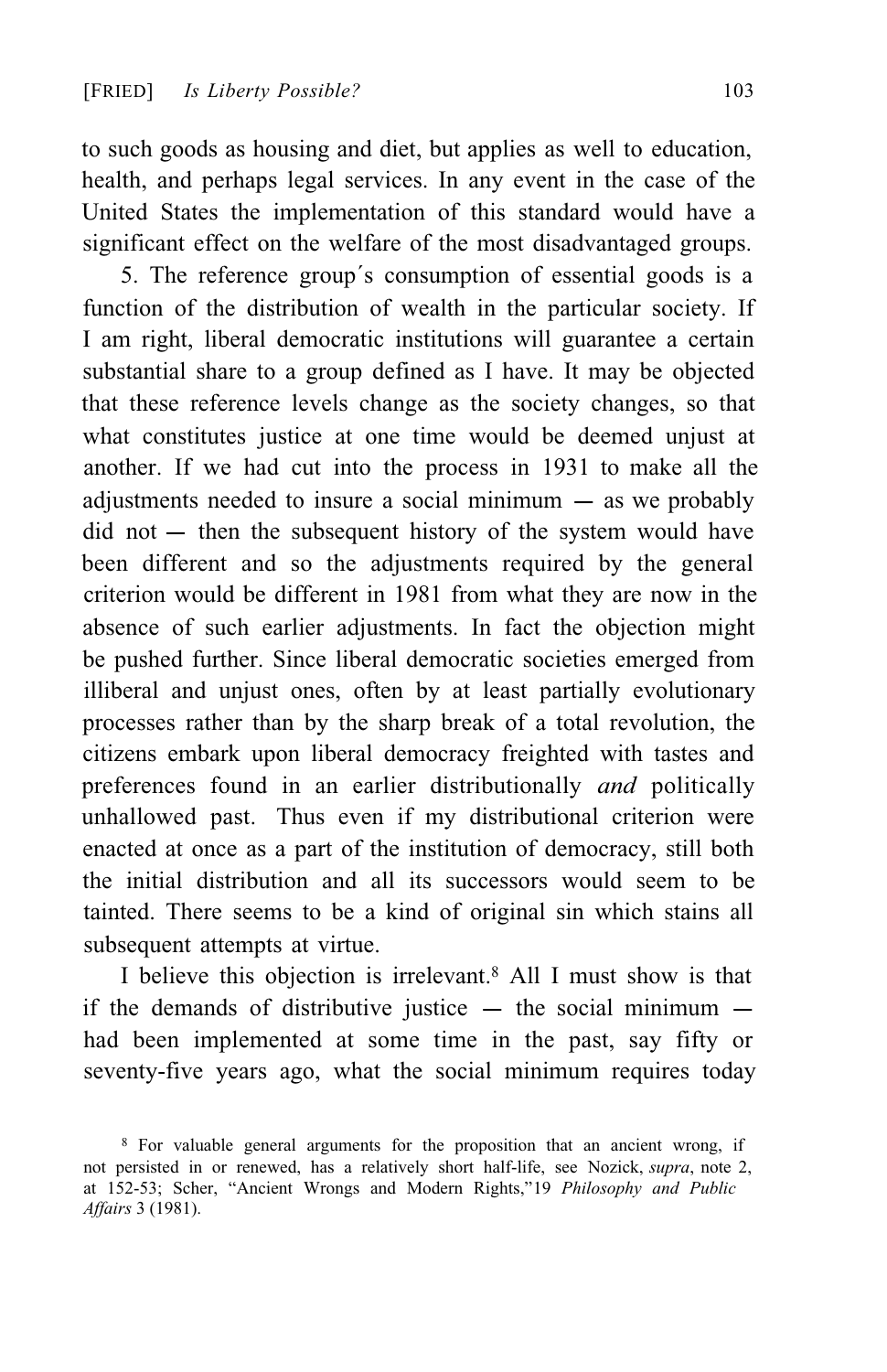would not be so different that my criterion for the social minimum must fall as circular. I concede right off that had a social minimum been instituted earlier many people would have been spared deprivations along the way. My argument is for a standard of just distribution now. It does not pretend that there have not been in the past and are not now unjust deprivations. Nor is there any reason to believe that the lowest group systematically able today to plan and provide for its essential goods (the reference group) would today enjoy a higher level of essential goods had the economic groups *beneath* it been assured a long time ago of these same essential goods — i.e., had the social minimum been assured in prior generations. If, for instance, the tax burdens necessary to provide the social minimum for all at an earlier date had lowered the rate of capital investment and entrepreneurial initiative of higher income groups  $-$  a point I do not here argue  $-$  then it might be that the income and therefore the level of spending for essential goods by the reference group today might actually be lower in a society which had been juster earlier, and the social minimum accordingly *less* exigent.

6. There is another similar objection to my proposal, and in answering it I can point to a general theme in my defense of a conception of liberty: the extent to which the standards which specify that conception can be and have to be independent of history, of culture and of politics. Since liberty is an ideal which claims to judge history, culture, and politics, it would seem to be undermined by any dependence on them, and yet some dependence seems inevitable. I propose a definite but limited and determinate standard of distribution: definite, because indifference to others is an offense to moral humanity; limited, because liberty requires a determinate domain of self-determination, free of the claims of others. I propose to measure the claim to redistribution by the level of essential goods enjoyed by unskilled, unionized workers. But it is the case that the situation of the reference class at any particular time is in part the product of politics, including redis-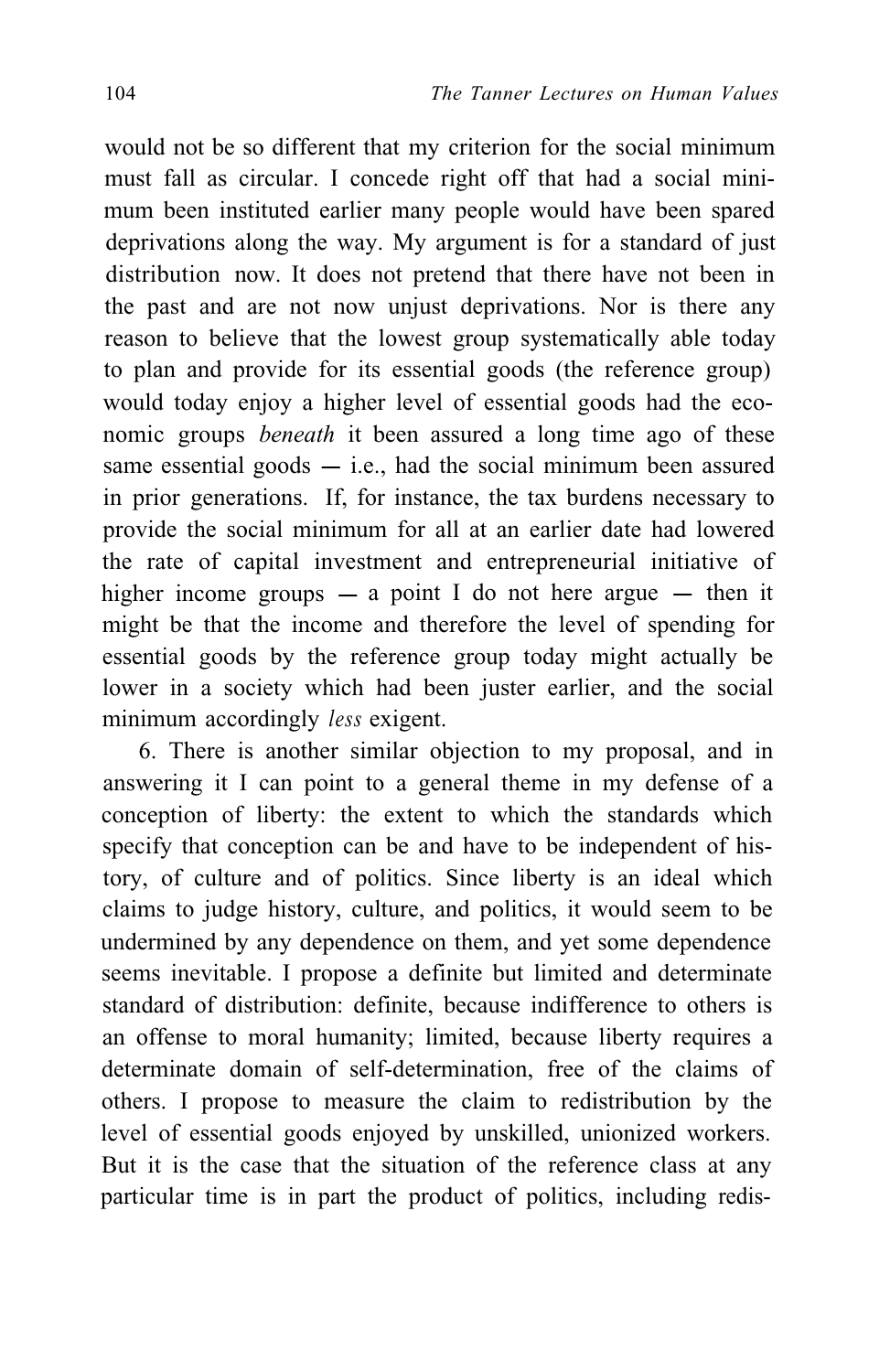tributive politics: Is free medical care available; is there subsidized housing; what is the level of spending on public education? In an egalitarian social democracy the situation of the reference group may be different from what it would be in a country with a more hair a sound be in a country with a more laissez-faire temperament. Yet — and now the objection closes in — my proposal is supposed to judge, rectify, and limit policies of redistribution by reference to a standard which must now be conceded to depend on the very variable and controversial policies it seeks to judge. If politics have won the reference group a certain level of mandated benefits at the moment we cut into the process, why should that level be frozen thenceforward as the absolute measure and limit of what it is just to accomplish by politics? In short, the objection states that by seeking determinacy I have attained only arbitrariness.

The objection misses the point, first technically and second in its basic conception. Technically, it must be remembered that I call for a redistributive floor not in terms of the *total* income of the reference class, but only in terms of their enjoyment of essential goods. The group I have designated is unlikely in any developed economy to rest content with consumption merely of essentials. Some important part of the group´s activism, therefore, would have been directed at raising its level of discretionary (non-essential) income. Given the group´s numerical importance their concern with discretionary income must necessarily impose a discipline on the demands for provision of essential services. Any increase in the consumption of essential goods by so significant a group will necessarily withdraw a large quantum of resources from the discretionary realm, and it is implausible that such a large burden could be shifted entirely to other groups. Thus, though it must be conceded that the reference group´s overall situation may vary considerably from time to time and from society to society, and that those variations will depend on politics, nevertheless this group´s enjoyment of essential goods may be said to approximate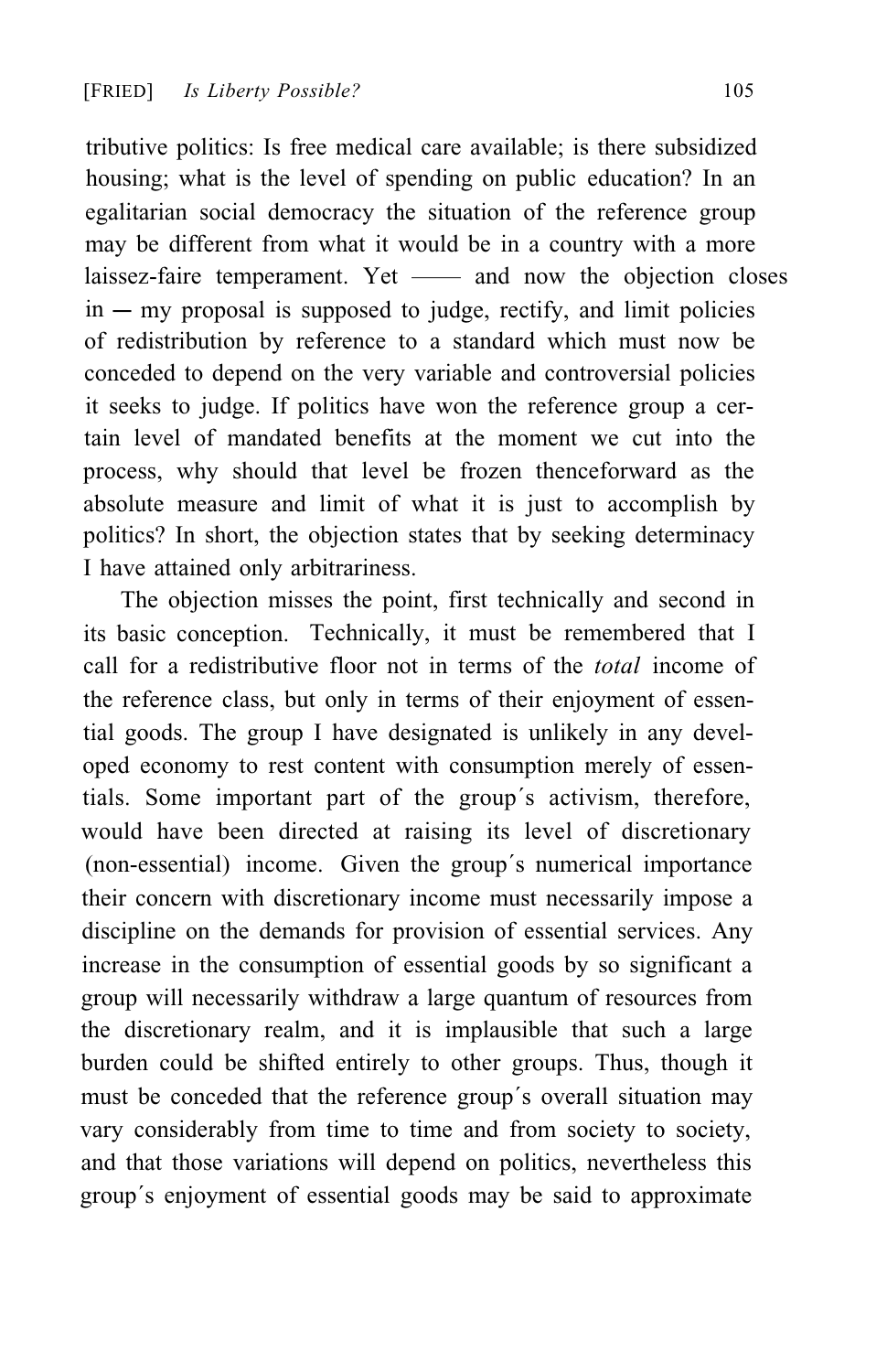what a particular society at a particular state of development and prosperity considers a decent minimum.

7. I turn to a subtler, more insidious objection. First, it asks where do I get my list of essential goods from anyway. Second, it argues that the conception of what things are worthwhile, not to say essential, and a fortiori the decision of how essential these things are, how much to spend on them is internal to a socioeconomic system and therefore cannot provide a criterion for the justice of fundamental features of a social system. In a capitalist society, it is said for instance, a private space, a home, distinctive clothing, and other items of personal consumption loom far larger than they would in a more egalitarian, socialist society which would value more highly attainments and opportunities to contribute to the common good. That´s the story at any rate. But why should we believe it?

Everything turns on the possibility of identifying the contents (rather than the level) of the social minimum with sufficient confidence that the designation of its contents would survive the kind of social transformation which might accompany the shift from a political democracy to a completely just society. The skepticism on this score is one of the more plausible applications of the Kuhnian argument that conceptual terms do not retain their meaning across basic theories. Though philosophers of science dispute the validity and even the coherence of Kuhn's claim, $9$  it has greatly impressed amateurs in law and the social sciences. Here the skeptical objection is clear enough: what constitutes a basic or essential or primary good is so obviously a cultural artifact that it cannot provide a criterion for judging alternative social arrangements.

The essential goods may be thought to be the same as the primary goods, which Rawls defines as those things a man would

<sup>9</sup> See, e.g., Hilary Putnam, *Mathematics, Matter and Method* - Philosophical *Papers*, vol. 1, 260 (Cambridge, 1975); Israel Scheffler, *Science and Subjectivity* (Indianapolis, 1967); Shapere, " 'The Structure of Scientific Resolution,´ " 73 *Phil*. *Rev*. 383 ( 1964).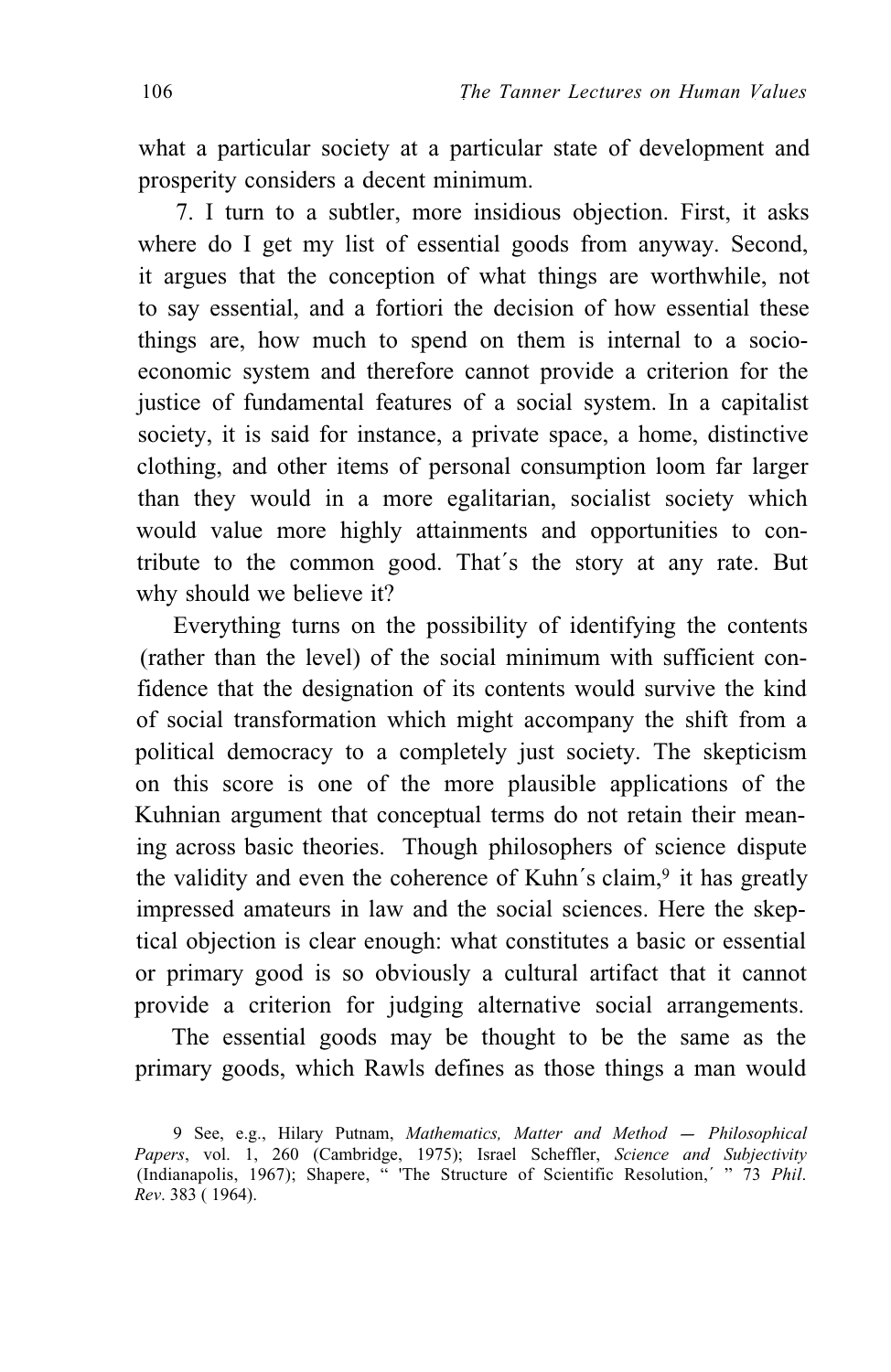want whatever else he wants: rights and liberties, powers and opportunities, income and wealth.10 If income and wealth are defined in terms of money alone, the socially dependent nature of the price system which gives wealth its value shows that it is necessary to be more concrete than he has been about the components of wealth.11 But I need only assume open democratic institutions and ask what material goods constitute a social minimum in such a society. The argument for the actual goods is then easy enough. I take education first.

Education is necessary to allow the members of the reference class to understand the functioning of the political system they participate in as citizens. Further, they must be able to obtain so much training as will enable them to take advantage of and compete for the opportunities available in an open economic system insofar as their natural abilities permit. And I suppose the entitlement extends to such education as will enable a person to participate in the culture of his society as well. The conditions of established democracy and of the political and economic awareness of the reference class explain the importance of this component of the social minimum: Education is just a precondition for intelligent choice, judgment about one's circumstances— including the choice about whether to include further education in one´s vision of the good life. After all, the point of identifying the social minimum is to set the stage for individual free and fair choice. Health, housing, diet are only somewhat more problematical since their lack does not vitiate so definitively the idea of rational choice. Yet we must add them to the list. First, because rational choice is the rational choice of concrete human beings who require these things for the good functioning of their rational capacities. Second, because we are seeking to establish a reasonable measure for a

<sup>10</sup> *Supra*, note 2, at 62.

<sup>11</sup> See, e.g., Kennedy, "Cost Benefit Analysis of Entitlement Problems: A Critique," 33 *Stanford L. Rev.* 387, 422–23 (1981).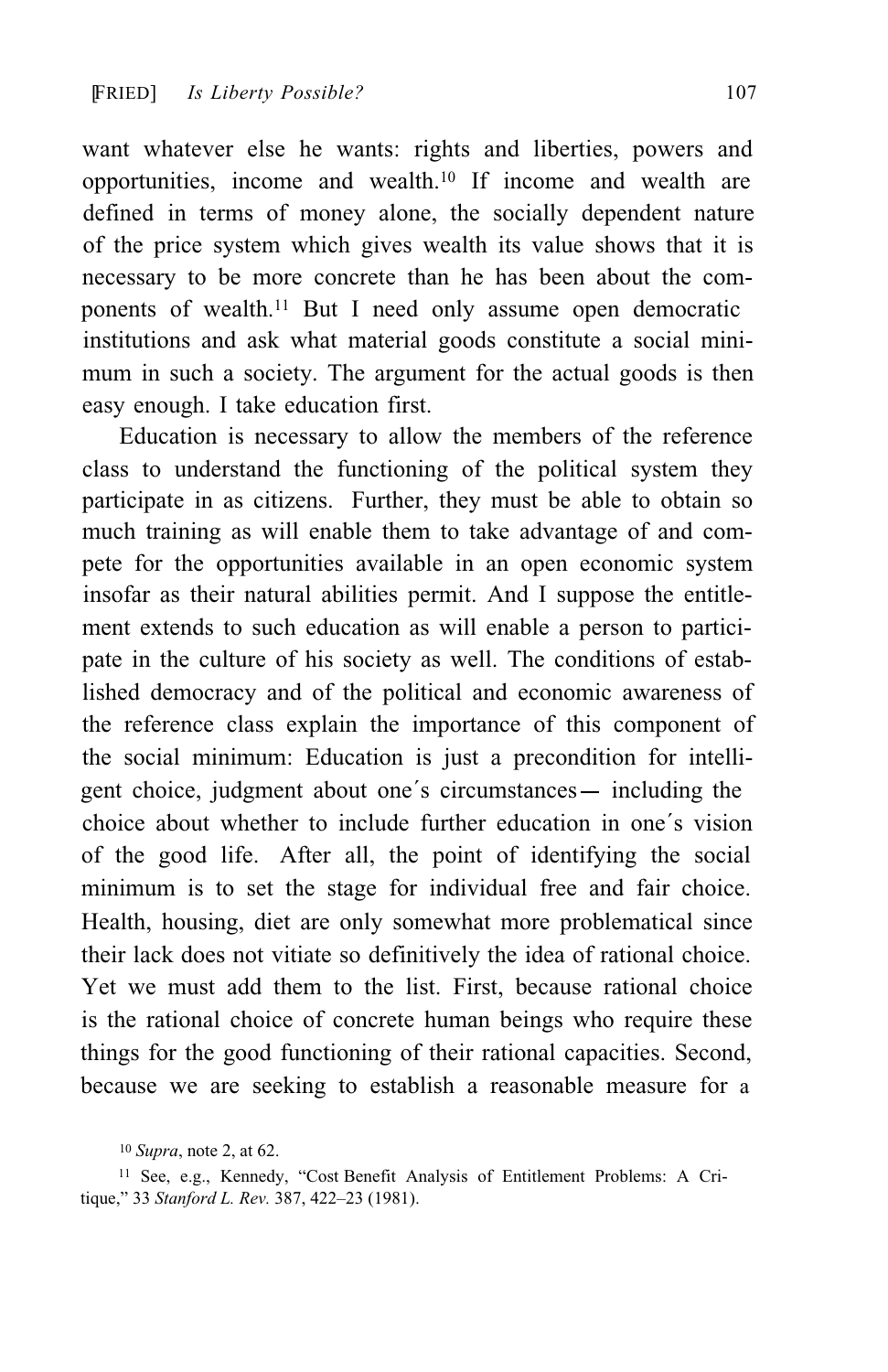fair share of scarce resources, and those things necessary to sustain life and vigorous function are an obvious minimum in any system which recognizes need and community as aspects of a fair share.

Now all this is vague enough, but not fatally so, and certainly does not fall under the strictures of Kuhnian solipsism. Further, it is quite immune to the issue of the potentially voracious claims of handicapped persons who can only approach these educational or other standards by dint of enormous expenditures. I do not say they do not present a problem, but they do not present one for *this* theory. The criterion is constructed by reference to the natural capacities of the average member of the reference group. That there are those who require more attention is not a problem of distributive justice between income groups. It is, as it were, a random chance which affects citizens or families of *all* income classes.

8. It is natural to ask whether those entitled to benefits under the provision for the social minimum might be entitled instead to claim the cash value of those benefits, spending that cash on whatever they want. Economic theory teaches that cash payments are superior to in-kind distributions, since they (by hypothesis) cost the donor no more while leaving the beneficiary with enlarged options. This theorem fails to hold only if we posit some kind of market failure, on which I do not rely, or if we adopt toward the beneficiaries a paternalistic attitude, which I find distasteful. Yet I do conclude that there is an entitlement only to the essential I do conclude that there is an entitlement only to the essential<br>goods themselves, not their cash equivalent. (I leave open goods themselves, not their cash equivalent. (I leave open –<br>indeed I prefer – the possibility of giving a kind of restricted cash to beneficiaries, which can be used to purchase, say, health care on the market.) The reason derives from the basis of the entitlement: a particular kind of human need (misery), which we are morally bound not to ignore. It is the fact, for instance, that another person is, say, suffering from appendicitis which could be cured by hospitalization but which if uncured would lead to a painful death, it is that fact and not the fact that this same person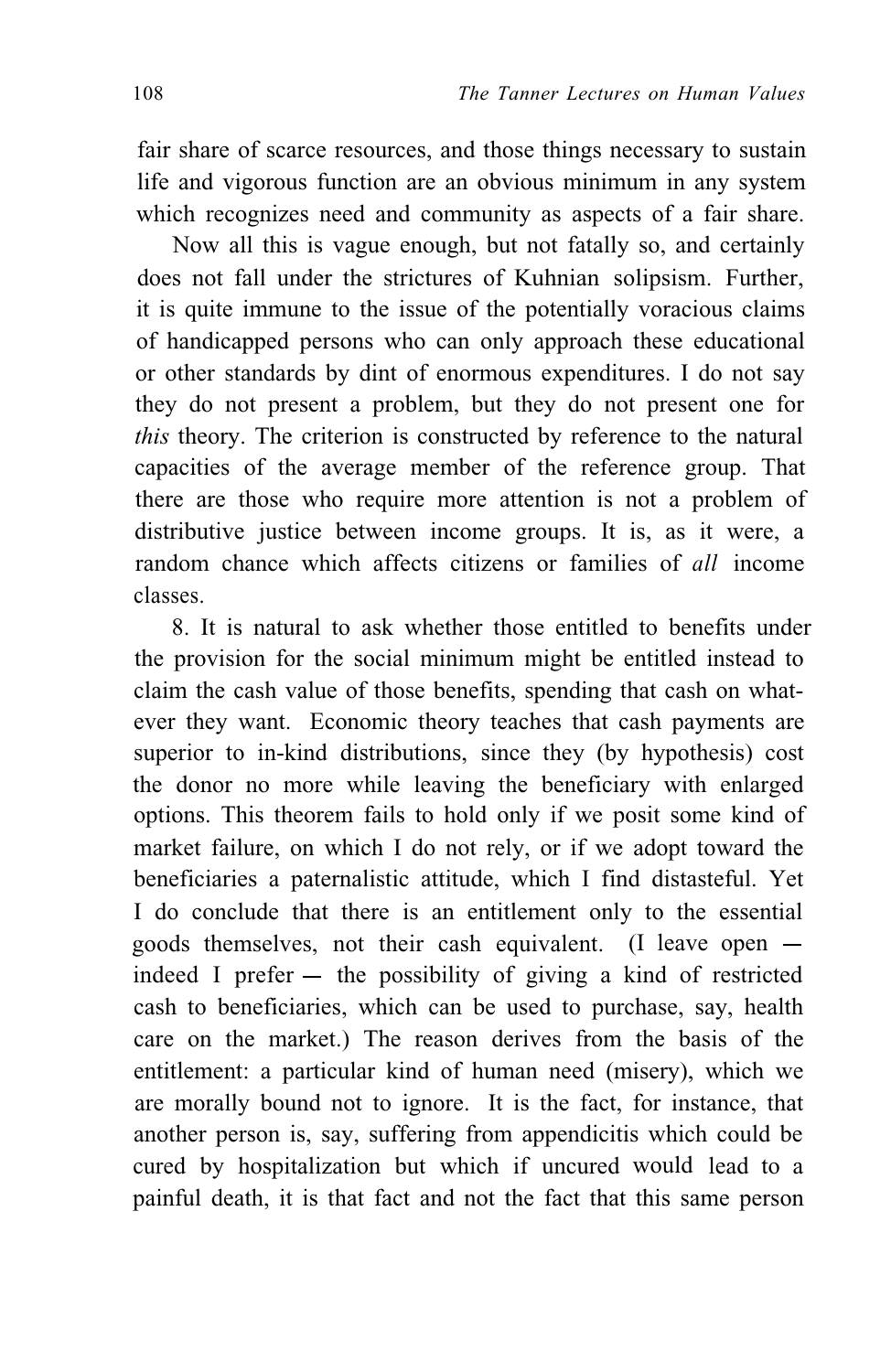is so poor that he can´t pay for the hospitalization which makes the claim upon us. If we imagine that we do give this person the money for an operation and he gives it to his lover to spend on liquor, the claim on us for help would still be there — we would not (and should not) allow him to die of a ruptured appendix and peritonitis. But this means that it *is* the medical care to which he is entitled and not anything else. I suppose he can decline to accept medical care; to force that on him would be paternalistic indeed. He has no right, however, to dictate the terms of the provision: if he does not wish medical care at all (or housing, or food, certain classes of poor people, cash instead of goods or restricted money. That will depend on details of administration and politics. The principle, however, should be clear. altogether. This is not to say that under certain circumstances it or other essential goods) then he just waives his claim on us may not be more practical and effective to give poor people, or

9. This brings me to the final question for this part and the bridge to the next: how important is it to a defense of liberty or to normative political philosophy generally that its points of reference themselves be fixed and neutral? My standard for a decent minimum seems to be neither. It is all mixed up with the changing political and economic arrangements of the subject society, and so seems ineligible as a standard to judge those arrangements. But it is a serious mistake to be disturbed by this. By demanding an impossible level of objectivity or neutrality such solidity as one is capable of is ignored or devalued. After all, the aim is to give meaning to the idea of a decent minimum so that it can stand as the compromise between our *right* to what we are and what we make and our *duty* to respond to the need and humanity of others. What is fixed, independent of, and can judge particular politics is just the wish to find such a compromise. So also the concept of a decent minimum as the further specification of that compromise is a concept independent of the particular politics it judges. The focus on a particular reference group in a democratic society and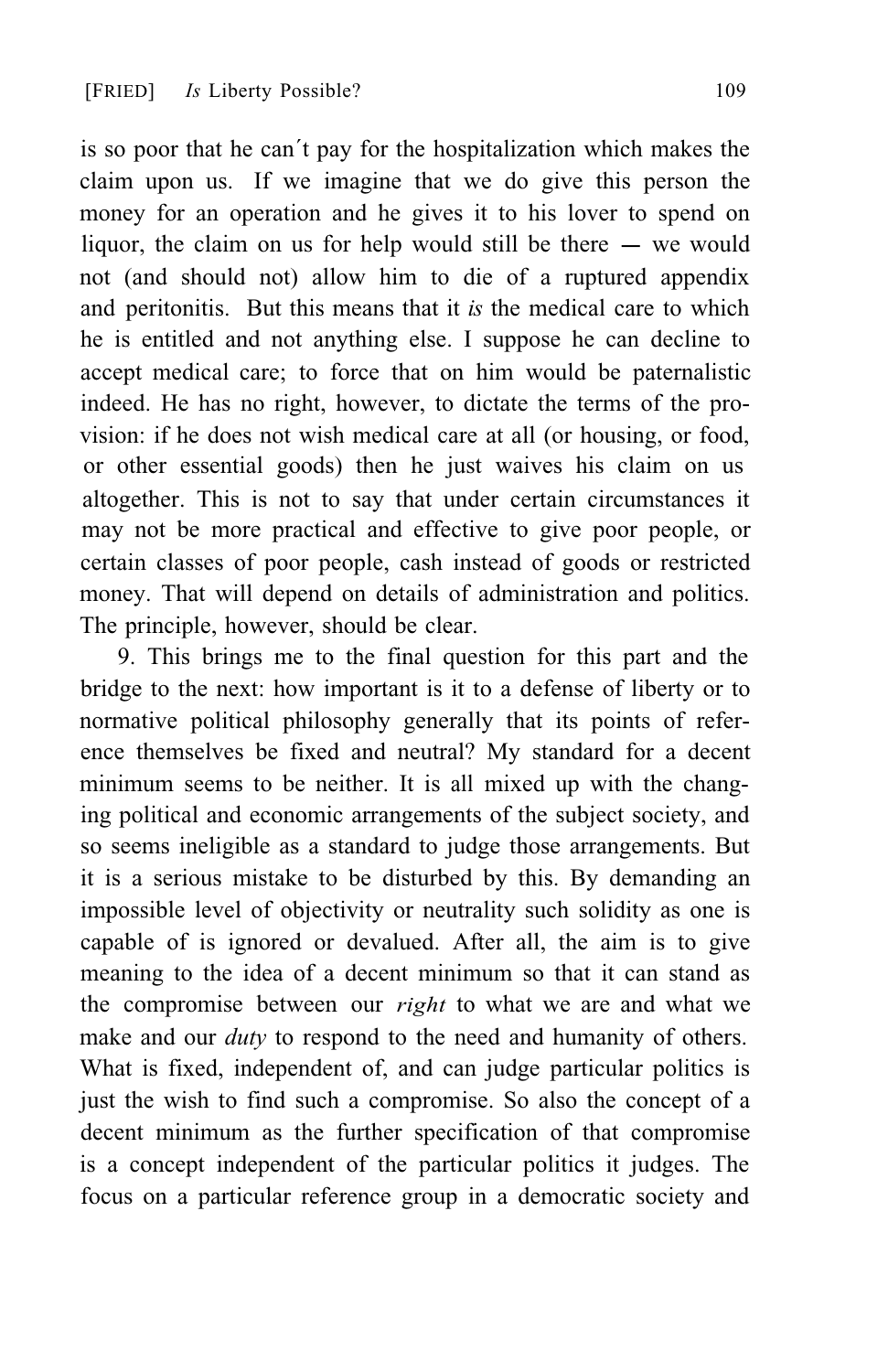on a particular part of that group´s situation or budget makes the standard sufficiently independent of the politics it judges to provide discipline and control in that judgment. What we have is a changing standard, but one disciplined by a prescribed procedure (liberal democracy) and a prescribed concern (the identification of a decent minimum of essential goods). More than this, I think, it is unnecessary to ask, and at any rate I believe it is impossible to get.

## *PART II. MEANING AND CAUSE*

1. A social minimum has been assured. There is fair opportunity for all and even those who fail, whose luck is bad, need not fear catastrophe. Given those conditions, liberty requires that we accept the outcome of individual transactions as not only efficient, but fair. If the choices made in the market are freely made, there is no sufficient reason to reverse or mitigate their effects, and whether those choices have been freely made is not a political, certainly not a distributive, judgment. (After all, the claims of distributive justice have been sufficiently met through the provision of the social minimum.) Rather it is a judgment of principle, legal principle, principle about such things as when an assurance makes a binding contract, the obligation of good faith in carrying out a contractual arrangement, when a person is liable to compensate for harm which he has caused but did not intend, whether a harm which would have befallen anyway is caused by an agent just because the agency would have been sufficient to cause the harm in other circumstances, whether someone who in good faith receives and spends money given him by mistake is bound to return it.

It is a tenet of liberalism shared by Ronald Dworkin<sup>12</sup> and positivists like H. L. A. Hart<sup>13</sup> that legal disputes between citizens

<sup>12</sup> *Taking Rights Seriously*, ch. 4 ( Cambridge, Mass., 1987 ed.).

<sup>13</sup> *The Concept of L aw*, chs. 5, 7 (Oxford, 1961).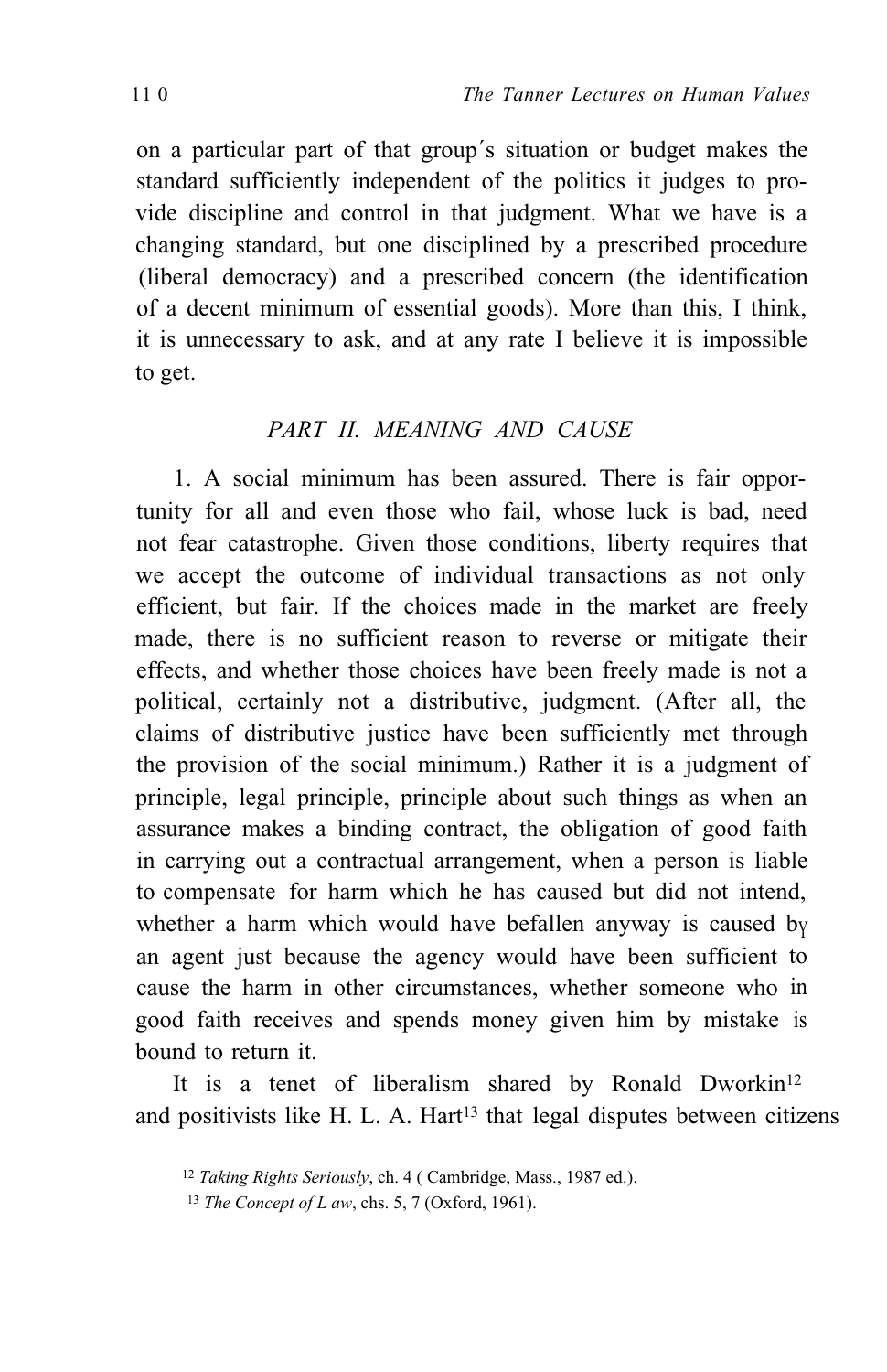are at least in large part decided as a matter of right. The parties are entitled to a decision by virtue of the preexisting law which it is the duty of the judge to apply. The differences between Dworkin and the positivists break out only in what Dworkin calls hard cases and in what Hart calls the penumbra of settled rules, where discretion is required. Dworkin carries the duty of judges to decide disputes according to law all the way through, so that even in hard cases (in which the positivists concede to the judge the role of policy-maker) the judge must apply principles rather than make policy furthering the collective goals of the community as a whole.<br>Judgment, balance, principle are applicable in all cases — even those where the positivists claim a role for policy-making discretion. For Dworkin this exercise of judgment is the search for answers truly inhering in the legal and moral materials, principles the judge is bound to apply. It is crucial that this concept of law<br>hold — either in its positivist or in its (to my mind richer and hold — either in its positivist or in its (to my mind richer and more coherent) Dworkinian version — if men are to be free, if liberty is to be possible. If judges were not (at least in large part) constrained by the law then the distinction between the right and the good would be gone, and all men would be servants of some authoritative view of collective policies and goals.

A liberal theory of law must accomplish at least these things:

A. It must allow persons to make agreements and it must enforce those agreements when made.

B. It must establish the boundaries around a person and his property so that incursions across those boundaries constitute compensable wrong.14

Tort law defines our rights. It draws the boundaries of what Hayek calls our private sphere,<sup>15</sup> within which we make the life we choose. The social minimum assures both that this private

<sup>14</sup> Cf. David Hume, *A Treatise of Human Nature* 526 (Selby-Bigge ed., Oxford, 1888).

I5 Friedrich Hayek, *The Constitution of Liberty* 21 (Chicago, 1960).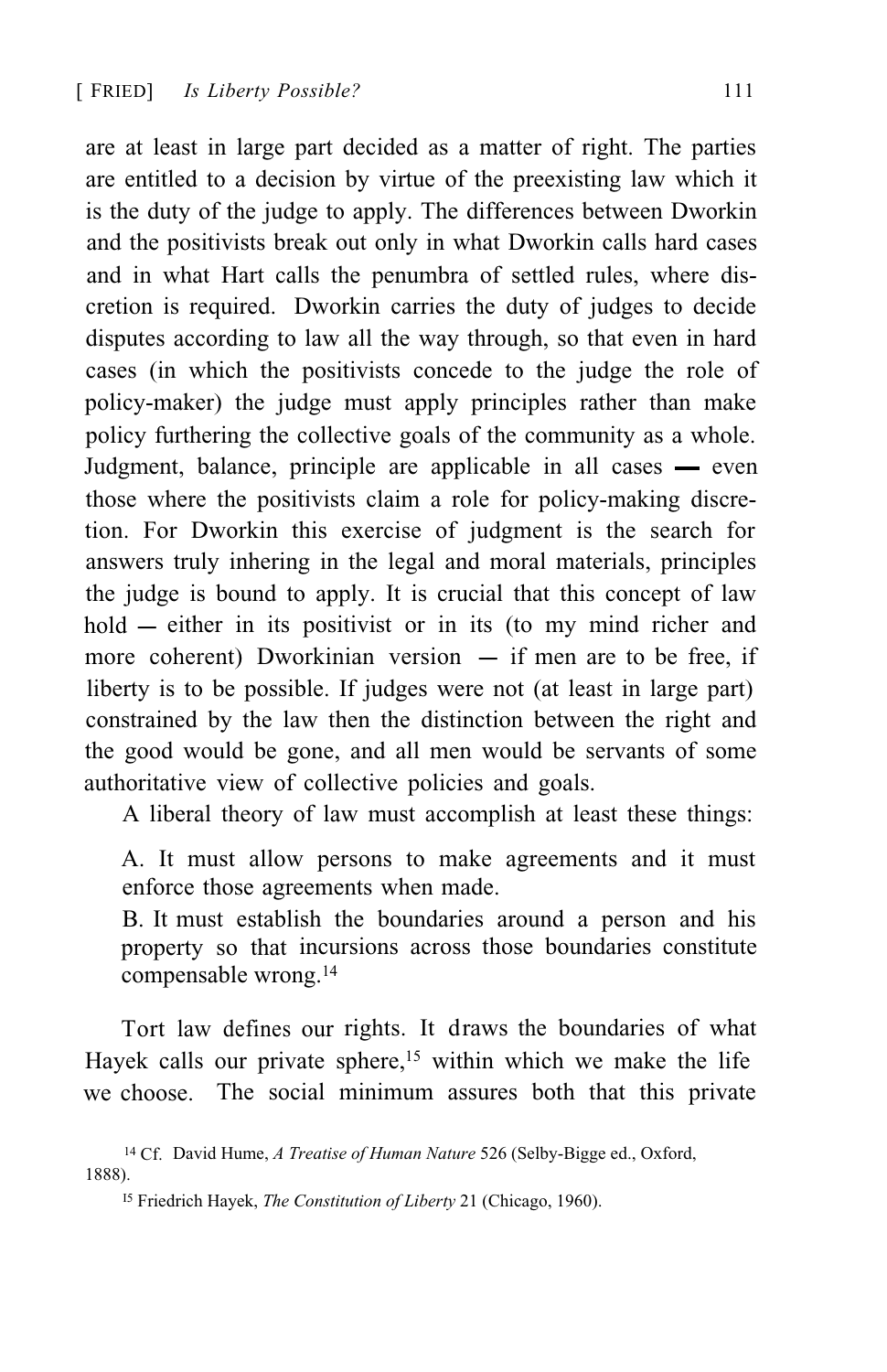sphere will have certain minimum dimensions and that contributions to assure that minimum for others are themselves limited and fairly exacted. The notion of a private sphere is precisely correlated with the main aspects of liberty I set out in Part I: an individual´s opportunity to choose her own life according to her own judgment, and responsibility for the consequences of her choices. If the boundaries of that sphere are fixed by the judgment of others about what are good outcomes of personal choices, then the individual is deprived of responsibility for her choices and thus of liberty of choice. She does not choose and act on her conception of the good; it is chosen for her. By contrast, when natural forces impinge on an individual´s projects this does not derogate from her moral authority to determine those projects. It is only when the judgments of others impinge that liberty is at stake. Yet how can these boundaries be drawn other than as a result of a collective judgment? And, as we shall see, even so neutral-seeming a concept as cause, which may seem a natural candidate for identifying when another´s conduct imping es on me or mine, is freighted with normative content.

Contract law is another indispensable aspect of liberty. The worth of my liberty is critically diminished if I cannot treat across my boundary with willing others. One of the things which I certainly want to do with what is assured to my discretion is to give it to others or trade it. When others impede my gifts or exchanges they assert an authority not just over me but over my partner as well, an authority therefore doubly offensive to liberty. And promises are simply gifts or exchanges projected into the future. By recognizing and enforcing promises society enlarges liberty.<sup>16</sup> By selectively refusing to enforce some promises because of how the promisors use their liberty, or because of who ends up better off because of them, or who the promisor is, the collectivity is again

<sup>16</sup> See Immanuel Kant, *The Metaphysical Elements of Justice,* Ladd trans., 54—55 [248] (Indianapolis, 1965).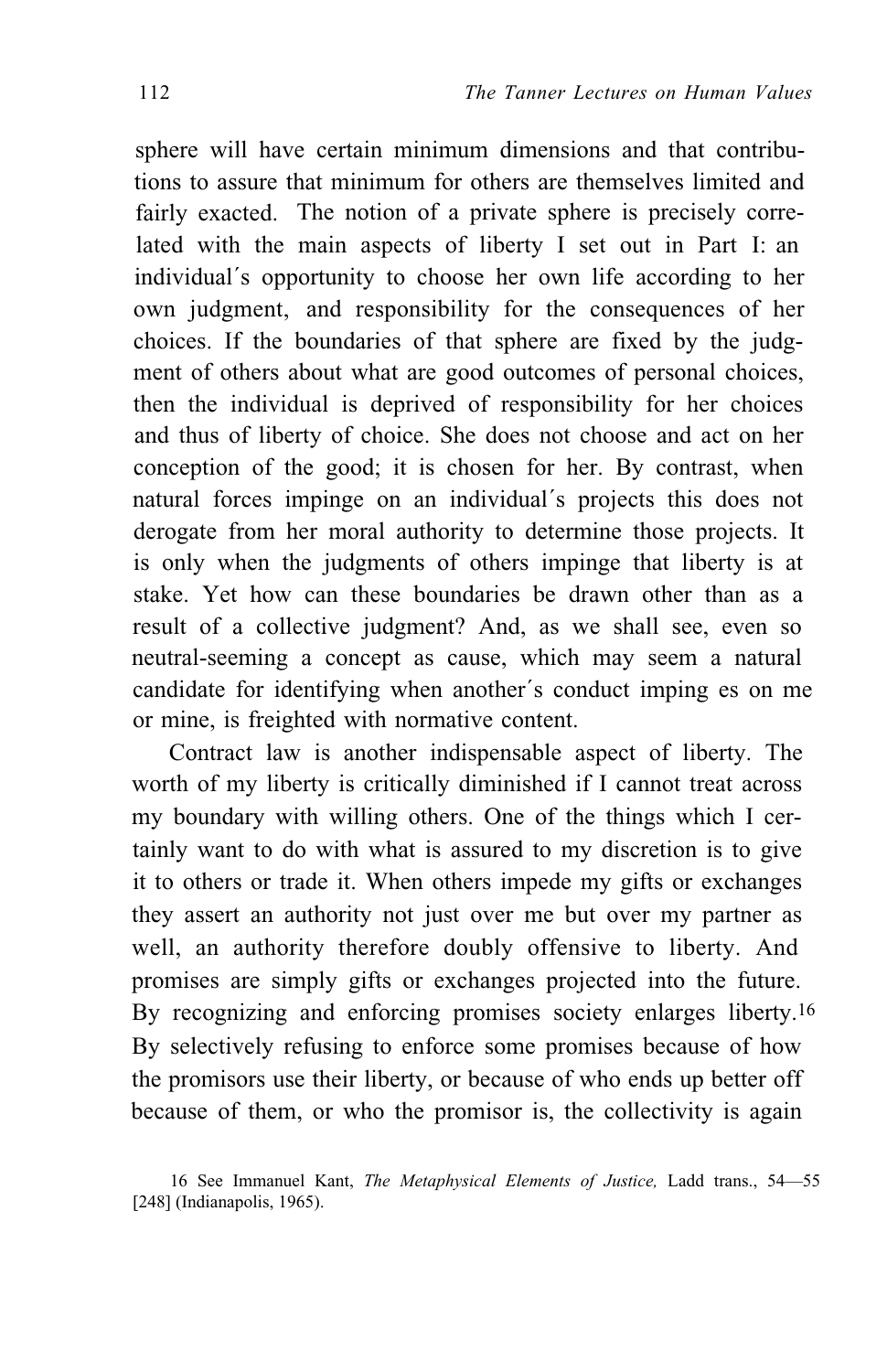asserting an authority over individuals which is incompatible with their liberty. Of course only those obligations freely contracted warrant this recognition. Yet the notion of what is freely undertaken, and how the content of those undertakings can be understood, is controversial. What is fraud, what duress — these are normative questions. So also may be the fixing of the meaning of general terms.

Liberty requires conceptions of private law based on principles, not on episodic collective judgments of policy. But given these controversies about tort and contract, are such conceptions available ?

2. Contract requires a theory of language which assumes the stable and common identification of the subject matter of commitment. Given the controversies about the indeterminacy of translation, we see that even about present exchanges there may be problems.17 But how much worse are the problems for promising, which makes commitments into the future and thus requires a theory of the identity of singular objects over time in addition to a theory of the identity of reference by two persons referring simultaneously. There is the famous case of Rose II of Aberlone, the prize breeding cow sold off at the price of beef because her owner thought her sterile, while in fact she was not only fertile but pregnant and worth a hundred times that price.18 Or the case of the mysterious stone sold for a dollar which turned out to be an uncut diamond?19 Or the rooms rented for a day at fancy prices to view a coronation procession which never took place.20 Much ink has been spilled applying theories about the identity of objects to such cases and debating whether changed attributes imply a change

I7 Cf. W. V. Quine, *Word and Object,* ch. 2 (Cambridge, Mass., 1960).

<sup>18</sup> Sherwood v. Walker, 66 Mich. 568, 33 N.W. 919 (1887).

<sup>19</sup> Wood v. Boynton, 64 Wis. 265, 25 N.W. 42 (1885).

<sup>20</sup> Griffith v. Brymer, 19 T. L. R. 434 (K. B. 1903) ; Krell v. Henry, 2 K. B. 740 (1903).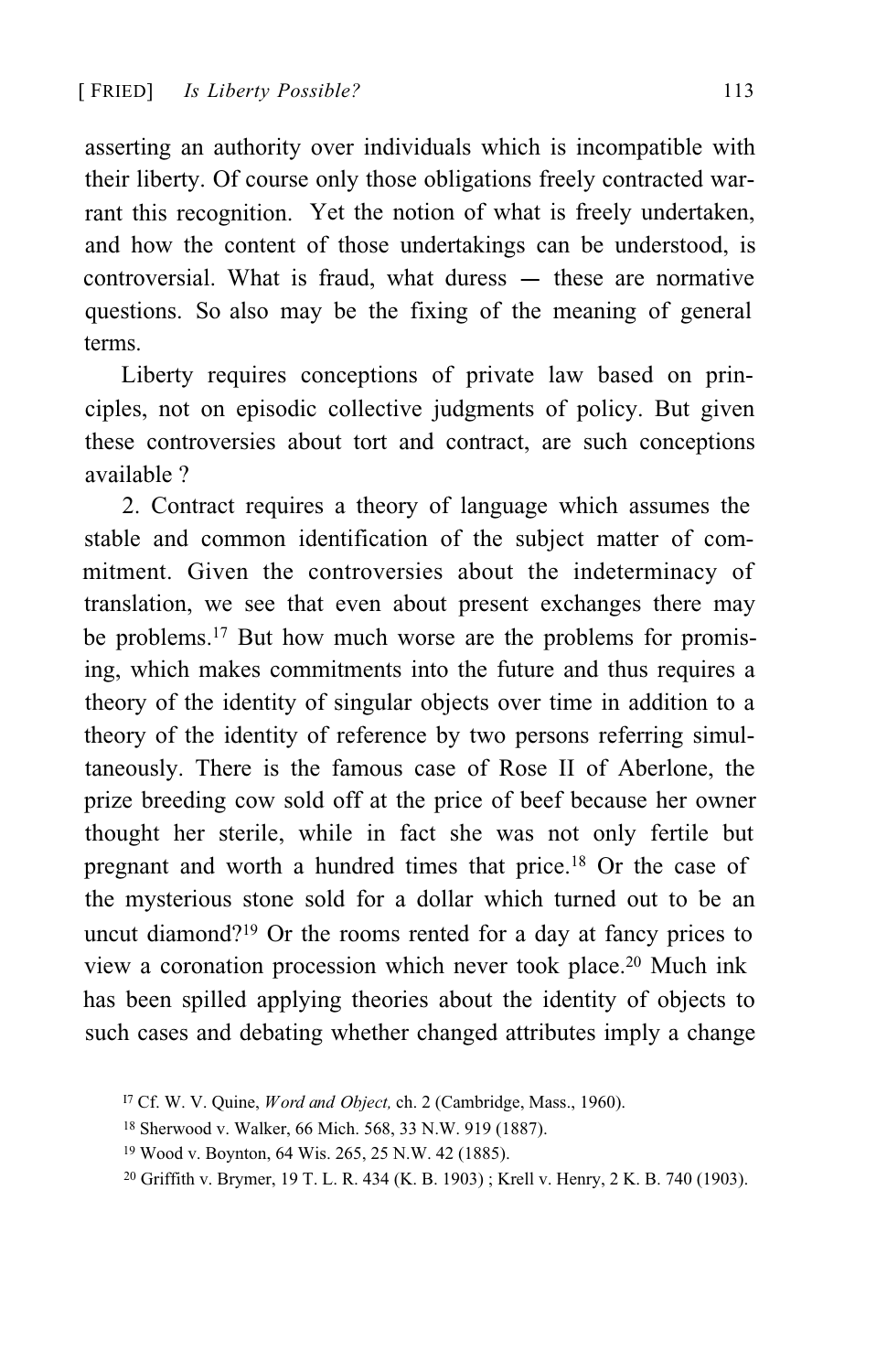in subject matter.21 These cases have engendered metaphysical speculation which would delight Saul Kripke<sup>22</sup> and Hilary Putnam:23 Does not Rose II of Aberlone designate a particular cow irrespective of mistaken attributes?

Even such problems as that may be dismissed as of no practical significance. What cannot be so easily dismissed, however, is the problem of general terms. Both H. L. A. Hart<sup>24</sup> and John Austin before him<sup>25</sup> noted that law — by practical necessity — must use general terms lest it be relegated to a system of simple singular commands. The same is, of course, true of promises. To accomplish regimes of coordination and cooperation of any complexity, promises/contracts must be cast in general terms as well. And that's where the difficulties begin. They break out in problems of interpretation, of course, but most obviously in the cases collected under the rubrics of mistake, impossibility, and frustration.

Whether this issue is one of the designation of singular terms or the meaning of general terms, for the purposes of contract law the question should be: had the parties come to an actual agreement about the relevant risks such that the promise principle is properly invoked? And this is a question at least in principle susceptible of an answer. The appropriate inquiry must relate to the intentions of the parties rather than the canons of fairness that take over when it appears that the parties had no convergent intention in the premises. Agreement — convergent substantive intentions (about risks and values of stones and cows) embodied in

<sup>21</sup> For reviews of the literature, see Bronaugh, "The Place of Identity in Contract Formation," 18 *U. W. Ontario L. Rev.* 185 (1980); Francis de Zulueta, *The Roman Law of Sale: Introduction and Select Texts* 28—30 (Oxford, 1945).

<sup>22</sup> Saul Kripke, *Naming and Necessity* (Cambridge, Mass., 1980); "Identity and Necessity" in Stephen Schwartz, ed., *Naming, Necessity and Natural Kinds* (Ithaca, NY., 1977).

<sup>23 &</sup>quot;Meaning and Reference," in Schwartz, *supra*.

<sup>24</sup> *Supra*, note 13, at 2 1.

<sup>25</sup> *The Province of Jurisprudence Determined*, Lecture I (H. L. A. Hart ed., London, 1954).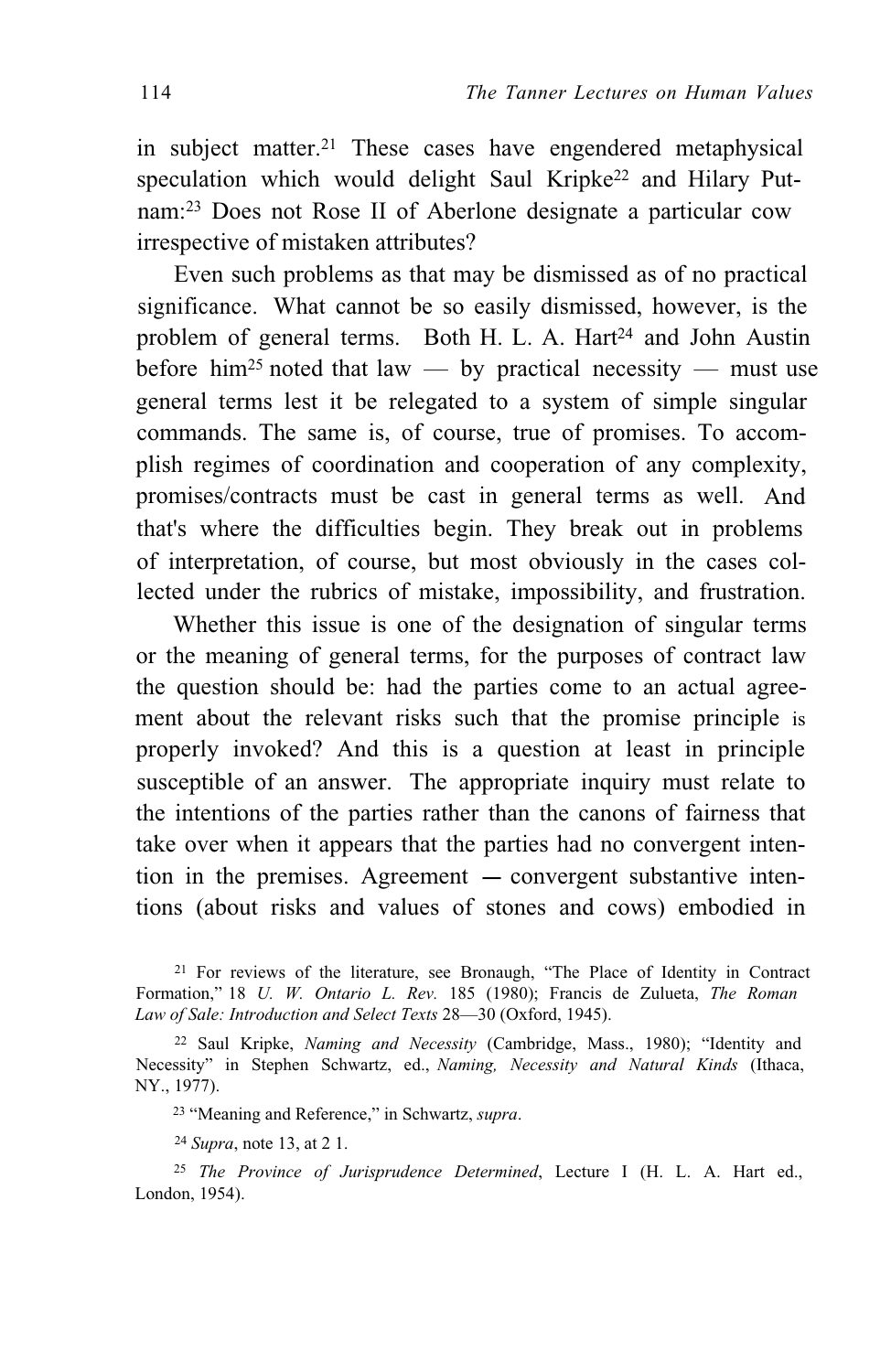the intentional invocation of the promissory form  $-$  is one category, and fairness in picking up the pieces after it becomes evident that the parties had sailed out together in a leaky boat (a defective agreement) quite another. I make this distinction for the sake of liberty. If the law's, the courts' substantive grounds of fairness threaten to come in each time to tell what the agreement is, then it is the judges who make the contract and not the parties.

3. There is an argument for the proposition that the courts do in fact and inevitably make contracts for the parties which has gained currency among some legal writers. The argument takes as its point of departure the philosophical problem about general terms. General terms, as the argument goes, are attempts to sweep a large set of particulars under a single conceptual rug; but it is an attempt doomed to failure. General terms have no objective correlates; they are merely compendia of particulars collected together for our convenience in terms of similarities we note for our purposes. To say that general terms have no objective reality is to say *first* that general terms do not of themselves identify the particulars subsumed under them, and *second* that therefore the process of subsumption is a value-laden process, one which refers to human goals and purposes. Since agreements which work into the future are cast by a practical necessity in general terms, then the process of interpreting the agreement is a value-laden process, not an impartial search for the intention of the parties.26 And therefore the courts cannot escape making contracts for the parties and liberty is *pro tanto* impossible. This argument might be refined and liberty is *pro tanto* impossible. This argument might be refined somewhat — perhaps along these lines: Fried says that a contract somewhat — perhaps along these lines: Fried says that a contract<br>is really about a set of risks — about the value of a stone, a cow, or a view from a window. And, the argument continues, as soon as the dispute relates to matters which have not just precisely and

<sup>26</sup> See Grant Gilmore, *The Death of Contract* (Columbus, Ohio, 1974; Morton Horwitz, *The Transformation of American Law*, 184—85 (Cambridge, Mass., 1966); Kennedy, "Form and Substance in Private Law Adjudication," 89 *Harv. L. Rev,* 1685 (1965).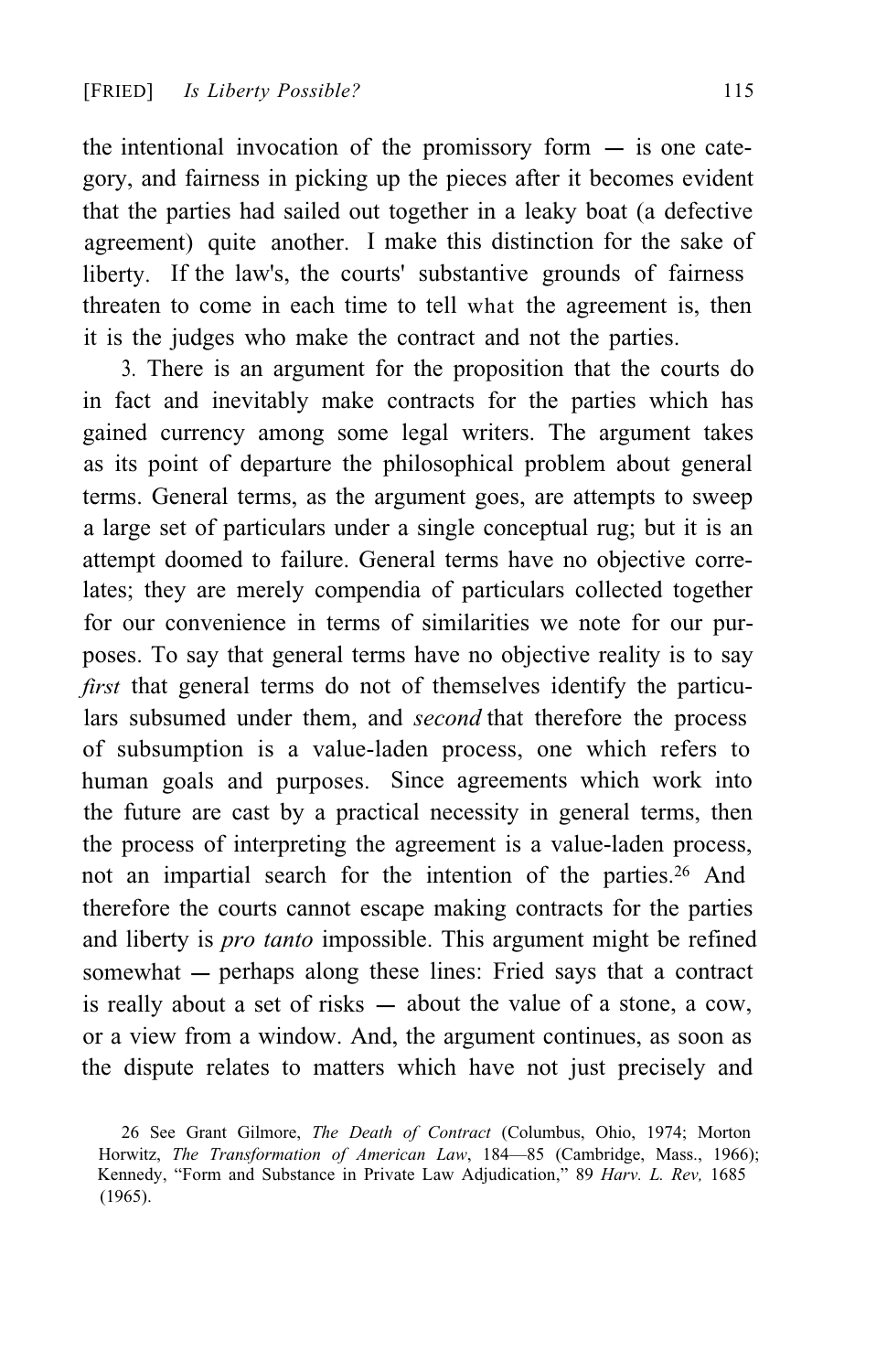explicitly been included in that set, as soon as one must extrapolate, as soon as one must ask the meaning or the intention of that set, one has been cut loose from the solid shore of the parties' intention and is adrift on a sea of indeterminacy.<sup>27</sup> And in that case the court may as well impose its values, since someone must.

Exactly the same point comes up in the case of good faith. In the recent case of *Fortune v. National Cash Register*, 28 Fortune had for over twenty years worked for NCR under a contract allowing him to quit on sixty days´ notice and to be fired on ninety days´ notice. His employer exercised this option shortly after Fortune procured a five-million-dollar order for NCR, an order which would have required the payment of large bonuses to Fortune over several years if he had been kept on. The court balked at this bad faith on the employer´s part. The skeptical objection to the liberal conception of contract would say that here plainly the parties had not thought of just this eventuality. Nor will the objection allow the court´s solution to be described as the determination of the extension of the general conception of the arrangement by an intuition of its intention, i.e., its meaning, as one might say that a man who used the term "all the primes between 0 and 1000" meant to include 719 though that number had not entered his head. Not a bit of it  $-$  the critic insists that the court is simply imposing its conception of fairness on the parties.

Now one will recognize here analogues to Wittgenstein´s discussion of "continuing the series."29 It is that discussion which sinks this skeptical argument. For we have learned that an account of our capacity to understand general terms, to follow rules, is not like the description of a train moving along tracks  $-$  there is not some necessity wholly apart from our purposes, apart from the

<sup>27</sup> Cf. Kennedy, "Legal Formality," 2 *J. Legal Studies* 351 (1973).

<sup>28 373</sup> Mass. 96, 364 N. E. 2d 1251 (1977).

<sup>29</sup> *Philosophical Investigations,* §§136—242 (Anscombe trans., Oxford, 1953). See also Crispin Wright, *Wittgenstein on the Foundations of Mathematics,* ch. 2 (Cambridge, Mass., 1980).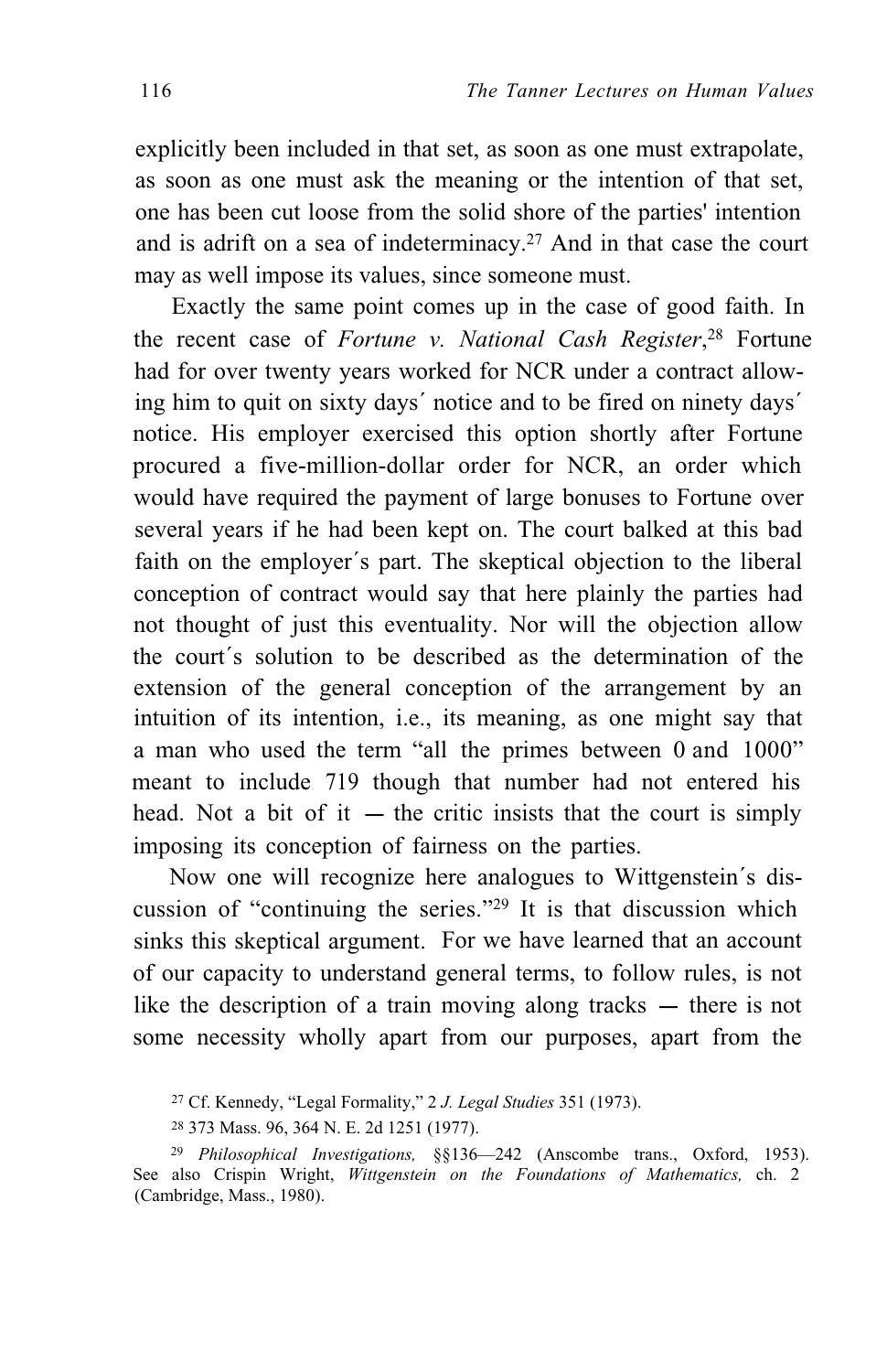way we are which draws us on. The referents of general terms are not objectively, metaphysically real (to use Hilary Putnam´s  $term$ <sup>30</sup> in that sense. Indeed, once we confront the idea squarely one doesn´t even know what that kind of objectivity would look like if it were the correct description. Yet rules and the referents like if it were the correct description. Yet rules and the referents<br>of general terms are quite objective enough — they are (to paraof general terms are quite objective enough — they are (to para-<br>phrase Putnam again) internally real. They are real — they draw us on — *inside* the world of purposes and experiences we inhabit, the only world we know. The skeptical critic may pounce on this as proving his supposed point  $-$  for how, he will ask, can we be sure we inhabit the same worlds: promisors, promisees and judges ? But it is too obvious that if we did not inhabit the same world communication would be impossible, including the communication of the skeptic´s proposals and refutations. To be sure, we do not have the same purposes: trivially, because my purposes are always mine and so at best our purposes run parallel to each other; more substantively, because our purposes often pull in quite different directions. But there is no more problem due to this than there is due to the evident fact that our perceptions also — trivially there is due to the evident fact that our perceptions also  $-$  trivially and substantively  $-$  are not the same. Our successful communications show that we share purposes and perceptions to a sufficient degree. That they also diverge gives us something to talk about.

One might ask how the judge at one and the same time can share the values and perspective of the contracting parties so that she is able to interpret their will and yet stand ready to disagree with what the parties have accomplished, so that she leaves them enough space to do what they want, not what she wants. The answer that common experience proposes distinguishes between that sharing of goals which is necessary to make general terms commonly comprehensible and the closer sharing which comes when we are in agreement on particular goals. Wittgenstein's

<sup>30</sup> *Reason, Truth and History* (Cambridge, England, 1981); "Realism and Reason," in *Meaning and the Moral Sciences* (London, 1978).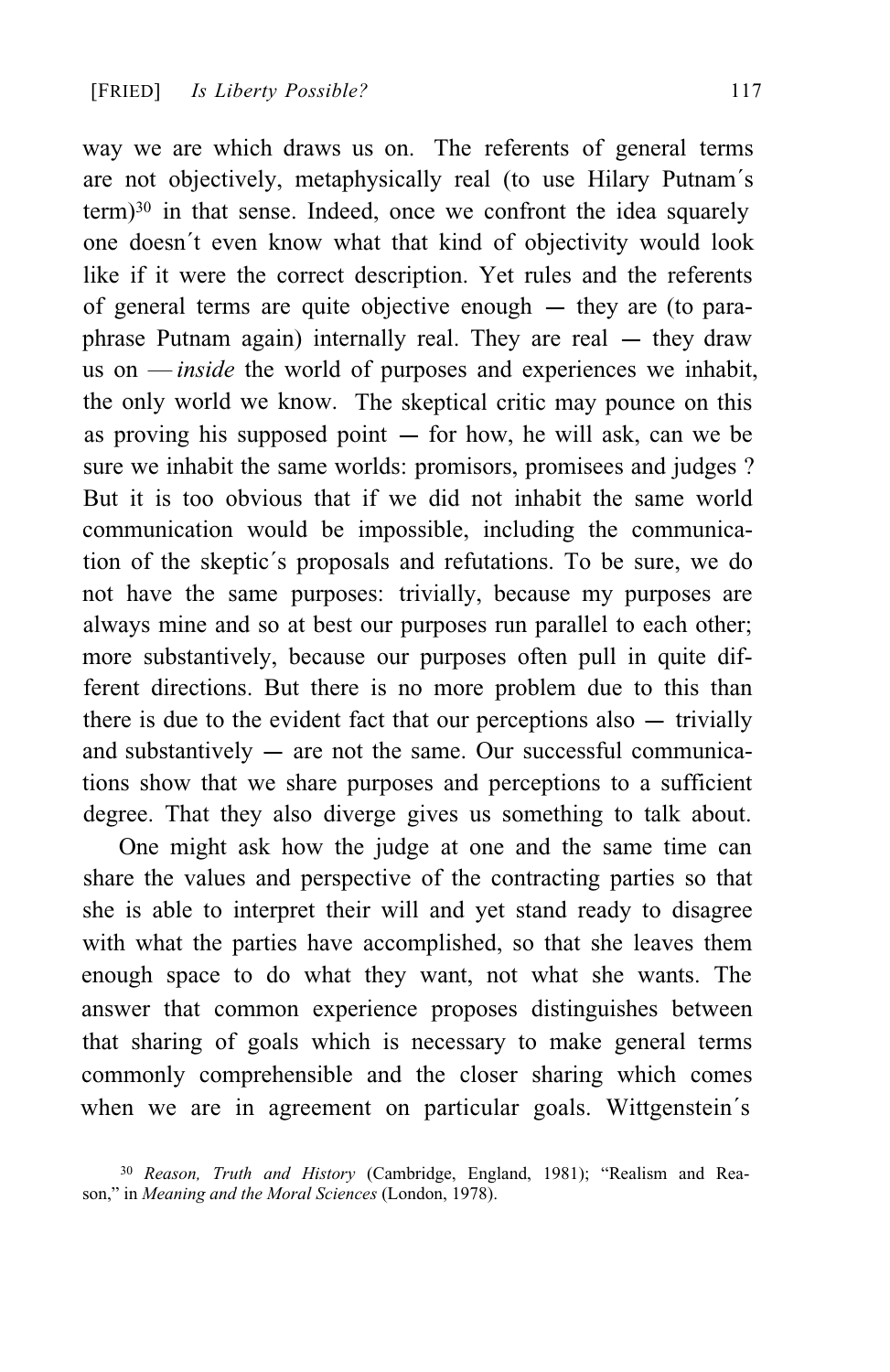talk of "forms of life" and Putnam´s insistence that general terms—natural kinds—are relative to our needs and ends<sup>31</sup> all point to this same phenomenon which common sense too identifies: To understand each other we must at least be able to imagine what it would be like to have the other person´s goals. And the practice of sociology, anthropology, philology, far from supporting the crude skepticism of the cultural relativist is wholly encouraging on this score, as it shows how far we can indeed go in making transparent what seemed opaque. The possibilities of understanding demonstrated by these disciplines  $-$  as by the evident fact of the translatability of languages quite remote from<br>our own in time and cultural distance — are remarkable.

It makes sense, I think, to speak of our common humanity as largely coextensive with the kind of shared form of life necessary to attain understanding. This is not to say that we always understand each other at once and without a sometimes considerable imaginative effort. And of course we run the risk that we not only will understand initially alien conceptions but come to share them. Similarly our understanding of another person´s goals may convince us that we have a better grasp of some of the entailments of those goals than their original proponent. This is the kernel of truth in the objections we have been considering. This is the idea which Fuller captured in the phrase that the common law works itself pure.32 But it is pure sophistry to conclude from this that therefore it is the judge´s goals which every time control after all, when it is the task of a judge to determine what the goals and commitments of others may have been. And it is a further kernel of truth that contracting parties (or any users of general language) often seek to enlist the cooperation of a third party in drawing out the entailments of their own arrangements. In such cases they may also want the third party to use his own particular ends and values in performing

<sup>31</sup> *Supra*, notes 23 and 30.

<sup>32</sup> Lon L. Fuller, *The Law in Quest of Itself* (Chicago, 1940).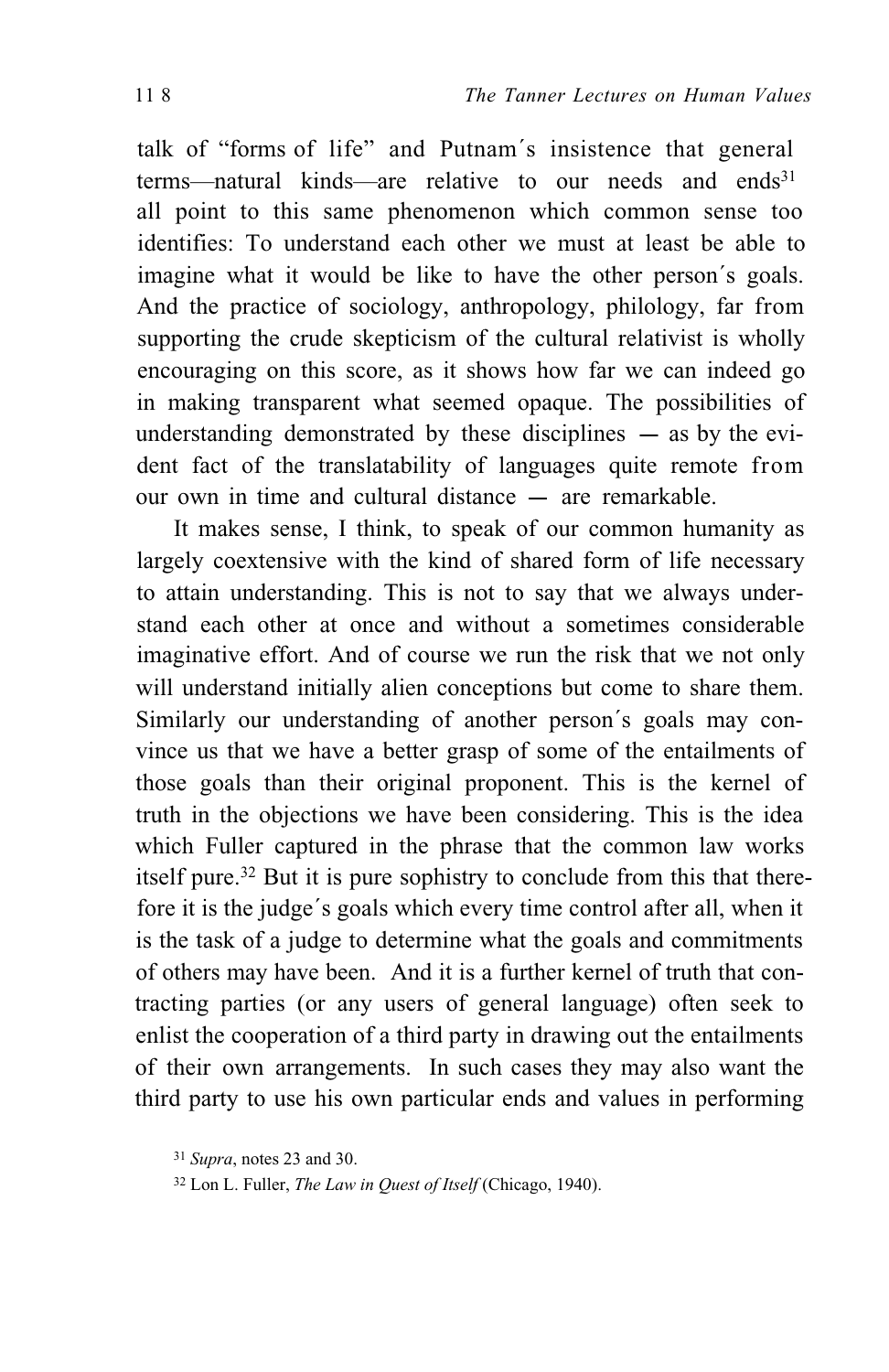this operation. All this is true, but it still does not lead to the conclusion that there is not a distinct operation in which it is the other person´s goals we are trying to understand. And so as to underperson's goals we are trying to understand. And so as to understanding and interpretation, we might say that the shared goals – standing and interpretation, we might say that the shared goals –<br>way of life – are the ground which makes diverse goals perspicuous to us.

And so the doubt that promisors, promisees, and judges can determine general intentions which are transparent all around is just another case of sophomoric general skepticism, and not worth agonizing over. It is worth seeing that the form of this answer to the skeptical objection is related to what I argued earlier about the standard of distributive justice. There too we seemed to be stymied by the demand for a wholly objective measure of fair shares, until we saw that a standard could be defined as what emerged from the common experience of democratic institutions, and moreover that it was perfectly all right for that standard to change, that such changeability did not imply a fatal subjectivity in the standard. The standpoint of internal realism (as opposed to metaphysical realism), realistic though it is, does not promise immobility, a fixed right answer, from the perspective of some universal and uninvolved observer. And yet to the involved observer every difference of judgment is the occasion for argument in which each participant acknowledges the possibility of his or his interlocuter´s (or both) transcending a particular point of view and coming to a new truth.

4. A theory of gifts and exchanges is useless, however, without a theory of what is ours to give, what are our interests and against what they are protected. We need a theory of tort law. Two recent authors greatly concerned with liberty, Robert Nozick and Richard Epstein, see the matter this way: There is a system of property rights, including of course rights in the integrity of our own physical person. Anyone who impinges on those rights is prima facie liable to compensate the aggrieved party. Nozick char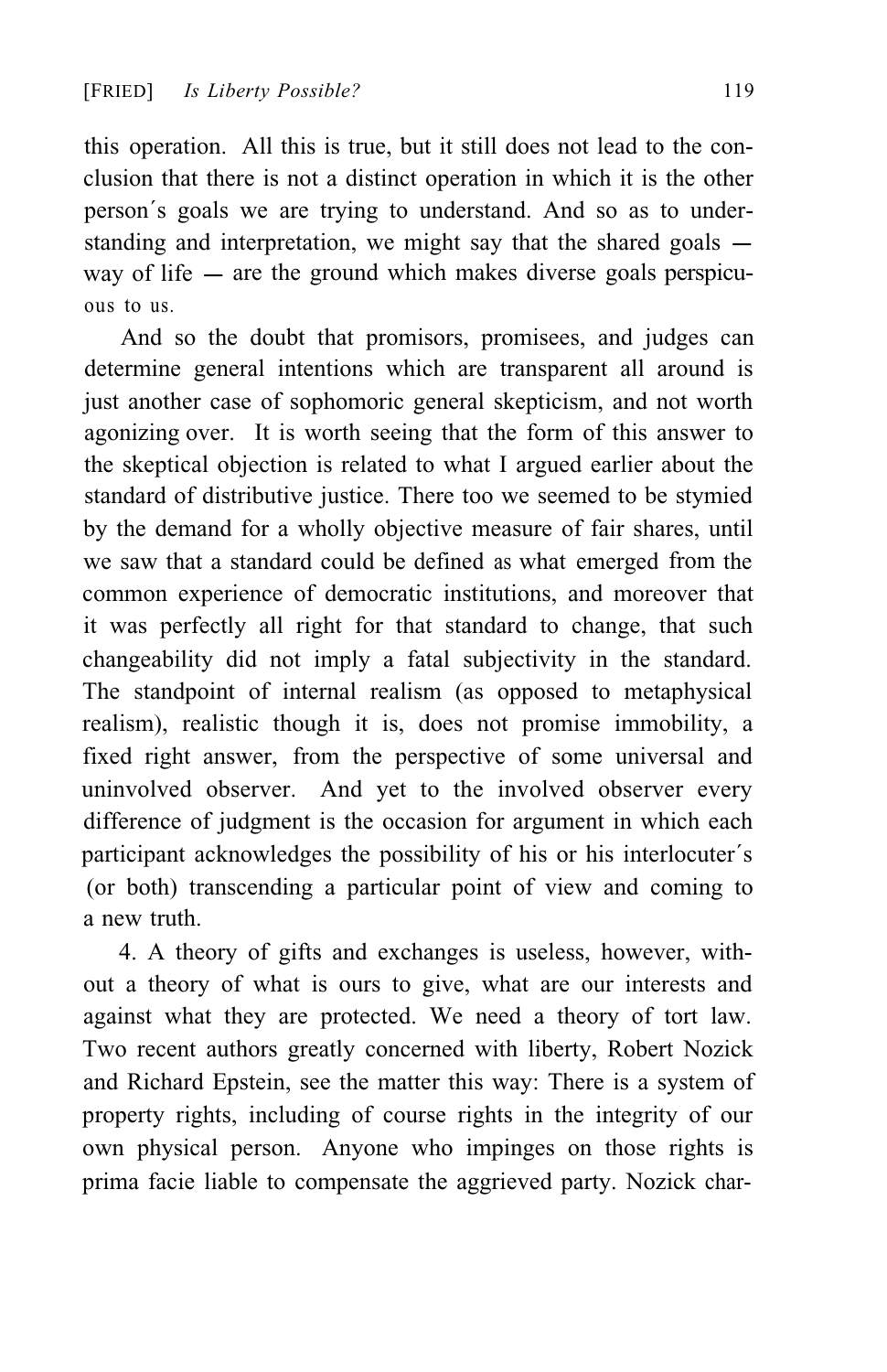acterizes the impingements as boundary crossings.33 For Epstein the prima facie rule is one of strict liability: If you cause harm to another´s protected interest, you must pay.34 Thus the topological paradigm of a personal boundary to be secured against all incursions is carried forward. But of course the concept of cause must now bear a heavy burden in the account. If a man stores a dangerous substance on his land and it escapes without his further intervention is he or is he not the cause of the harm?35 Is a person who remains or allows his property to remain in the way of a potentially damaging force a contributing cause? Epstein speaks of a person as being a cause when he releases a force which brings about the harm, or when he stores up a force which brings about the harm as a consequence of the application of some slight additional force.<sup>36</sup> And, following Hart and Honore,<sup>37</sup> he holds further that something is a cause when it is one of a jointly sufficient set of conditions for that result, and the result comes about without the intervention either of a voluntary human agency or some unusual circumstance? This conception of cause they claim is embedded in both ordinary usage and the common law.

One sees why Epstein puts it this way. The picture is of a status quo, a base line which the actor disturbs. Behind his idea is Nozick´s, Kant´s, Locke´s conception of a private domain which defines the individual´s discretionary space, within which he can work out his conception of happiness. It is the state´s, the law´s, duty to protect this privacy. Epstein´s conception of causality hopes to permit the simplest possible conception of boundary

35 Epstein, "Nuisance Law," *supra*, at 66-68.

36 "A Theory of Strict Liability," *supra*, note 34, at 166-68, 177-78.

37 H. L. A. Hart and A. M. Honore, *Causation in the Law* (Oxford, 1959).

38 "Nuisance Law," *supra*, note 34, at 56-60; "A Theory of Strict Liability," *supra,* note 34, at 160–89.

<sup>33</sup> *Supra,* note 2, at 57.

<sup>34</sup> The corpus of Epstein´s writing is large. His views are summarized in a recent essay, "Nuisance Law: Corrective Justice and Its Utilitarian Constraints" (hereafter "Nuisance Law"), 8 *J. Legal Studies* 49 ( 1979). The primary article is "A Theory of Strict Liability," *2 J. Legal Studies 151* ( 1973).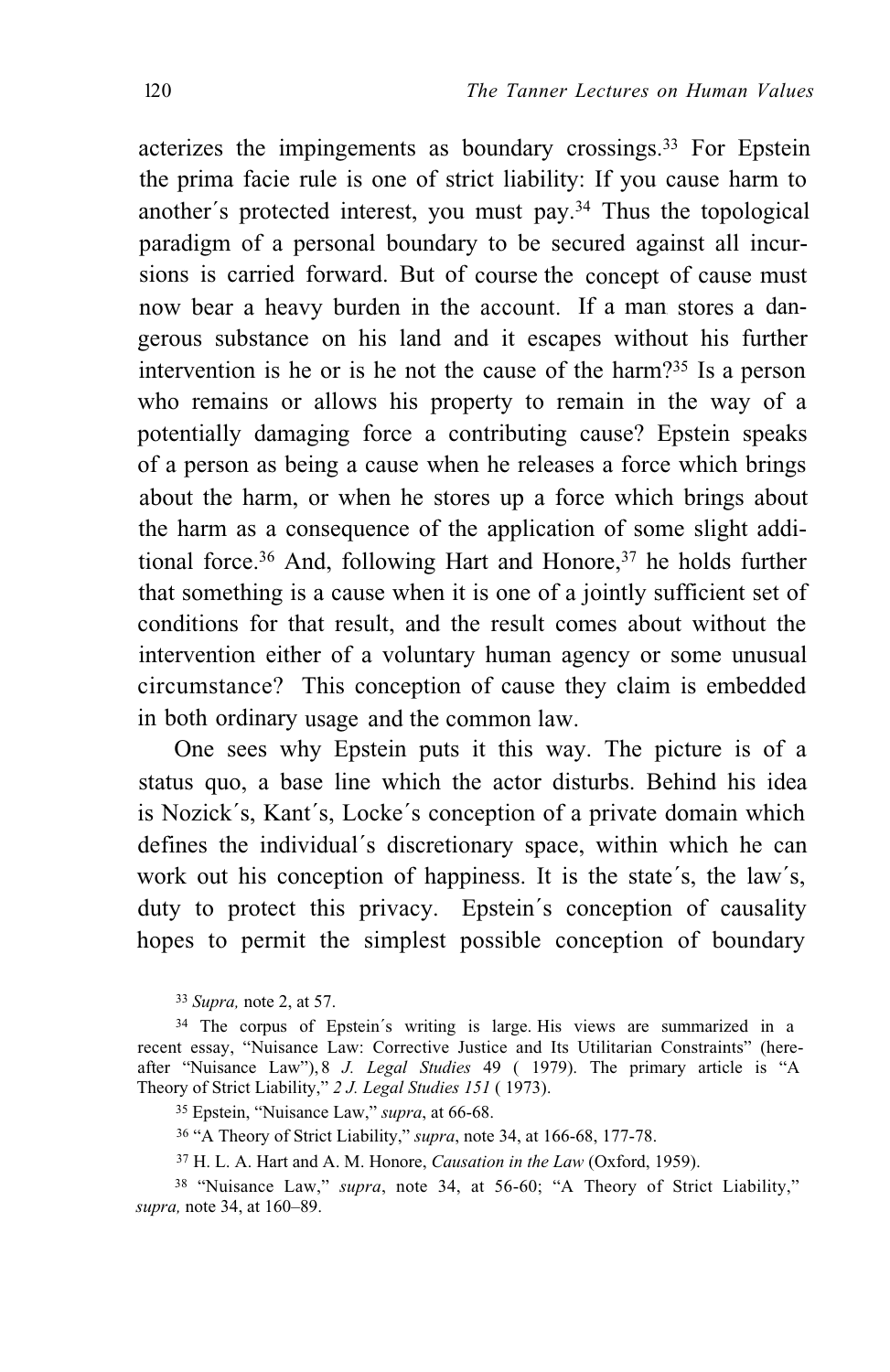crossing, and thus to implicate the sparest possible system of judgments in determining whether rights have been infringed. If they have been, then compensation is due. In other words, compensation is not compelled, rights protected for forward-looking reasons of the community, but rather just in recognition of those rights. This is what is classically called corrective justice,<sup>39</sup> contrasted to distributive justice or to the pursuit of other policy goals of the community.

Thus the causal theory may be seen as seeking to do for tort law what I have tried to do for contract law  $-$  which is to show how legal rules and institutions do (or with some changes, can be made to) recognize individual rights by carrying out the determination of private wills. Epstein´s picture, which I linger over because it is so intuitively powerful, is intended to assure that tort law is moved not by considerations of economic efficiency, or distributive concerns, or any policy, but just by a concern to vindicate the rights of the parties to the dispute. Strict liability plus causality appear to do just that. Did the defendant´s act invade the plaintiff´s right? If it did, the associated harm must be compensated.

5. Unfortunately, causation is a normative, not to say a controversial, concept. Hart and Honore´s proposal, for instance, depends on the absence of "unusual" intervening events. And that is a matter of evaluation. For Epstein the case is much worse, since for him (though not for Hart and Honore) causing harm is prima facie tortious. Would anything a man does which enters into a set of conditions sufficient to bring about the harm be culpable? Would planting a tree on your lawn which twenty years later is blown onto a passing car be culpable? Not so, Epstein would respond: a cause, as opposed to a condition, is active; it is the application of force, or the storing of force easily released. If defendant has walked across plaintiff´s land trampling his flower

<sup>39</sup> See Aristotle, *Nicomachean Ethics*, Bk. V, iv–v; Epstein, "Nuisance Law," *supra*, at 50. For a different view, see Richard Posner, *The Economics of Justice*, at 73–74 (Cambridge, Mass., 195 1).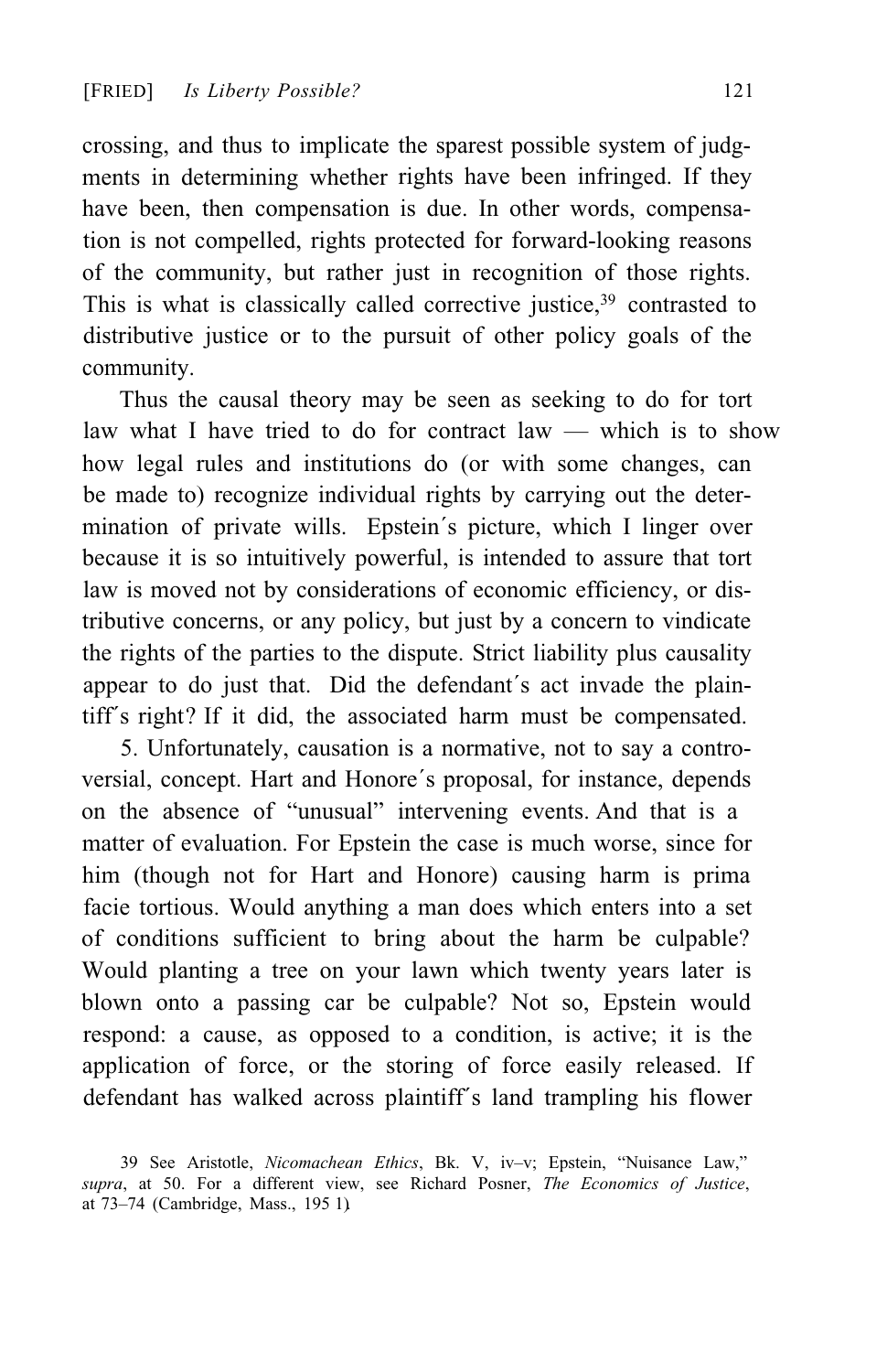garden, the causal paradigm seems unproblematic, but if that is the easy case, hard cases unfortunately are the rule.

*First,* every case with a moving plaintiff and a moving defendant (the typical road accident which makes up the vast bulk of tort cases) involves *mutual* impingement.

*Second*, it runs counter to at least 150 years of law to make the question of liability depend on whether the defendant was moving and the plaintiff still regardless whether the defendant made reasonable efforts to consider the plaintiff´s interest.40 Imagine the case of the careful motorist who injures plaintiff pedestrian as the result of a skid on an unnoticeable patch of ice.

*Third, every* effect is the resultant not of some single, isolatable factor but of an infinite manifold of circumstances, which is only carved down into discrete conceptual packets for an explanatory purpose. In the case of the skidding motorist one description of the event might focus on the force originating in the kinetic energy of the automobile´s engine. And to push inquiry back beyond this to the action of the motorist in turning the ignition key but not further still to the conduct of those who assembled the car or refined the gasoline is a selective judgment based on our explanatory or other social purpose.<sup>41</sup> Similarly, the focus on forces is at times inappropriate. If the icy patch had been intentionally or negligently placed in the roadway, or (to modify an example of Epstein´s) if a defendant walking along an unlit corridor steps on a roller skate left there and blunders into plaintiff, whose arm he breaks, the force is all the defendant´s, but the cause and blame is his who created the dangerous condition. Epstein holds a man to be *the* cause of harm if he stores up potential energy in such a way that a small extraneous force will cause its harmful release. And so it is with conditions generally. The presence of oxygen in the air is not *the* cause of a fire set in the

<sup>40</sup> See, e.g., Brown v. Kendall, 60 Mass. (6 Cush.) 291 (1850.

<sup>41</sup> Hart and Honore, *supra*, note 37, at ch. 2.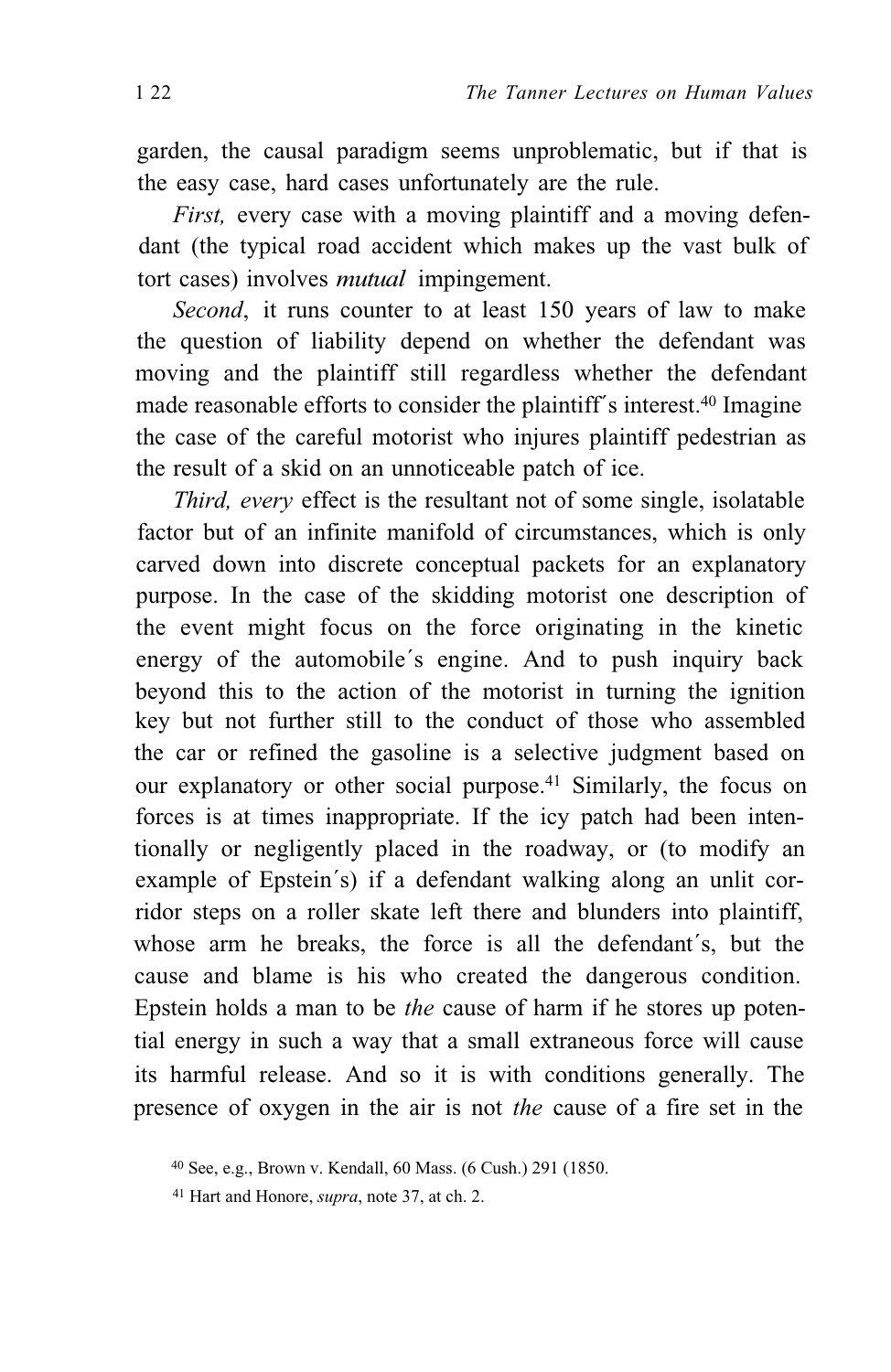open by defendant which spreads to plaintiff´s property. Neither is a light breeze which comes up after the fire is started. If, however, an unusual wind spreads the fire to plaintiff´s property, or oxygen is introduced into a chemical reaction begun by defendant which in the absence of oxygen would have progressed slowly and with no harm to anyone, then these intervening events may well usurp the sobriquet of cause.42

*Fourth*, at the other end of the physical process, what counts as harm is hardly a matter to be settled on purely physical or topological grounds: whether a force was imparted across a designated line.

Epstein sees heat, sound, concussion waves from explosions, odors and gases as instances of invading objects or transmitted energy.43 Here his physics is beyond reproach but misses the point that light may come in the form of a destructive laser beam or as a spotlight on an outdoor movie screen<sup>44</sup> or as the dim but decipherable bearer of an offensive image. Sound may be shattering, or merely discordant, or the bearer of a disturbing message. Whether or not the intrusion is harmful will be a function of factors other than the physical magnitude of the force. Thus, for instance, a modicum of noise or light introduced onto another´s property will not be actionable, but the very idea that the house next to mine is being used as a funeral parlor might be. (Epstein says that the funeral parlor-as-nuisance cases are wrong because ideas are not physical forces.45 But images are, and they carry the idea which turns out to be noxious. A discordant noise becomes noxious because of its form, not because of its acoustical pressure, yet here Epstein does see a possible nuisance.) Indeed it is not clear why only positive intrusions should be actionable. Corre-

<sup>42</sup> See, Hart and Honore, at 31–38.

<sup>43 &</sup>quot;Nuisance Law," *supra*, note 34, at 60.

<sup>44</sup> See Amphitheaters, Inc. Portland Meadows, 184 Ore. 336, 198 P.2d 847 (1948).

<sup>45 &</sup>quot;Nuisance Law," *supra*, note 34, at 64–65.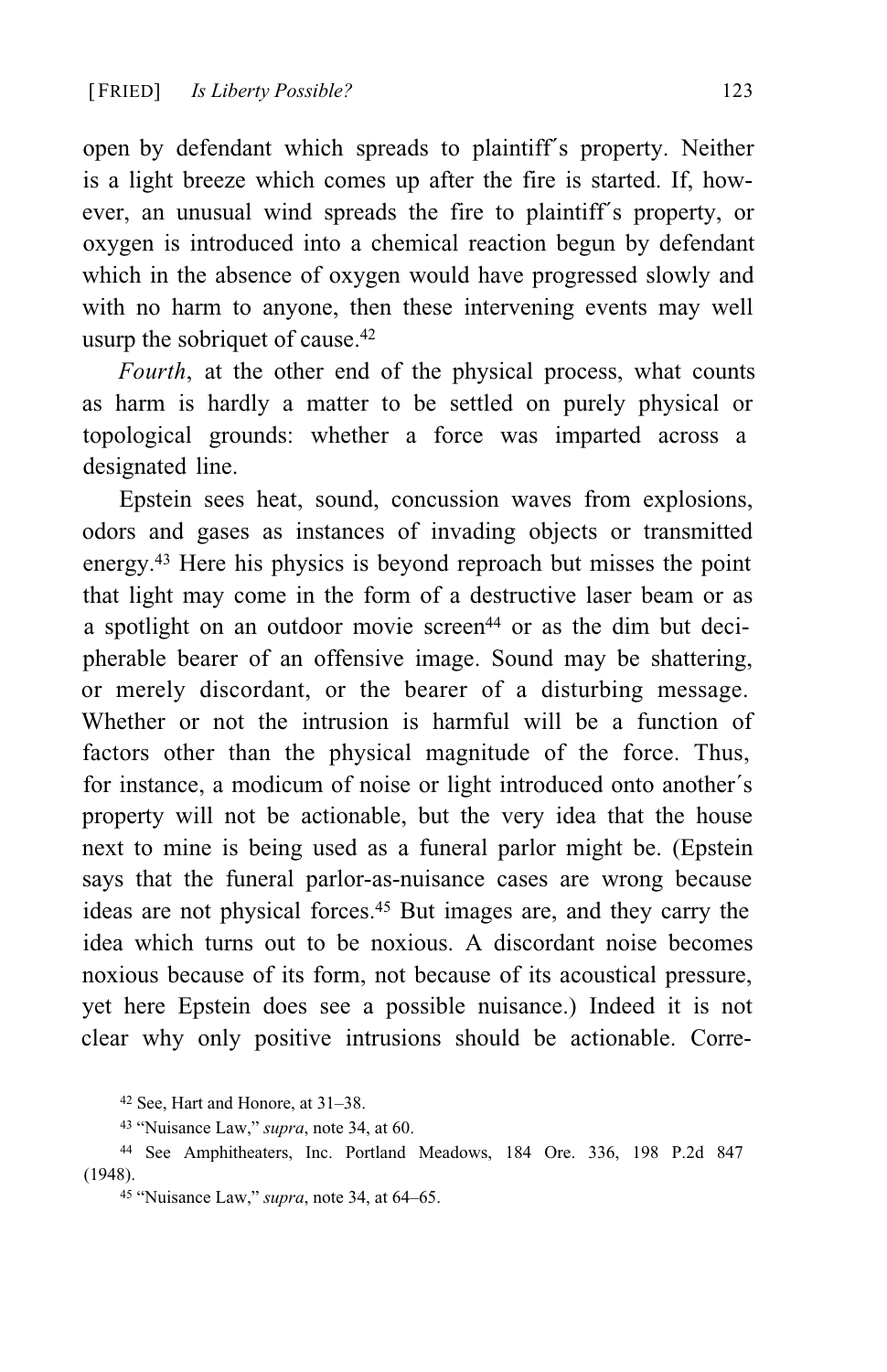sponding to the light shone upon your movie screen would be the erection of a barrier blocking the sun from your bathing beach<sup>46</sup> or greenhouse. Corresponding to the offensive images projected onto your property would be the erection of a barrier to a delightful view. Is it crucial whether you project a light or a shadow  $$ or a combination of light and shadow forming an image? It should be said that Epstein resolutely hews to his physicalist line, finding the light actionable but not the shadow.47

Nor can one escape these difficulties by a more careful definition of the rights, the boundaries, in issue: Is there a right to "ancient lights," to a view, to quiet? If so, then to interfere with that is tortious. We are then driven to ask why are these conceptual boundaries not normatively permeable to some but not to other forces - permeability being a function of probability of risk, motive, type of force. Perhaps, for instance, noise only crosses my boundary at nighttime, because the boundary, like Goodman´s grue emeralds, is defined in spatio-temporal terms. Or consider the right to one's good name or to a purely residential neighborhoodfree of funeral homes as neighbors. These considerations show that neither the concept of cause nor that of a spatial boundary which a defendant causes a force to transgress are as normatively neutral or even as coherent as one would wish for the purposes of a tort system which respects individual liberty.

6. The difficulties in Epstein´s conception of cause can be traced to his treatment of cause as an exclusively physical relation between events: the impact of a brick causing a window to shatter.<br>As Mill pointed out, however, there is an infinity of conditions — As Mill pointed out, however, there is an infinity of conditions  $-\blacksquare$ <br>negative and positive  $-\blacksquare$  which must concur for a given effect to obtain.48 Which of these is designated *the* cause seems not to be determined by something about the conditions themselves, nor yet

<sup>46</sup> See, Fountainbleau Hotel Corp. v. Forty-Five-Twenty-Five, Inc., 114 So. 2d 35 (1959).

<sup>47 &</sup>quot;Nuisance Law," *supra*, note 34, at 61–62.

<sup>48</sup> For a discussion of Mill´s views, see Hart and Honore, *supra*, note 36, at 12–21.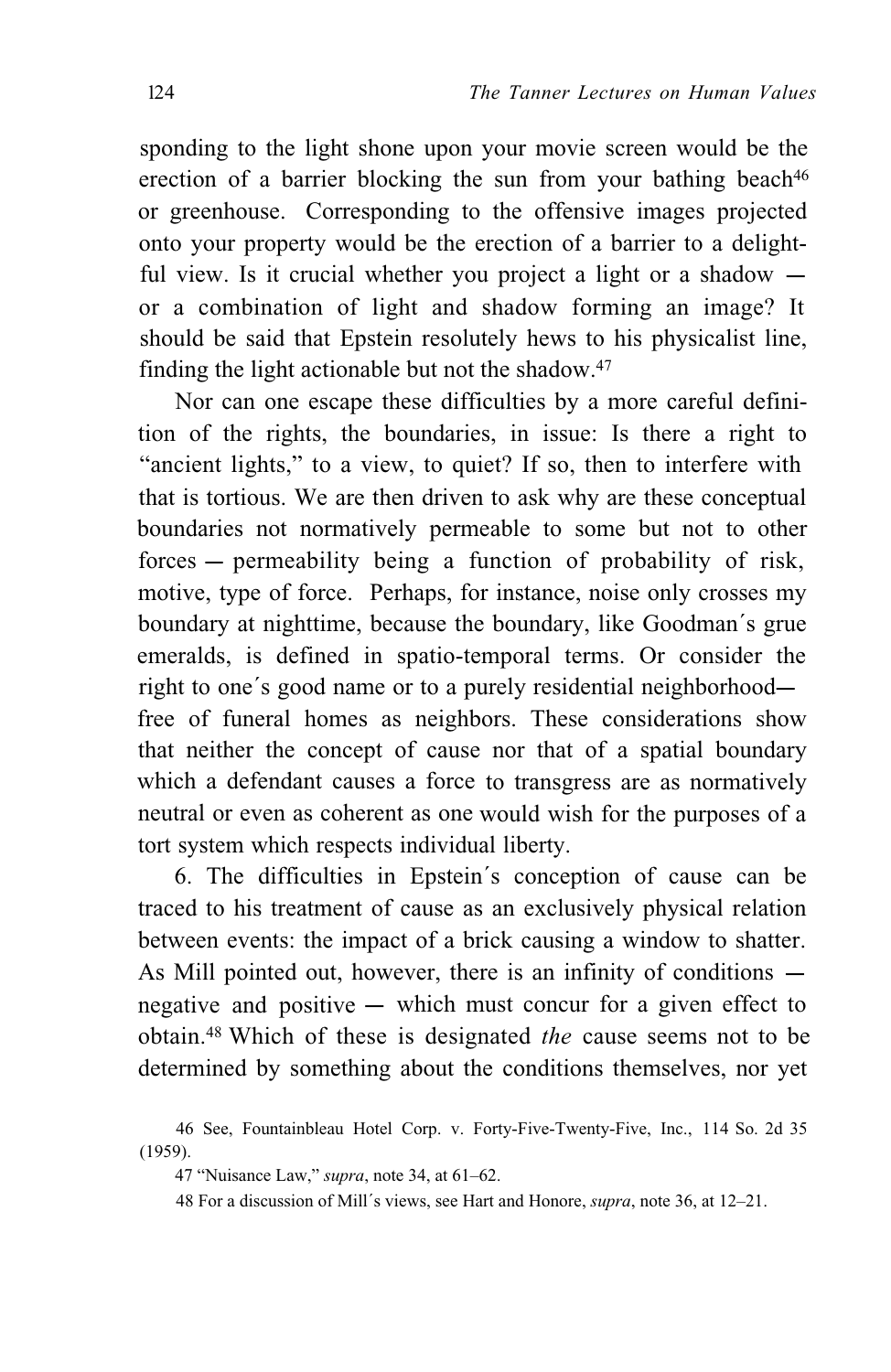by the kind of physical relation in which a condition stands to the effect. Rather it is an explanatory relation. To use an example from Hart and Honore, different people may consider the speed of the train, the degree of the grade, or the displacement of a slightly bent rail as the cause of the train wreck, depending on their explanatory purposes.49 But explanation is not a physical relation.

On the other hand there is more reason to go along with the common-sense view that cause is a singular relation.<sup>50</sup> Although scientific laws and regularities may stand behind the singular event (brick shattering window) we do not need to know them to know the cause. "Why did the window break?" "Because Johnny threw a brick through it." This is a perfectly satisfactory explanation. Accounts in terms of the strength of the molecular bonds in glasses may be a further explanation, or an explanation of the explanation, but contrary to the covering law hypothesis<sup>51</sup> it is not at all clear why we must have such further explanations before we are warranted in making the judgment that the brick shattered the glass<sup>52</sup> One may venture the guess that it is this sense of cause being a singular relation that leads ordinary persons to think of it also as an exclusively physical relation. You feel it in your bones when the force of your body causes something to move, break, collapse, The very causal vocabulary is singular: cut, smash, break, slash, pierce, kill.

But why do we pass from the singularity of the causal relation to the conclusion that it is an exclusively physical, metaphysically real relation?" Because of our pervasive tendency to project our purposes and interests on the world in which we play them out. If you accept the conception of cause as explanation relative to a purpose or interest, and if certain purposes and interests are

<sup>49</sup> *Supra*, note 41.

<sup>50</sup> See, generally, G. E. M. Anscombe, *Casuality and Determination* (Cambridge, 1971); Davidson, "Causal Relations," 64 *J. Phil*. 691 (1967).

<sup>51</sup> Carl Hempel, "Aspects of Scientific Explanation," in*Aspects of Scientific Explanation and Other Essays in the Philosophy of Science* (New York, 1965).

<sup>52</sup> See Anscombe, *supra*, note 50 .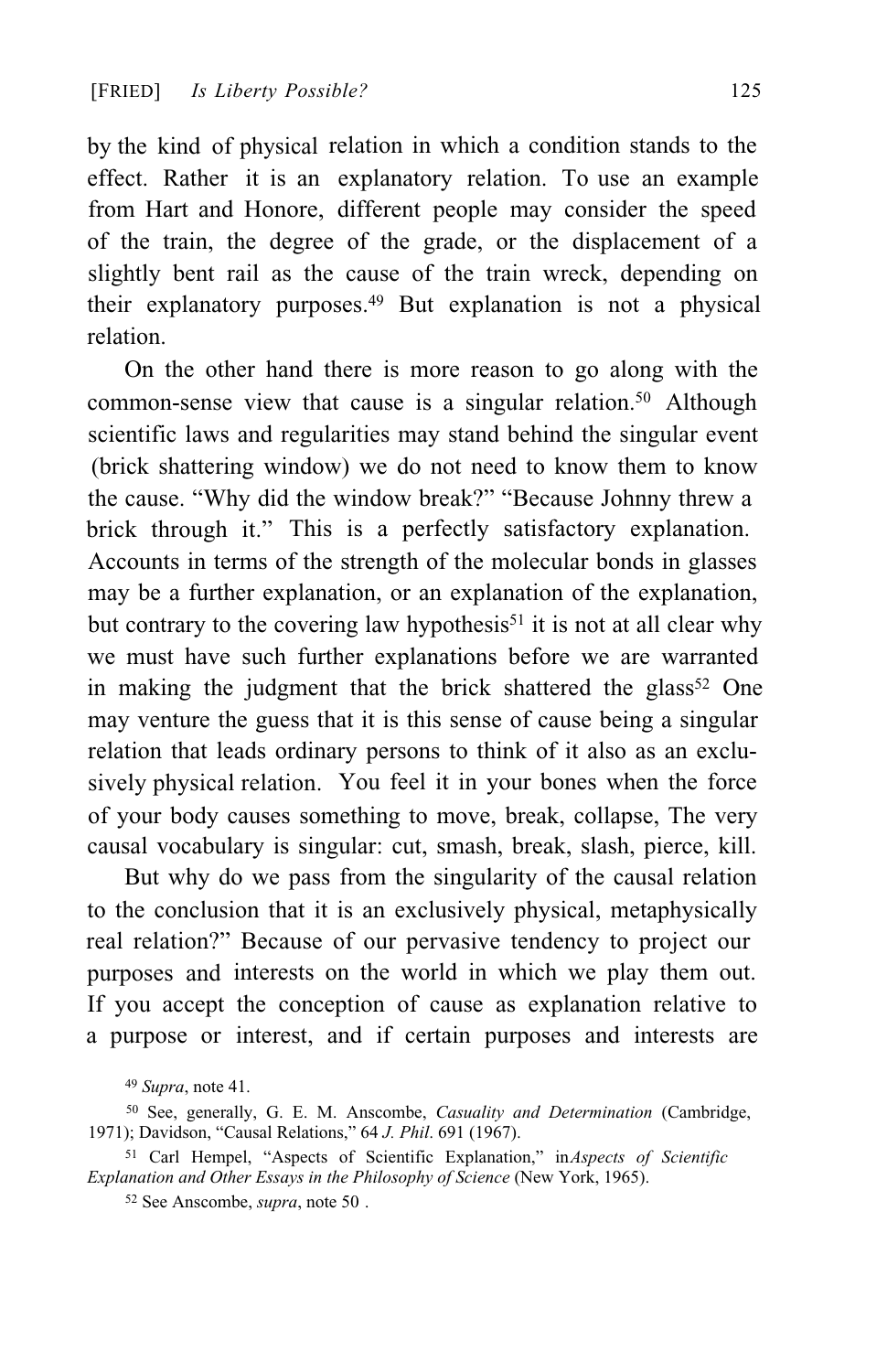pervasive, constant, deep-rooted, such a projection of a singular relation on the outside world is altogether natural. It does not even seem wholly mistaken since after all we construct the world out of our experiences and interests. Causes are natural as kinds are natural  $-$  i.e., relative to the way we are in the world.<sup>53</sup>

We may, then, make an argument about causing boundary crossings analogous to the argument about the use of general terms to embody agreements. And thus we would put tort law on as secure a footing as contract law, and this part of the task of a theory of liberty would be accomplished. We must regretfully say goodbye to Epstein´s account in terms of imparting force or releasing forces. His account does no more than substitute a more general causal account for the more familiar particular causal accounts of breaking, kicking, turning on or off, without any gain in clarity or insight. It is just plausible to say that, prima facie, we wrong another when we kick him, break his arm or burn down his house. It is palpably implausible to utter Epstein´s generalization about the wrongness of doing harm by imparting or releasing forces. Either we stay at the level of concrete relations altogether or we move to quite a different set of categories.

7. As I have argued, Epstein´s account is defective in part because it misses the need to identify the boundaries which must not be crossed, the interests which may not be impinged upon. The boundaries of one's personal space may be drawn variously and the lines need not be limited to the three dimensions — they may include time or risk and be permeable (ethically permeable) to some but not all intrusions. How are they to be drawn, then? An a priori answer seems beyond our grasp. Yet if the boundaries are drawn (as the law-and-economics, justice-as-efficiency analysis of tort law would have it) to accomplish extrinsic social ends,<sup>54</sup>

<sup>53</sup> Cf. Putnam, *Reason, Truth and History, supra*, note 30; R. G. Collingwood, "On the So-Called Idea of Causation," 38 *Proceedings of the Aristotelian Society* 85 (1938).

<sup>54</sup> See, Epstein, "A Theory of Strict Liability," *supra*, note 34, at 203–4; Charles Fried, *Right and Wrong*, ch. 4 (Cambridge, Mass., 1978).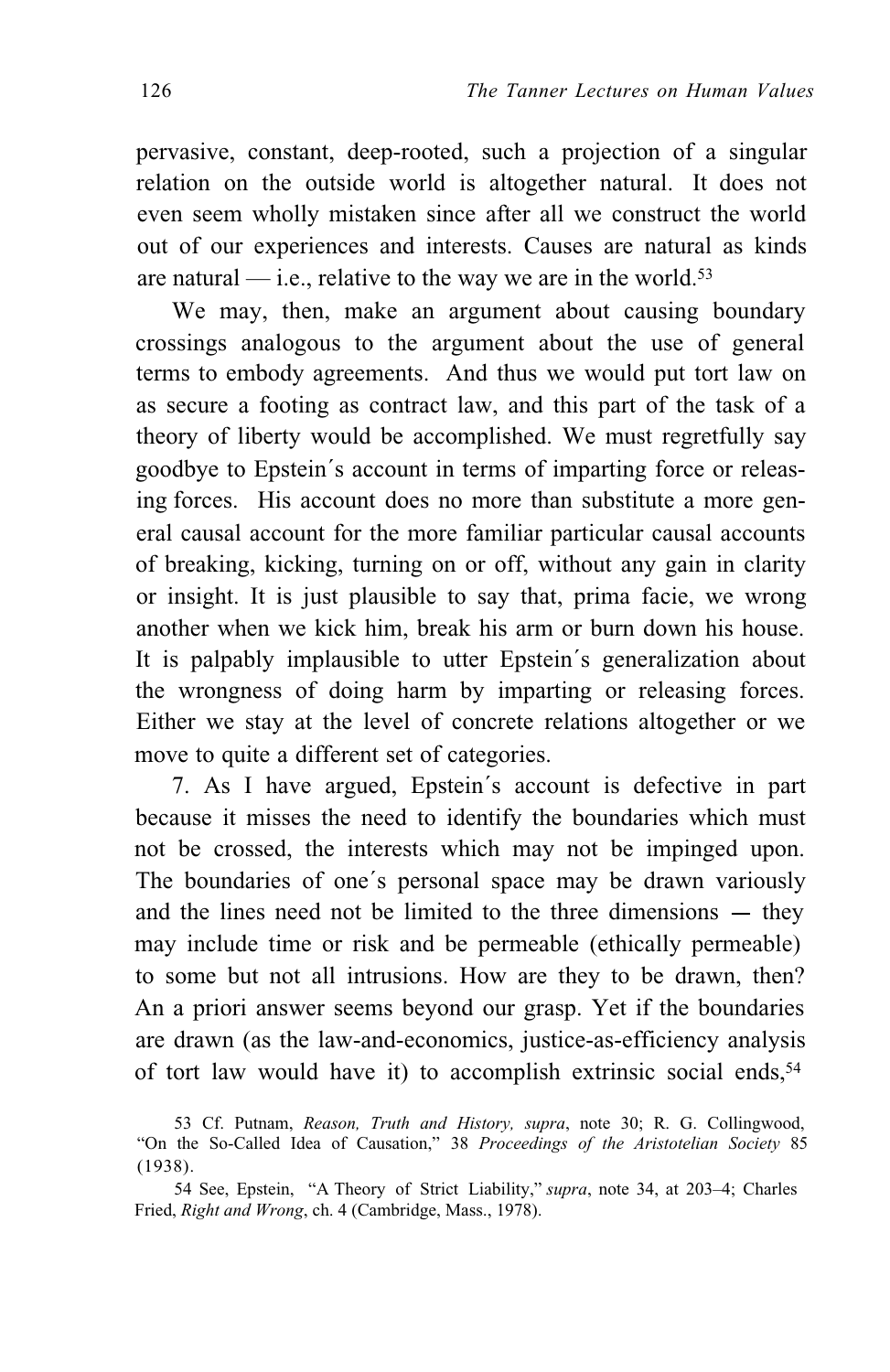then it is those ends and not the recognition of individual rights which stand behind the law of torts. Individual liberty is not secure if its contours depend on the convenience of others. Rights, it would then seem, are either natural, necessary, a priori, and so secure, and liberty secure with them, or *merely* conventional and our liberty at the mercy of collective judgments of policy. But this is just the same false dichotomy which we faced in respect to distribution and agreement. The boundaries of our persons and property cannot be anything other than conventional — in the sense that they are not given independently but are discerned in the context of human needs and concerns.

I propose that two sets of conventions (let us call them that for the moment) work together to identify wrongful invasions: conventions about what the boundaries are and conventions about when a boundary is wrongfully crossed. They work together, but they are not the same. (You could make them the same by defining the boundary and its permeability in highly abstract nontopological terms, so that for instance we might say that a nonnegligent entry onto a topologically defined space or an accidental blow to my person doesn´t cross the boundary of my normatively defined space while, say, a negligent intrusion or an intentional blow would.) I would not collapse the questions of boundary and of intrusion because our tort theory should capture the distinction between what´s mine or what´s me (boundaries) on one hand and what is a wrongful act on the other. Both are conventional. There is no natural way of dividing up moral space any more than there is of dividing up the objects in the world  $-$  yet the conventions go very deep. The boundaries of my physical person are as palpable and fundamental as the individuating segments of the manifold of experienced reality.<sup>55</sup> As to objects and land, however, the conventions are often no firmer than the set of things we need and value in our activities, and so those conventions change with our interests.

55 Ibid., at ch. 2 .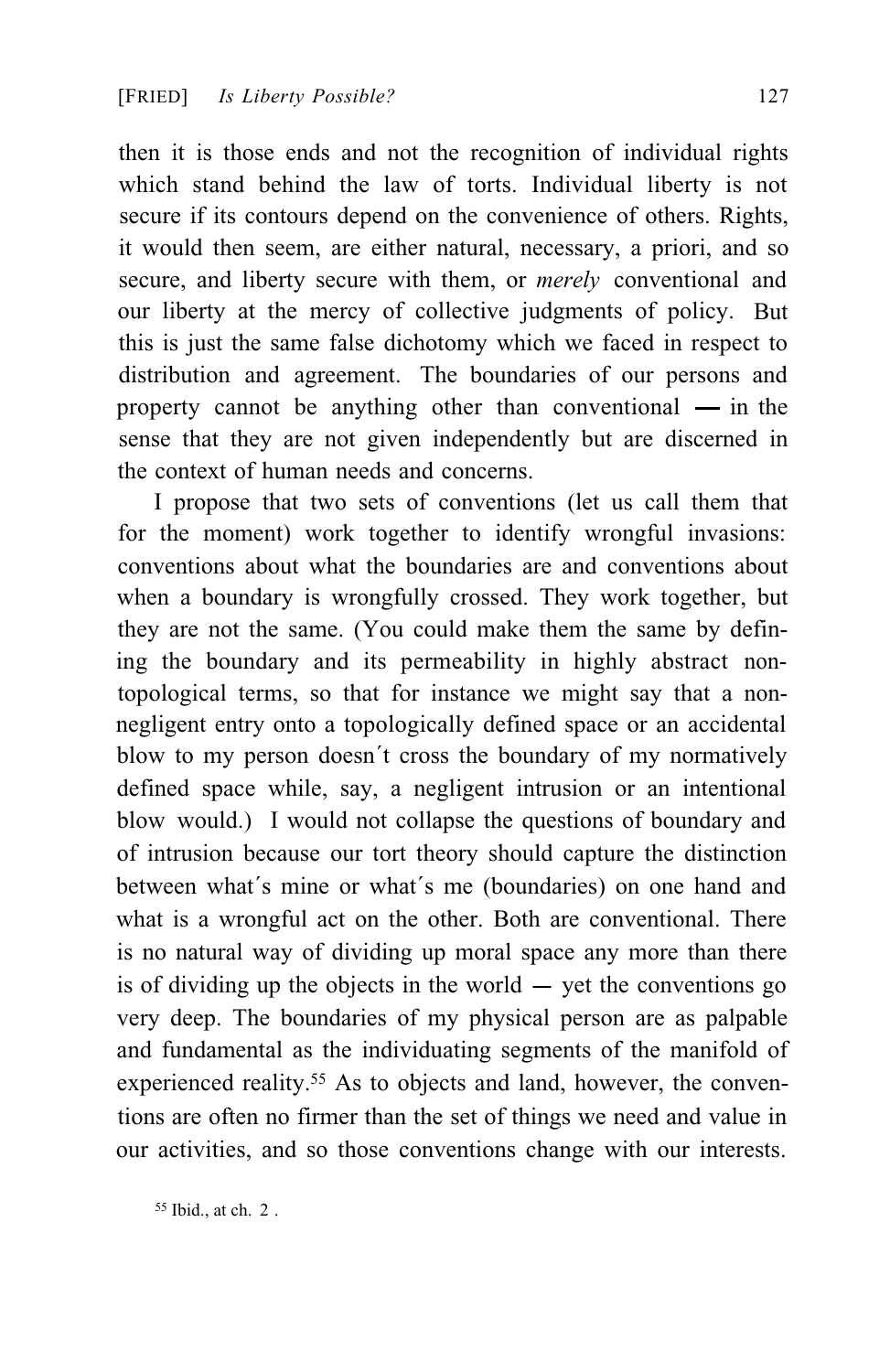All this must be pinned down and illustrated with specifics. At this point I want to refer to the parallel to the other component, the causal component of tort theory. Causal terms — break, burn, shatter — also embody our interests. They do so by reflecting the ways in which we intervene in natural processes to effect those interests. Indeed the very phrase "intervene in natural processes to . . ." is a studied equivocation, for it seems virtually impossible to discuss the interplay between ourselves and the world without invoking such causal terms or their analogues. An account of the world just in terms of sequenced sets of conditions would be impenetrably opaque. It could accommodate neither moral advice nor moral judgment. So why should we flee the greater richness of our causal vocabulary? Because it lacks neutrality vis-à-vis our goals and interests? But there is no reason to yearn for that.

And this points the parallel between the active (causal) and passive (boundary) portions of the tort question. The drive for neutrality comes, I am sure, from the same drive as the drive to define a stable and uniform criterion of distributive justice, and at a more general level to profess a theory of language and of truth which is secure and valid from a point of view outside of the world we occupy. The concepts of cause are palpable and real enough; they are just not *metaphysically* real. The crucial question is not  $-$  it *never* is  $-$  whether the boundaries of me and mine, whether the concept of cause are real in this impossible sense, but rather whether such contingency as they inevitably have makes them useless to define rights and wrongs and thus useless to serve in establishing the concept of liberty. As to cause, the concepts are stable or common enough. We can understand each other´s use of causal terms, just as we can understand each other´s use of general terms; we can translate. Translation is possible because of a common human nature. That human nature is not some third, deeper common language we both share and into which we translate our different languages when we understand each other. Just as we do not translate to this ghostly common language when we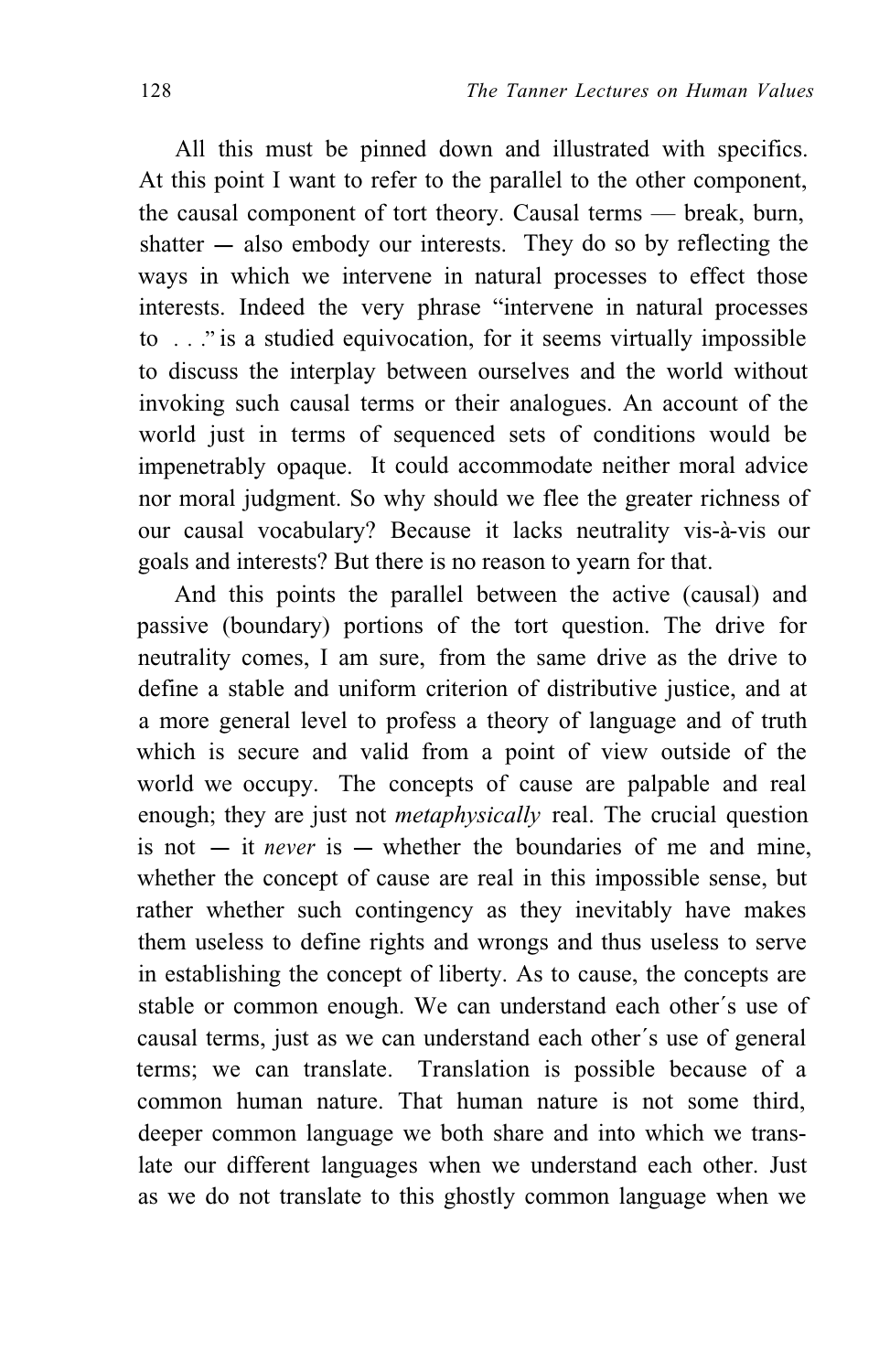understand each others´ same surface language. Surface languages are all there are, and in understanding and translating we stay on that surface. So it is with cause. We may disagree about, change, or deepen our ideas about intervening in the world, about ourselves being active and producing results, but as we do, it is not because we are getting deeper in touch with some underlying causal notion: producing changes in the world. "Producing changes in the world" is a generalized causal notion which is only as good as the ways in which we produce changes in the world  $$ as good as the ways in which we produce changes in the world  $-$ <br>by breaking, burning, pushing, ionizing, lasing  $-$  it is not itself a way of producing changes in the world.

So if in tort law we are interested in rightful and wrongful conduct, we are interested in rightful and wrongful ways in which people produce changes in the world. The causal aspect, then, of tort law is no simpler but no more complicated than that. Epstein´s mistake is to seek an explication of cause in terms of some deeper, unified idea of producing changes in the world as such. And as we saw, he came up with some rather bizarre but not always unilluminating notions about releasing stored forces and so on. If you do things my way, then there is no reason to shrink from saying that the person who casts shadows is a causal agent every bit as much as one who shines a light. Or that one who poisons a reputation is a causal agent just as one who poisons a well. True, our repertoire of causal notions will change as our repertoire of causal means changes. If we cease to believe in witchcraft, putting a hex on somebody ceases to be a way of effecting changes in the world, but now altering their genetic structure may be. Though there is change there is total translatability, which is all we need. The causal concepts are quite universal: no one can hex or be hexed, and anyone might change or be changed in respect to genetic structure.

8. An analogous approach is in order when it comes to drawing the boundaries of our rights: the bounds within which I may act even if I do harm you, and the bounds within which you are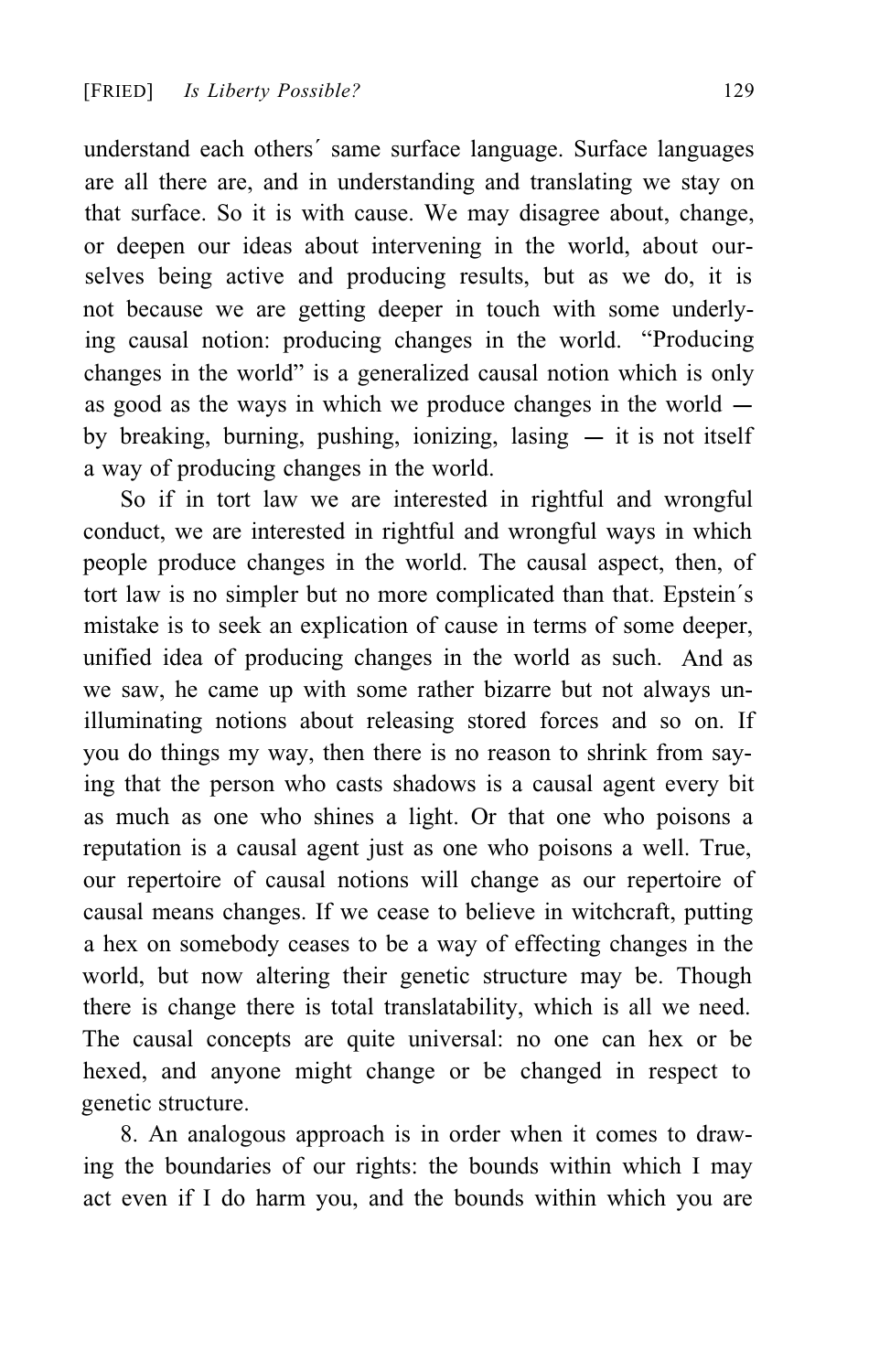secure from my incursions. Even the bounds of my person are conventional but relative to the most pervasive conceptions. More contingent is the question of negligent impingements on my person. How much attention do you have to pay to my potential presence in going about your projects? The answer there will be closely related not to the idea of the person, but to property. If I am driving along the highway then I am far more open to being hit by you as you drive on that highway (morally open, of course) than if I am rocking on my porch at home. We are both going about our business on common property, in a common area. To ask me to be too attentive to the risk of hitting you is to allow you to take over what is common property. We must divide it up: not just by drawing a line down the topological middle, but also by drawing a notional line down the middle of the risks we suffer and impose there. Not so on my front porch, perhaps. There I should be quite secure  $-$  and it is not too much of an inhibition to say that if you blunder on me there, you must pay for the harm you do.

And what then are the boundaries of my property? Those lines are highly conventional, in the sense that they are changed frequently and deliberately. I suspect that it is this variability above all which leads to the conclusion that tort law, and thus the extent of private rights, is a creature of and subject to public policy. Of course if that is true, then as to property the force does go out of the concept of liberty. Liberty is correlative to rights  $$ my liberty is the discretion I enjoy within the notional sphere of my rights. As to the boundaries of my person the principles are general, pervasive. Though these principles develop and are influenced by the social systems and material circumstances which evolve against the background of these rights, I hope I have made it clear that this should not undermine these principles as principles, nor tempt us to try to step outside of our conceptual skins. Such arguments are, however, progressively less convincing as we move from personal to property rights and from property rights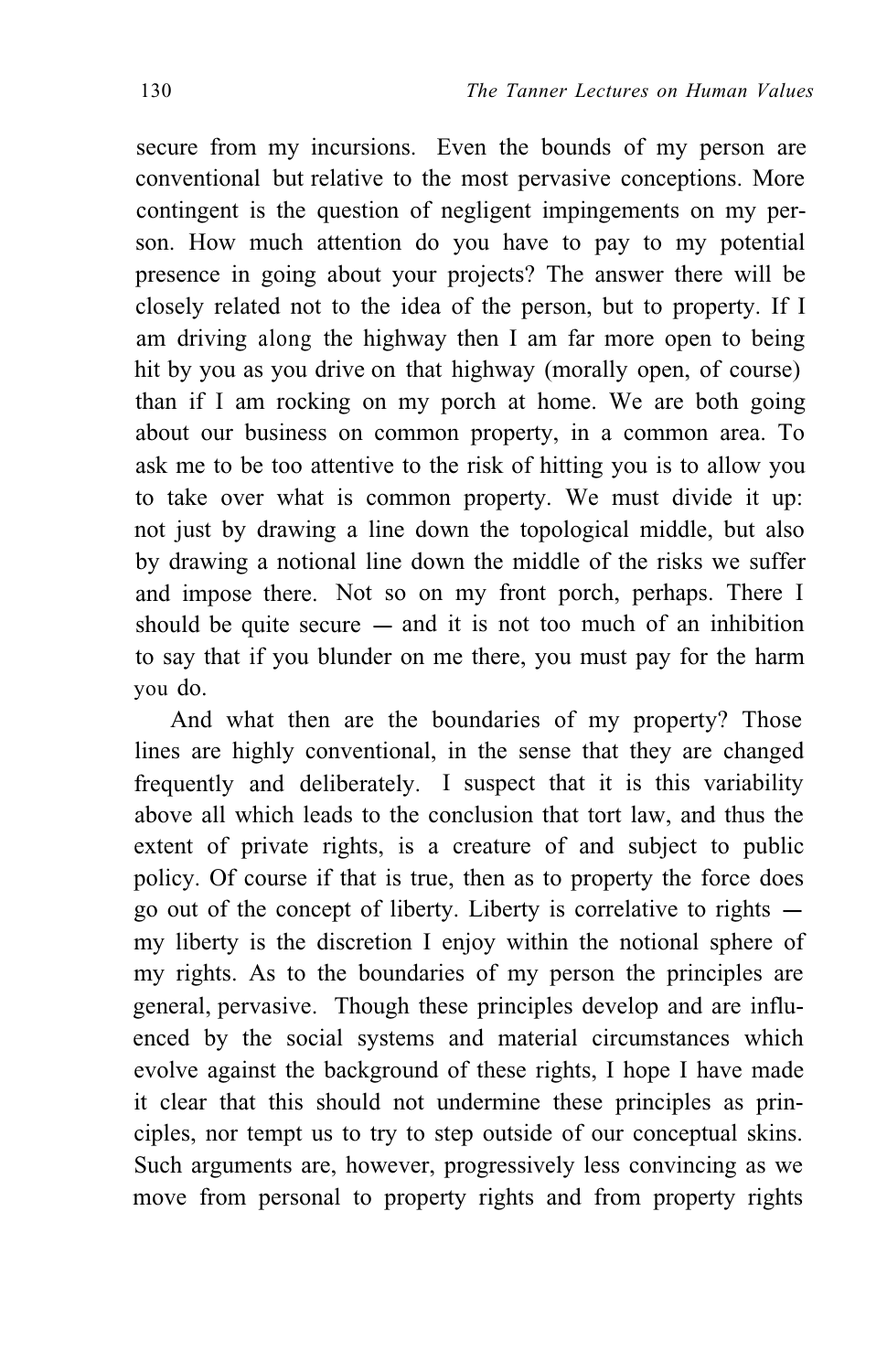closely associated with personality (e.g., privacy of one´s home or rights to choice of profession) to property rights involving largescale economic enterprise. All I want to say about even the most extreme end of that spectrum is that there is a large difference between the community pursuing its policies (economic development, protection of the environment, national prestige or defense) by creating rights and by adopting a directly managerial role.<sup>56</sup> The regime of property rights represents a compromise between collective concerns (which determine the specific contours of property rights) and a respect for individuals, whose collaboration is enlisted on the understanding that they retain the measure of discretion that *any* right implies. Indeed, to withdraw all relations to things from the regime of rights would render largely nugatory the natural right to one´s own person and efforts, for those efforts are expended on the outside world. Nor is the changeability of property rights an insurmountable obstacle, so long as changes are gradual or prospective. A sharp, retrospective change in definition does, however, amount to confiscation.

9. How do we establish where the boundaries fall, what is included within our conception of cause, what are the fair implications of general terms, what does fairness require when contractual arrangements fail? In general the method for specifying rights and wrongs is the method of reflective equilibrium.57 At the specific level we may have to rely on the more intuitive method of argument by analogy. Analogistic reasoning, which is the staple of the law, is a poor cousin of reflective equilibrium. An analogy is an implicit invocation of an unstated principle, an inchoate theory, which it is believed or hoped will justify both the decision analogized from and the decision analogized to. Neither method pretends to deductive or a prioristic necessity; it is content to work with the convictions which develop within an existing situation,

57 See John Rawls, *A Theory of Justice* §§1, 87.

<sup>56</sup> See Charles Fried, *Contract as Promise* 99–103 (Cambridge, Mass., 1981); Dworkin, *supra*, note 12, at 297-311.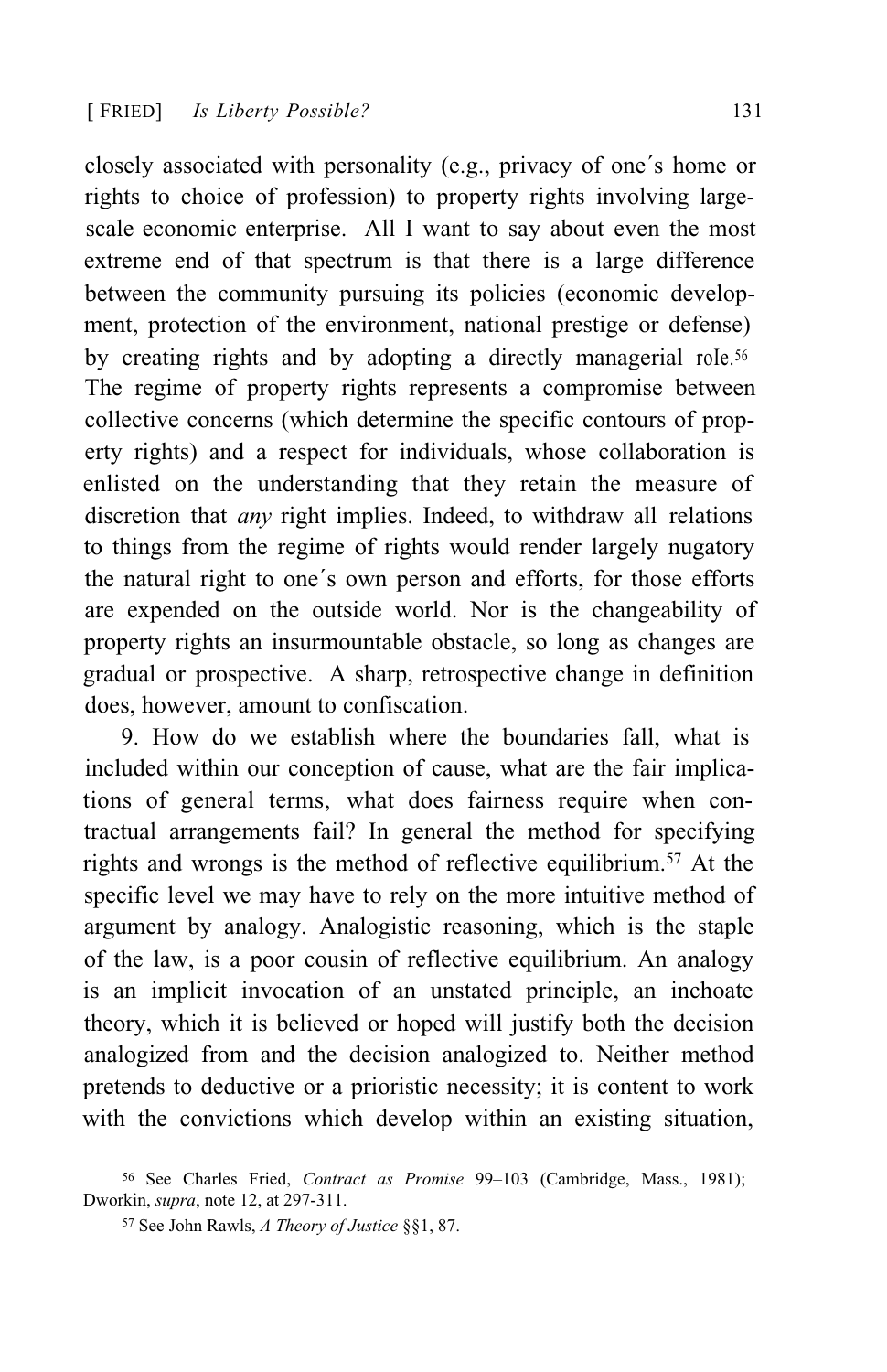conceding the necessity for their criticism and refinement, but never hoping in some way to step outside of the skin of the considered judgments of actual moral reasoners. It is my claim that citizens and judges working within a legal tradition are able to develop rules of property and tort law, rules about boundaries and causation, in this implicit way: that this development is sufficiently gradual and in sufficient touch with the common morality of the community that Dworkin´s and Hayek´s conception of the common law as (relatively) impersonal has sufficient validity.<sup>58</sup>

Both argument by analogy and Rawls´s reflective equilibrium have come under attack. Reflective equilibrium, as is well known, depends on considered judgments. These considered judgments, it is objected, are merely subjective intuitions, personal preference.59 The same criticism applied to argument by analogy urges that what will seem like a close or a distinct analogy is once again a mere matter of intuition at best, naked subjectivity at worst. A number of authors have converged on a somewhat half-hearted defense of rationality against these criticisms. The first was Edward Levi in his classic work, *An Introduction to Legal Reasoning.*60 Levi was ready to concede (quite unnecessarily in my view) that argument by analogy is imperfect reasoning (at best it is a form of implicit inductive reasoning) and to concede as well that in the event it only gives form to the changing policy judgments of judges. The one saving feature which he found in common law argument from precedent, common law argument by analogy, is that it takes place in a public forum, with the affected parties urging their competing analogies, and the judge being compelled to offer a justification for the conclusion he finally announces on the basis of these analogies. That same idea is repeated and becomes

<sup>58</sup> Dworkin, *supra*, note 12; Hayek, *supra*, note 15, at Part II.

<sup>59</sup> See, Noble, "Normative Ethical Theories," 62*Monist* 496, at note 5 (1979); Shaw, "Intuition and Moral Philosophy," 17 *Am. Phil. Q*. 127 (1980).

<sup>60</sup> Chicago, 1949, at 1–27.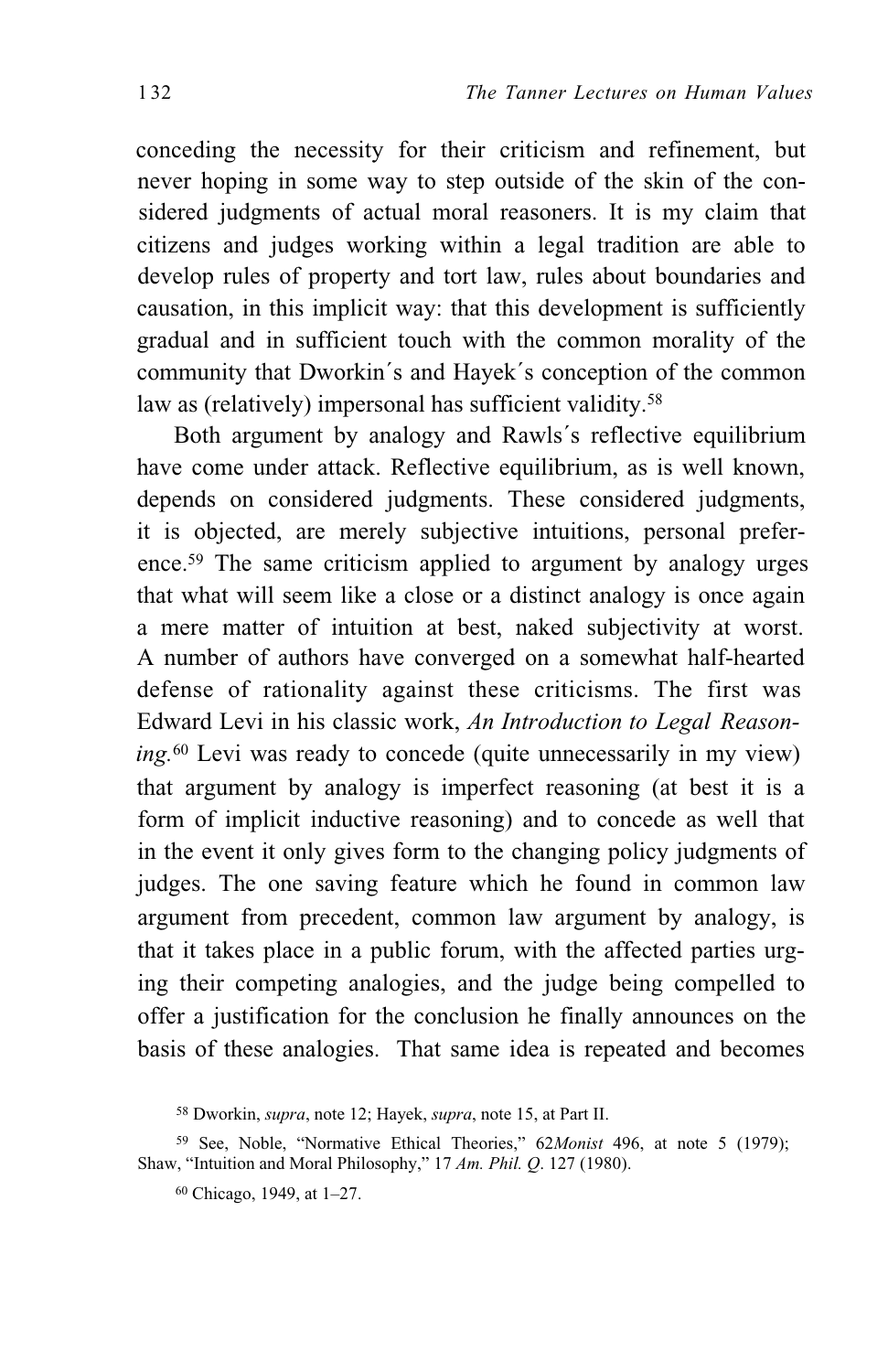central in Lon Fuller´s posthumous work "The Forms and Limits of Adjudication" <sup>61</sup> and receives its most elegant form in a chapter of Ronald Dworkin´s *Taking Rights Seriously* called "Justice and Rights." $^{62}$ 

Dworkin, commenting directly on Rawls´s method of reflective equilibrium, demurs to the proposition that this method will yield some kind of objective moral truth. The method has independent force and validity, in Dworkin´s view, as a method of *public* controversy and *public* decision-making. The necessity for judges to consider competing arguments, to propose principles standing behind their judgments, to seek in their opinions to make these principles acceptable to the community and to relate this acceptability to a demonstration that the newly announced decision is part of the community´s own moral sense and moral theory; this public posture, says Dworkin, gives the conclusions of judges a weight and a legitimacy, a title to the obedience and respect of the community, which is independent of any claims about the objective moral truth of the proposition announced. All three of these authors, Levi, Fuller, and Dworkin, thus make no claims for their preferred method (and mine) in terms of moral truth: their claims are rather to the reasonableness and legitimacy of the result so achieved.

Levi, Fuller, and Dworkin are quite correct in emphasizing the essentially public nature of moral argument and moral discourse. It would be a mistake, however, to conclude therefore that such public arguments are at best *only* legitimate, that they do not merit the sobriquet of validity or truth. This conclusion would be a mistake because it supposes that moral argument can ever be anything other than in principle public. To be sure, you or I may carry on an intense moral inquiry in total, silent privacy, preparatory to making some deep and important decision. It is a mistake

61 92 *Harv. L. Rev.* 353 (1978). <sup>62</sup> *Supra*, note 12, at ch. 6 .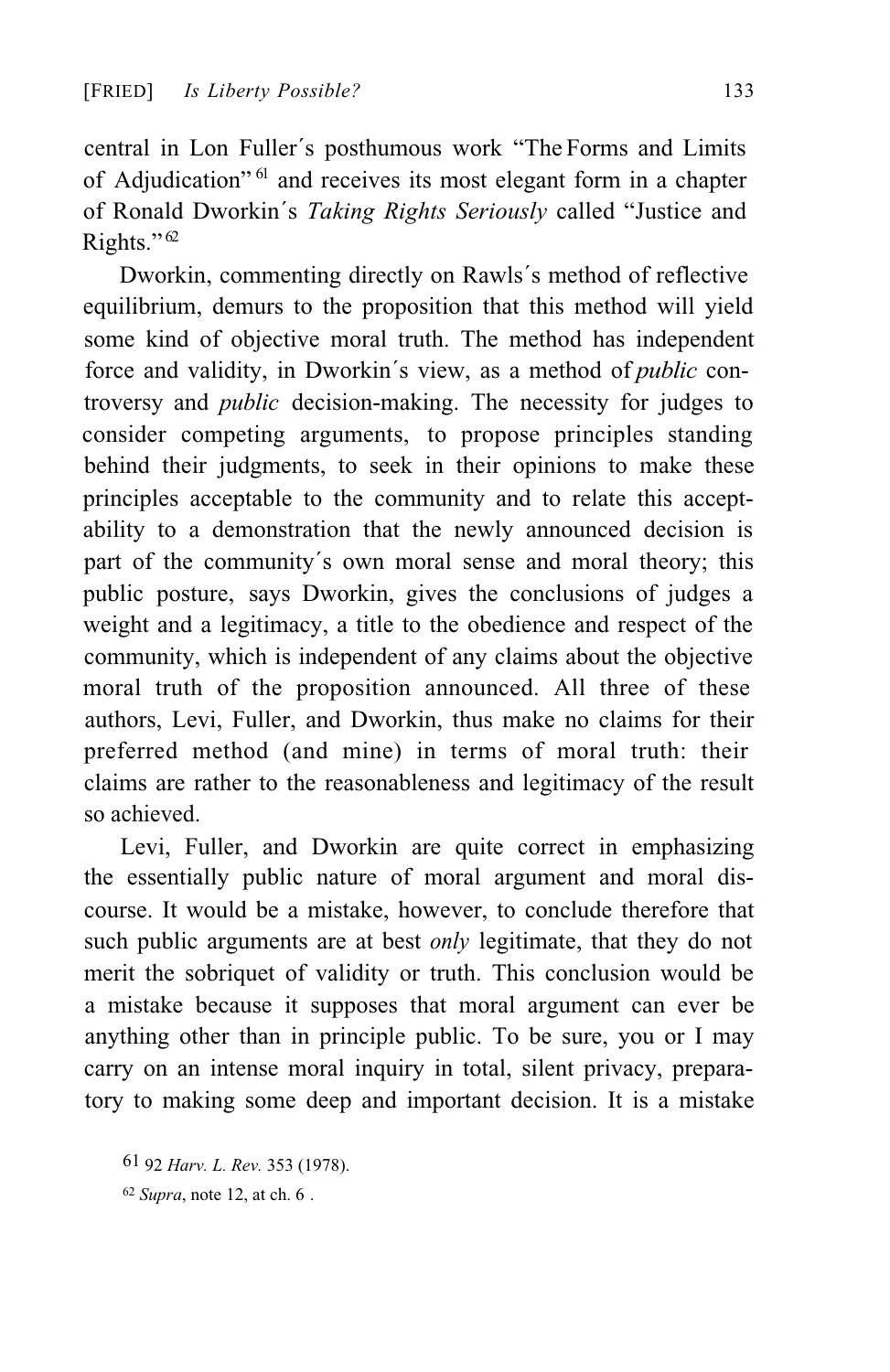to imagine that this process represents the true form of moral deliberation, and argument before a court, for instance, represents only a vulgarized, public version. When I deliberate in private, if it is true deliberation, I seek to reproduce in my own mind an analogue of a public debate. I try to imagine what analogies would be urged, what arguments made; I test the conclusion I am deliberating by imagining having to justify it to a skeptical but reasonable audience. My point, then, is that justification to and within a moral community is not some externalized version of an ideal of internal moral deliberation, but rather the ideal itself. This is *not* at all to say that the right or the good is what happens to be accepted in a particular moral community at a particular time, any more than the truth about matters of science is just what happens to be accepted by the scientific community  $-$  as if the way to find out what is good or true were to conduct an opinion survey. In a moral or a scientific community the good or the true are goals of inquiry. Were it not so, what would direct the inquiry of those within the community — surely not a search for their own consensus. The point is rather that justification to reasonable men and women pursuing the good or the true is a regulative ideal of the pursuit of moral or scientific truth.63 And this is what one would expect, given the fact that moral discourse is carried on in a language that is a public language, with concepts which are public concepts. When I think even about the most private, the most personal matters, I cannot do so other than in such a public language.

These general considerations spell the limits of my ambition in offering a theory of liberty. Absolute certainty and objectivity are not possible. What I have tried to offer instead has been a sense of confidence in a process of learning, of learning the truth about ourselves and the world. This confidence determines what at bottom we owe each other (a decent minimum) and what are

<sup>63</sup> For an interesting discussion of this conception of scientific inquiry, see the account of C. S. Peirce´s views in Bernard Williams,*Descartes — The Project of Pure Inquiry*, 244–49 (Harmondsworth, 1978).